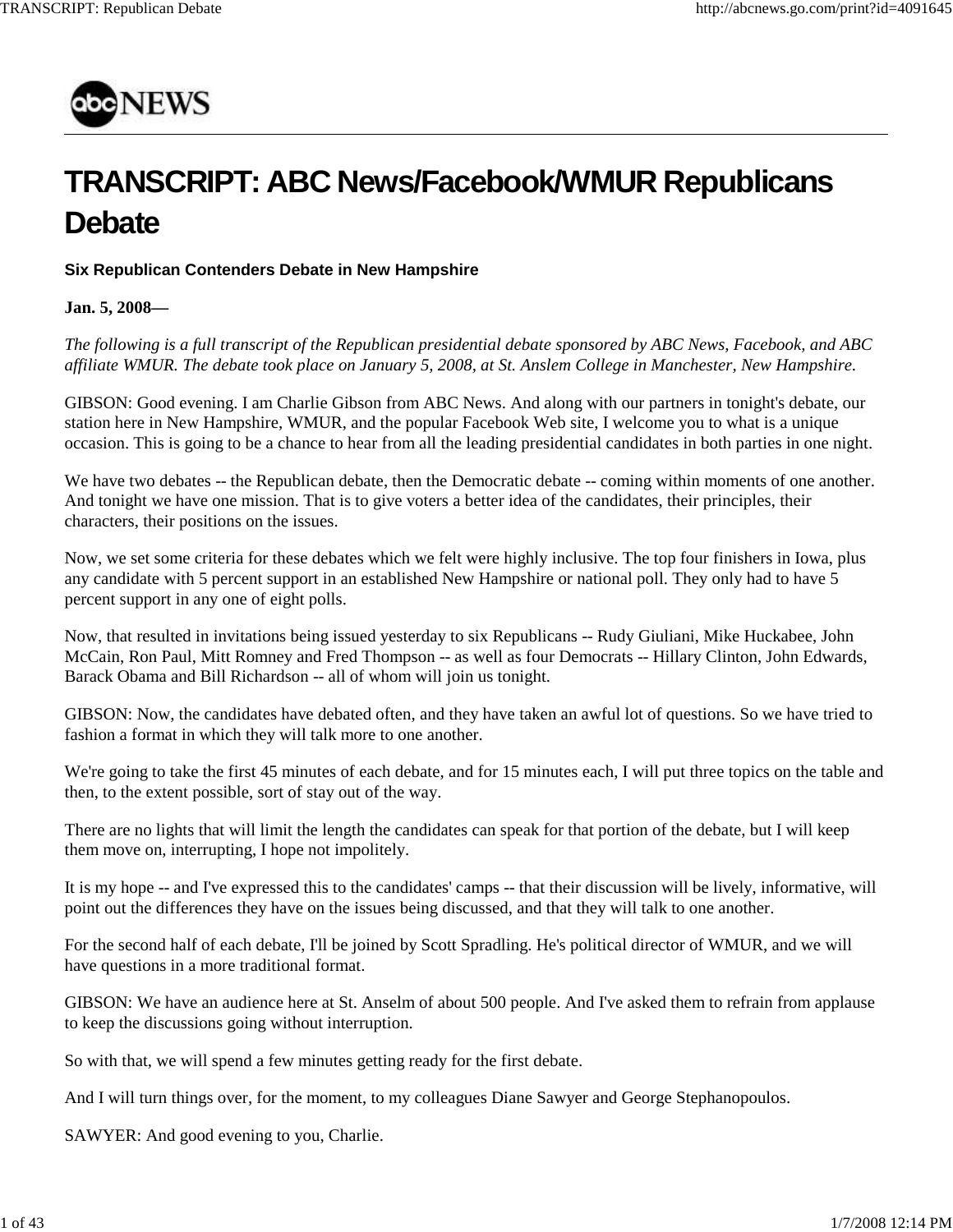It is so exciting just to see the high stakes arena where the candidates are about to appear. They're waiting off-stage. They'll be getting their microphones checked.

And George Stephanopoulos and I were talking about the human endurance that it takes to come to this pivotal moment.

STEPHANOPOULOS: Diane, these guys must be running on fumes right now. They have been going for 10, 15 days straight, on three, four hours of sleep a night.

Yet, because this debate is so important, only three days before New Hampshire, they have to be at the top of their game tonight.

SAWYER: And most of them had nine, 10 appearances already today.

But we have some news for you tonight. Some real caucus votes -- more caucus votes -- coming in from Wyoming.

# STEPHANOPOULOS: That's right.

On the Republican side, Mitt Romney has had a big win today. There was a caucus on Wyoming. He won more than 70 percent of the votes, almost all of the delegate stake; a good moral victory for him after that loss in Iowa.

SAWYER: And we also have a brand new poll out tonight from our New Hampshire affiliate, WMUR, cosponsors of tonight's debate. So here's how it looks for these candidates as they poll tonight, as they gather.

For the Democrats, Senator Clinton and Senator Obama are in a dead heat, tied at 33 percent each; John Edwards gaining a bit with 20 percent; and Bill Richardson in fourth with 4 percent.

Senator Obama, of course, gained some ground, moved up about 3 percent at this point in the story.

## STEPHANOPOULOS: He did.

And on the Republican side, John McCain is moving up as well. He's now at 33 percent, leading by 6 points over Mitt Romney at 27 percent. Rudy Giuliani holding onto third place at 14 percent, ahead of Mike Huckabee at 11 percent, who, of course, won those caucuses in Iowa just this Thursday night.

SAWYER: And we want everybody out there to know that throughout the night we'll be checking in with our pros at ABC News standing by in the spin room, so named because the candidates' teams flood the room, trying to shape tomorrow's headlines.

And we also have the instant views of all Americans on Facebook, the popular Web site with more than 60 million active users. And Charlie's going to be using questions from the site tonight as well.

ABC's Bianna Golodryga at our Facebook command center.

Bianna?

GOLODRYGA: Good evening, Diane.

Already, more than 1 million people have activated the U.S. politics application on Facebook right now. We already know that there are hundreds of thousands of people taking part in debates. They're answering questions that we've thrown at them, real-time questions for them to answer.

And it's so easy. We invite all of you to participate throughout the evening as well.

Here's what you do. You go to abcnews.com, and you click on politics. Then click on the Facebook button, and you join the debate.

And while the presidential candidates debate on television, Americans can join the debate online and get real-time,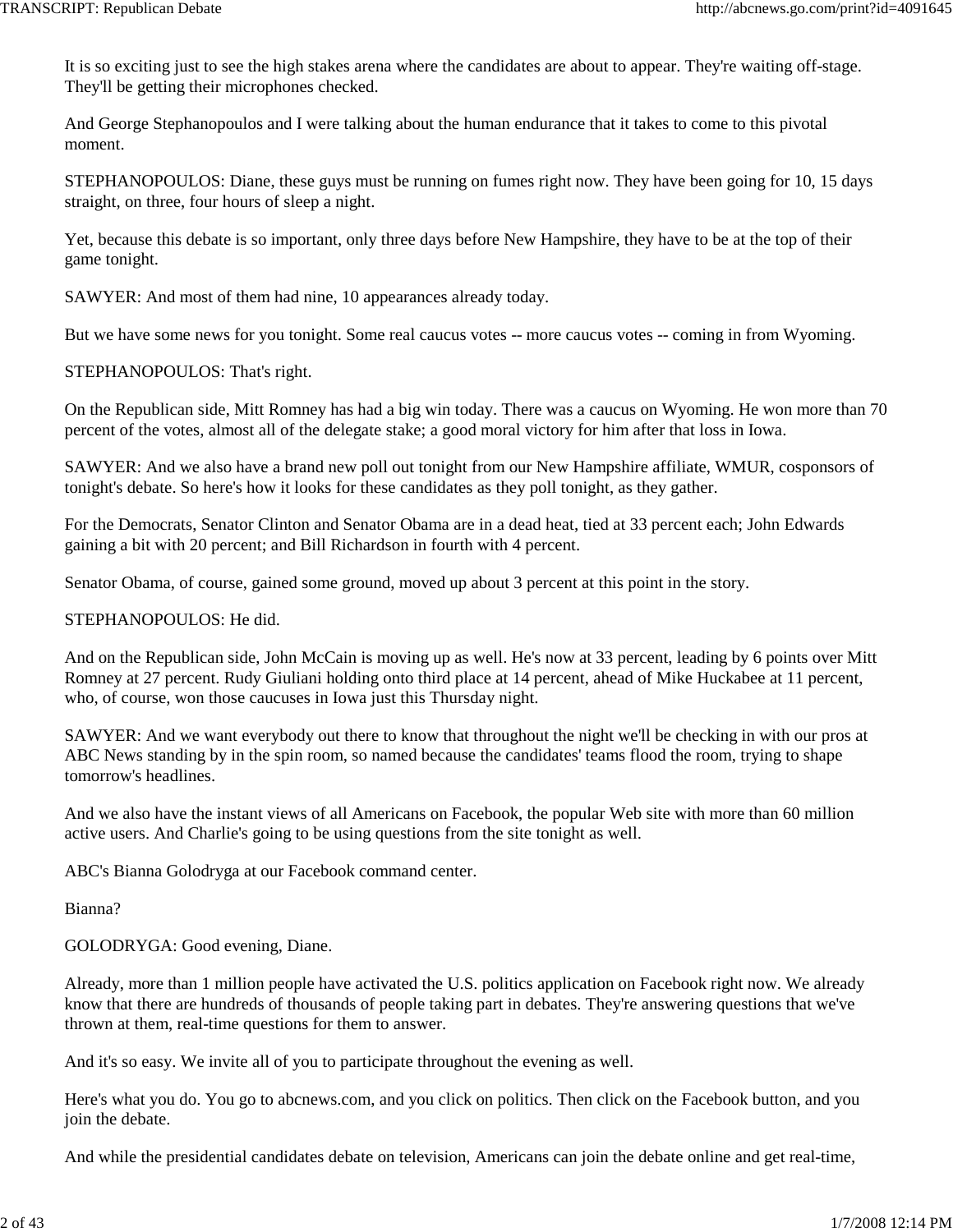behind-the- scenes updates from our reporters who are tracking all of the candidates live.

Diane, we will be updating this throughout the night, checking in with all of our debaters and getting back to you.

SAWYER: All right. A giant conversation taking place tonight.

And you should know, by the way, that we will not be using Facebook to declare winners or losers tonight. You and the voters of New Hampshire are going to do that.

STEPHANOPOULOS: We did want to get a sense of what the voters of New Hampshire are thinking, so went out in the streets and the snowy hills and got a sense of it.

# (BEGIN VIDEO CLIP)

(UNKNOWN): National security is the issue that I'm most concerned about. That's going to affect my family and my children. Yes, I mean, security is everything to me.

(UNKNOWN): The rising cost of health care. I want to make sure that everyone is covered, but I want to come up with a good plan that works for everyone.

(UNKNOWN): I have no problem with the legal immigrants, but the illegals, I would just like to see the candidates expand more on it and be firm on it.

(UNKNOWN): Being a fisherman, I think that the fuel prices for a lot of working people is one of the major things that I'm concerned about.

(UNKNOWN): My son is in the military. He's done almost his four years in the Marines. I'd like to have somebody say a good plan on how to get us out of there, instead of just promises on what they could do or they should do.

(UNKNOWN): What are you going to do?

## (END VIDEO CLIP)

SAWYER: And a reminder that tonight's debates are not just about policy, but the real lives of Americans.

So coming into the debates, what about Iowa? Let's review what happened there.

Former Governor Mike Huckabee ruled the day with 34 percent; a decisive win over Mitt Romney, who took 25 percent. Fred Thompson, John McCain tied for third with 13 percent each. And that was it for the Republicans.

STEPHANOPOULOS: And that shows, I mean, it gives us a good sense of what they have on the line tonight -- what the candidates have on the line tonight, Diane.

And I think because Mitt Romney came in second in Iowa, he's got the most on the line tonight. His whole strategy was predicated on winning in Iowa, winning here in New Hampshire.

And he's got one job to do tonight. That is, to stop John McCain, who has the momentum right now. He's going to try to paint McCain as a creature of Washington.

For McCain, he's got to remind people what they loved about him eight years ago. Remember...

SAWYER: He was the maverick, won big: 19 percentage points?

STEPHANOPOULOS: Won big. He beat George Bush big here eight years ago. Lost his mojo last year but it's coming back right now. He's going to emphasize national security.

For the winner in Iowa, Mike Huckabee, this is not a home field for him. Not a lot of social conservatives, evangelicals here, so he's just got to make no mistakes.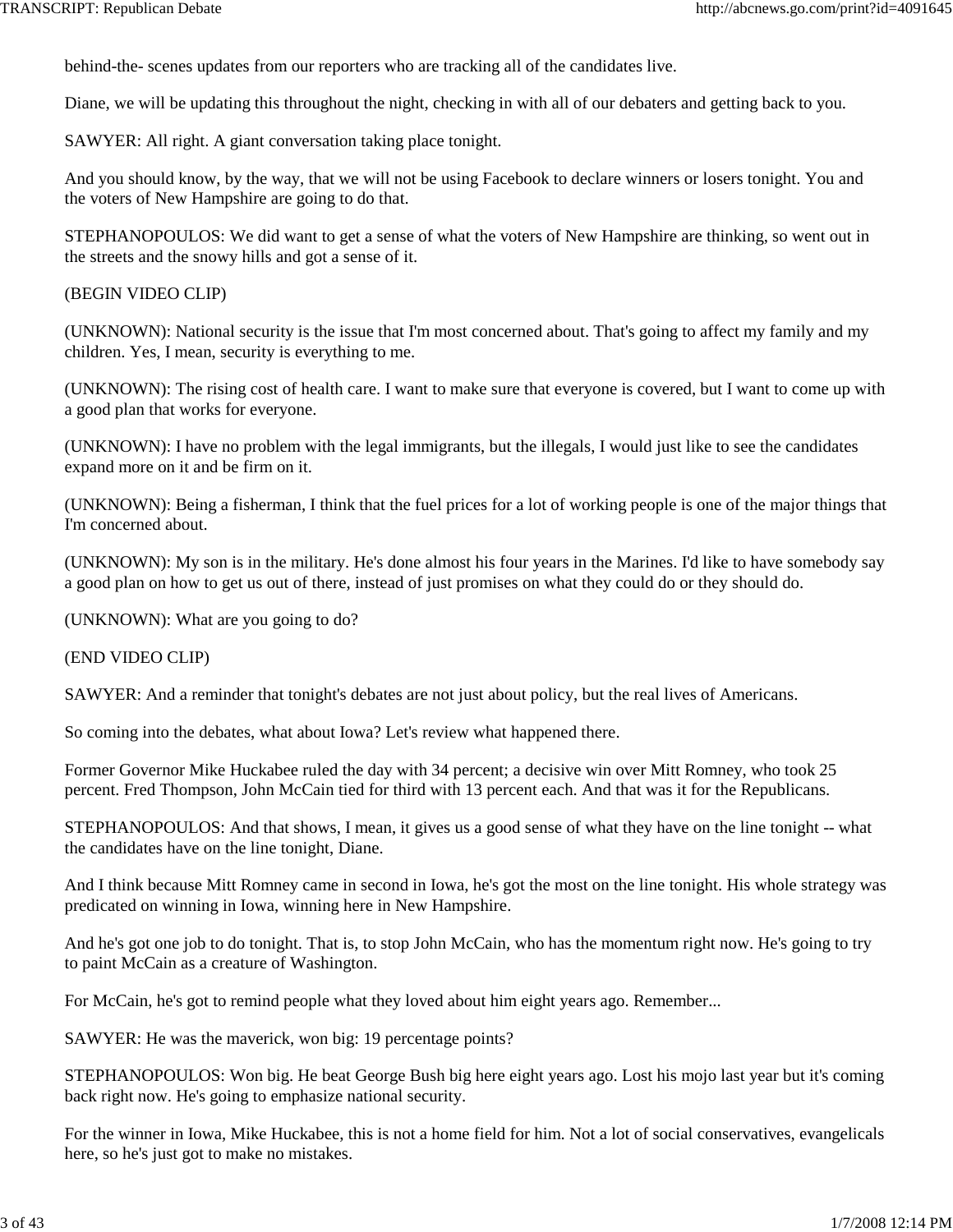Rudy Giuliani has to get back in the game. He tried in New Hampshire but he fell back in November. He's got to do something big to make sure that Mike Huckabee doesn't pass him.

SAWYER: All right, George, thanks to you.

Well, it is time for the great debate to begin. Let's go to Charlie Gibson at St. Anselm College in Manchester, New Hampshire.

Charlie?

GIBSON: Thanks very much, Diane.

And we have been joined on the stage by the six leading Republican candidates for the Republican nomination for president. And I want to introduce them to you from left to right.

The positions in which they sit were drawn by lot, and so let me introduce them from left to right: Senator John McCain from the state of Arizona, former Senator Fred Thompson from Tennessee, Congressman Ron Paul from Texas, former Governor Mitt Romney of Massachusetts, former Governor Mike Huckabee from Arkansas, and former Mayor Rudy Giuliani from the city of New York.

And, gentlemen, just at the risk of being repetitive, I hope you will take the questions posed in these first 45 minutes and I hope, to the extent we can, discuss them among yourselves.

GIBSON: This is not about me asking questions, as I told the national audience a few moments ago, but about you talking to one another, pointing up the differences between yourselves.

I hope you will think of this as sort of a semi-circular dining room table. We were a little chintzy on the food, but I hope you will look at it that way.

# (LAUGHTER)

I thank you all for being here and I genuinely look forward to this, so let us begin. And I'll start the stop-watch.

President Bush said in his end-of-the-year news conference, "During the primaries and during the general election I suspect my name may come up a lot." So let's bring it up.

I want to start with foreign policy. Just to set some context, we've got a little background here from ABC's Jonathan Karl.

## (BEGIN VIDEOTAPE)

JONATHAN KARL, ABC CORRESPONDENT: When he was on the debate stage eight years ago...

GOV. GEORGE W. BUSH, R-TX: If we're an arrogant nation, they'll resent us. If we're a humble nation...

KARL: ... candidate George Bush promised a humble foreign policy.

After September 11, a new Bush doctrine: the United States would hit its enemies before they hit us.

KARL: Hence, the Iraq war.

On terrorism, President Bush told the world you're either with us or you're against us. With the second term, an even bolder vision.

PRESIDENT GEORGE W. BUSH: With the ultimate goal of ending tyranny in our world.

(END VIDEOTAPE)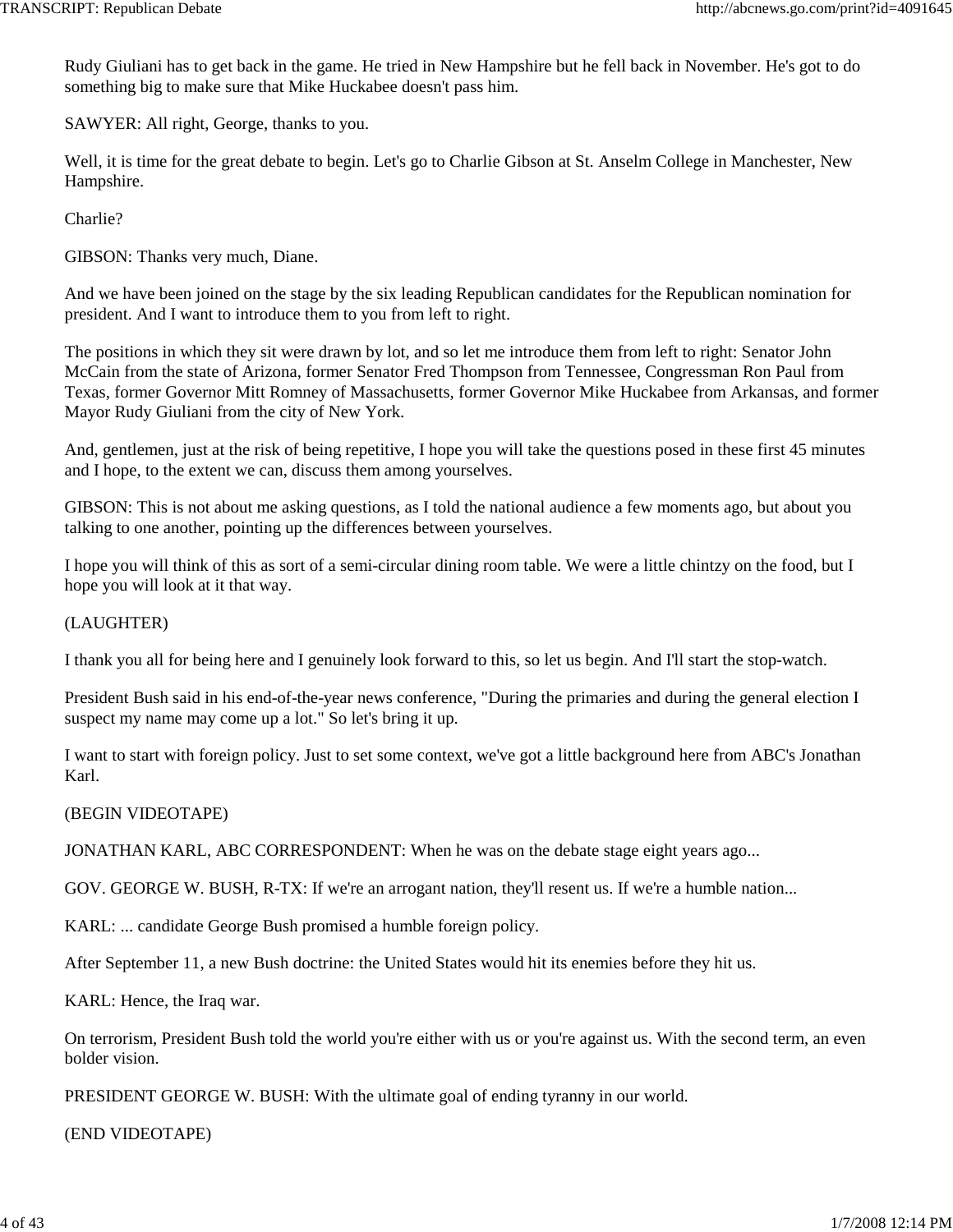KARL: Sounding like Woodrow Wilson, the president vowed to push for democracy everywhere.

There are exceptions. Support for Musharraf in Pakistan, for example, and the nuclear deal offered to North Korea.

From the axis of evil to nation-building in Iraq and Afghanistan, the Bush policy has been bold but not exactly humble.

Charlie?

GIBSON: So, let me start with a general question: If you are the nominee, will you run on the Bush foreign policy record, or will you run away from it?

And, Governor Huckabee, let me start with you, because it was you who wrote that the Bush foreign policy reflects an arrogant bunker mentality.

HUCKABEE: And when I made those statements, I was speaking to the fact that there were times when we gave the world the impression that we were going to ignore what they thought or what they felt, and we were going to do whatever it is we wanted to do.

And the fact is, we're going to do what is best for the American people. And as president, I will always act in the best interest of our country.

But I'll always try to make sure that we're the strongest nation on Earth, the most powerful, the most prepared, but also the one that uses that strength in a very, very understanding way of making sure that when we use the strength we use it with full understanding of the implications of it.

Let me just finish the thought, Charlie, if I may.

There were times when the arrogance was reflected, for example, in the former defense secretary who, despite getting advice from the Defense Department that we would need 400,000 troops to be able to successfully bring stability to Iraq, insisted that we would only use 180,000 troops and we would go in with a light footprint.

HUCKABEE: And there was one particular statement that he made that I found especially troubling. He said, "We don't go to war with the army that we want; we go to war with the army that we have."

I felt that the proper way for us to approach this is we don't go to war with the army we have, we go to war with the army that we need, and we make sure that we have what we need before we go to war, including a clear definition of what we're going to do, irresistible force when we do it, and once we do it, we don't let the politicians interfere or interrupt the battlefield decisions of the commanders with blood on their boots and medals on their chest.

GIBSON: Senator Thompson?

THOMPSON: Well, I think that maybe the governor has rethought his comments that he made about an arrogant foreign policy, because it seems now what he's saying is that we were arrogant because we didn't go in with enough troops.

THOMPSON: I think that's kind of a different impression than the one that he originally sought to leave.

I don't think our foreign policy has been arrogant. Presidents are not perfect; policies are not perfect.

But the bottom line is, we are in a global war with radical Islam. They declared on us -- war on us a long, long time ago. We took note, really, for the first time on September 11 of 2001.

We must do whatever is necessary to protect ourselves.

We weren't considered to be arrogant in Afghanistan when we went in there and won that conflict.

I agree that we made a mistake in terms of going into Iraq as far as the number of troops are concerned. And I think a flawed strategy also. I think that's been rectified now. And I think we're on the -- on the way to prevailing there.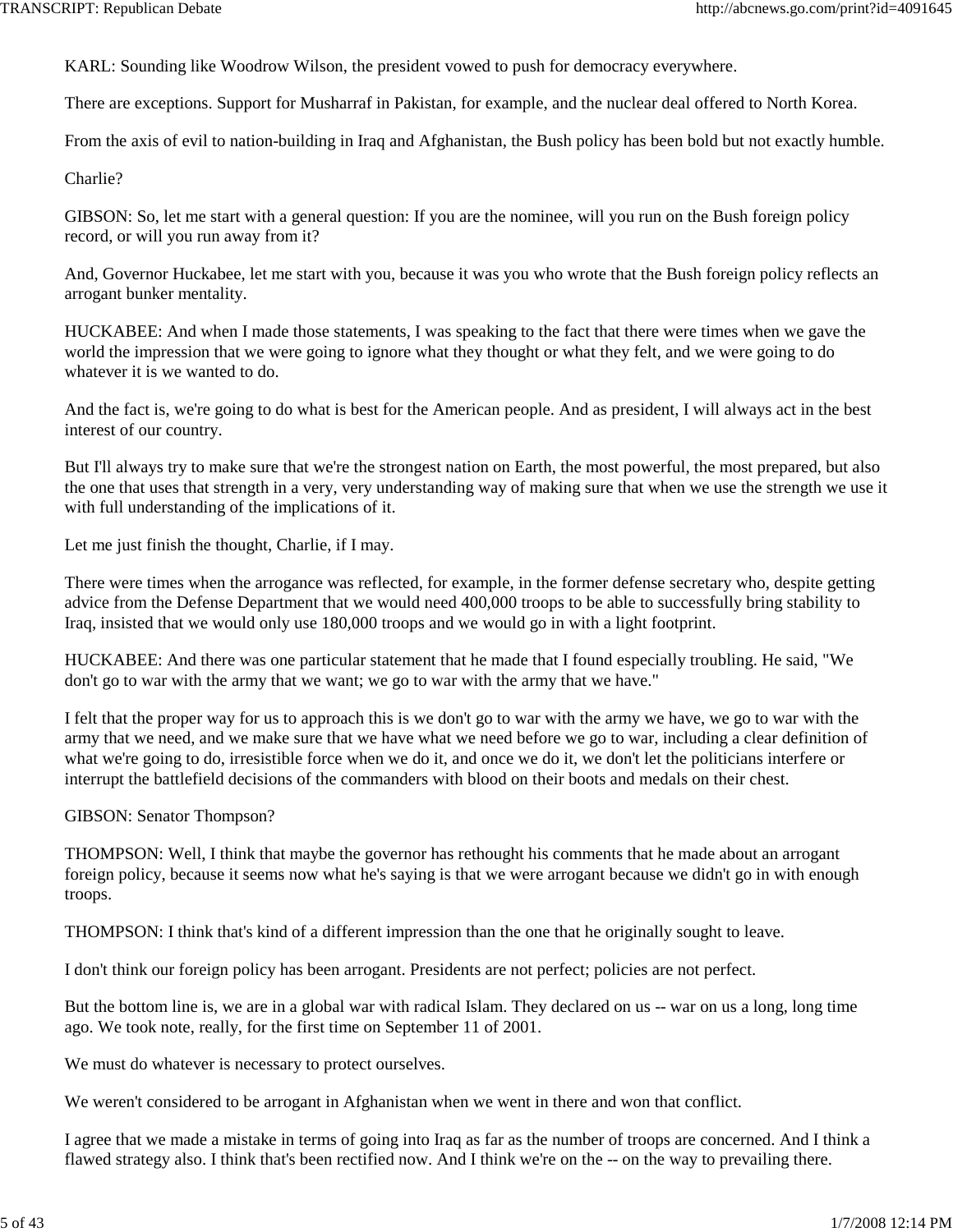And because we are prevailing there, I think it's going to be for a safer United States of America.

GIBSON: Mayor Giuliani, would you run on the president's foreign policy record or away from it?

GIULIANI: I think you run on your foreign policy ideas, theories and policies, which I've laid out in articles.

And I think the president got the big decision of his presidency right: the big decision that he made on September 20th, 2001, when he put us on offense against Islamic terrorism. And I give him great credit for that. Because we had been dealing with Islamic terrorism incorrectly up until then. We had been on defense. We had been responding.

The president set a whole different mindset. It was: Let's anticipate, let's see if we can prevent another attack.

That led to Afghanistan, it led to Iraq, it's led to the Patriot Act, it's led to electronic surveillance, it's led to changing our intelligence services. All that is very, very good.

Mistakes have also been made. Mistakes were made particularly in the period of time after the capture of Saddam Hussein and, now, a year ago, when we got to the surge policy.

GIBSON: Well, let me bring up...

GIULIANI: And...

GIBSON: I'm sorry. Go ahead.

GIULIANI: ... if I may add, I think one of the things that would help answer some of the issues that have come up is, we should increase the size of our military.

Bill Clinton cut the military drastically. It was called the peace dividend, one of those nice-sounding phrases: very devastating. It was a 25, 30 percent cut in the military.

President Bush has never made up for that. Our Army had been at 725,000; it's down to 500,000. We need at least 10 more combat brigades. We need our Marines at 200,000. We need a 300-ship Navy.

This president should do it now. If I'm president, I'll do it immediately.

GIBSON: Let me just ratchet up the question slightly and ask you if you believe in the Bush doctrine.

Because in September 2002 -- up for years, our foreign policy has been based on the idea that we form alliances, international consensus. We attack -- retaliate if we're attacked.

But in 2002, the president said we have a right to a pre-emptive attack, that we can attack if this country feels threatened.

GIBSON: And on that basis, WMD, we went into Iraq. We've cited the threat of a nuclear Iran to leave the military option on the table.

Do you agree with the doctrine, Senator McCain, if you were president, or would you change it?

MCCAIN: I agree with the doctrine.

And I'd also like to give President Bush a little credit, as we have this discussion.

Right after 9/11, every expert in the world said there would be another attack on the United States of America. There hasn't been.

Now, maybe that's all by accident. But if there had been, I think it's very clear where the responsibility would have been placed. So I think we ought to give him credit for that.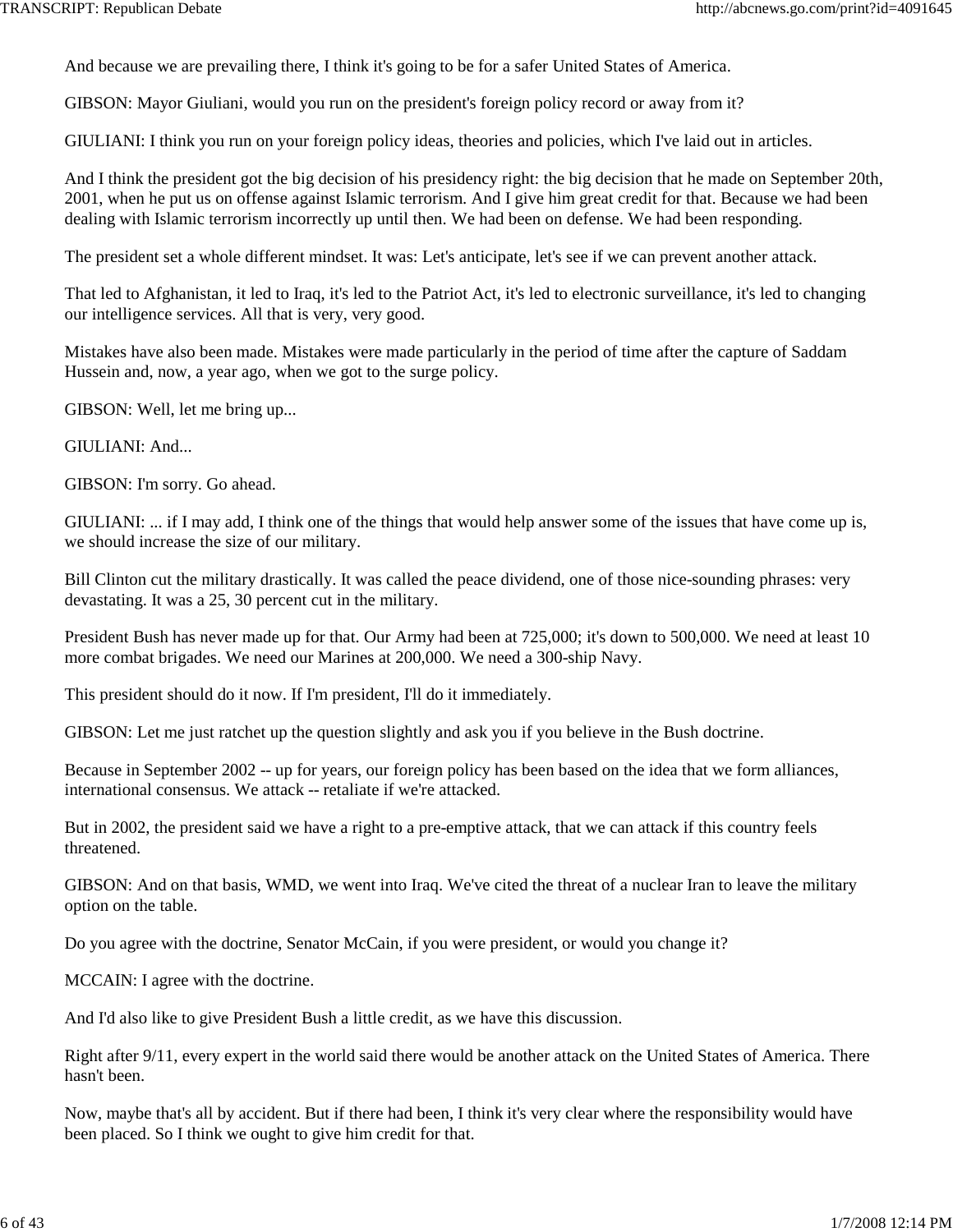We went through the greatest reorganization of government since the creation of the Defense Department and the creation of the Defense -- Department of Homeland Security.

And America is safer. America is not safe; America is safer.

MCCAIN: I'd like to give the president some credit for that.

Now, I strongly disagreed with the strategy employed by Secretary Rumsfeld.

And by the way, I'm the only one here that disagreed at the time, and I'm the only one at the time that said we've got to employ a new strategy and outlined what it was, which is the Petraeus strategy.

I said at the time I had no confidence in the then-secretary of defense.

But we are succeeding now in Iraq. And the fact is as we blame the president for the failed strategy, we should give him credit for changing the strategy and changing the leadership so that we now have I think one of the finest military leaders in American history in David Petraeus.

So, look, I think we've got enormous challenges ahead of us. I think the transcendent challenge of the 21st century is radical Islamic extremists.

And the way, I'd like to give my friend the mayor for the great job that he did after 9/11 and the way that he and the president rallied this nation.

MCCAIN: But I know how to lead, I've been involved in these issues, and I know how to solve them.

GIBSON: Congressman Paul, let me ask you, do you agree with the Bush doctrine, or would you change it?

PAUL: Well, I certainly agreed with his foreign policy that he ran on and that we, as Republicans, won in year 2000. You know, the humble foreign policy, no nation building, don't be the policeman of the world.

And we were strongly critical of the policy of the Clinton administration that did the opposite and we fell short. Of course, the excuse is that 9/11 changed everything.

But the Bush doctrine of preemptive war is not a minor change; this is huge. This is the first time we, as a nation, accept as our policy that we start the wars. I don't understand this.

And that all options are on the table to go after Iran?

This is not necessary. These are Third World nations. They're not capable.

But I think it's the misunderstanding or the disagreements that we've had in this debate along the campaign trail is the nature of the threat.

PAUL: I'm as concerned about the nature of the threat of terrorism as anybody, if not more so. But they don't attack us because we're free and prosperous.

And there all radicals in all elements, in all religions that will resort to violence. But if we don't understand that the reaction is, is because we invade their countries and occupy their countries, we have bases in their country -- and we haven't done it just since 9/11, but we have done that a long time.

I mean, it was the Air Force base in Saudi Arabia before 9/11 that was given as the excuse.

If we don't understand that, we can't win this war against terrorism.

GIBSON: You can break in here, Governor Romney.

ROMNEY: Well, unfortunately, Ron, you need a thorough understanding of what radical jihad is, what the movement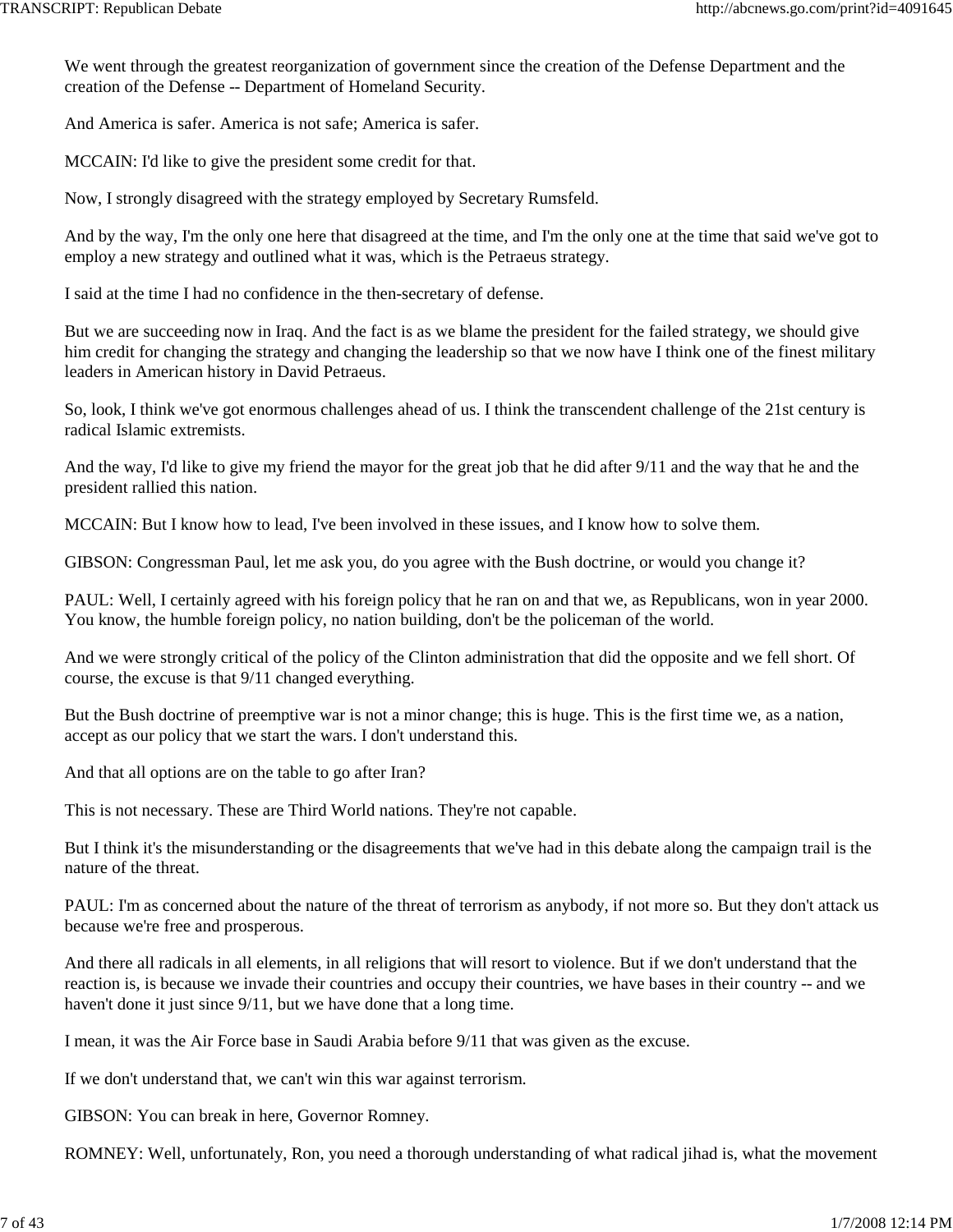is, what its intent is, where it flows from. And the fact is that it's trying to bring down not just us, but it's trying to bring down all moderate Islamic governments, Western governments around the world, as we just saw in Pakistan.

ROMNEY: But let's step back with regards to the president.

The president is not arrogant. The president does not subject -- or is not subject to a bunker mentality. The president has acted out of his desire to keep America safe.

And we owe him a debt of gratitude for keeping this country safe over the last six years.

# (CROSSTALK)

ROMNEY: Let me continue with my own thoughts on the issue of do we follow his policy or create a new one.

He did the right thing in responding and reacting to the fact that we got attacked. And people now recognize: You attack America and there is a response.

But we're going to have to move our strategy from simply being a respond to military threat with military action to an effort that says we're going to use our military and nonmilitary resources -- nonmilitary resources -- combined with other nations who are our friends to help move the world of Islam toward modernity and moderation.

It's something that former Prime Minister Aznar of Spain spoke about. The new mission for NATO and for other nations is to help provide the rule of law, education that's not through madrassas, agricultural and economic policies that can be instilled in various Islamic countries, so the Muslims are able to reject the extreme and the terrorists.

ROMNEY: We can help them. Our military's going to be needed.

We do need -- I agree with what the mayor said -- we need to add to our military by at least 100,000 troops. But the answer is to move now to a second phase, a phase of helping Muslims become so strong they can reject the extreme.

THOMPSON: Charlie, is this subject still open?

GIBSON: Sure.

THOMPSON: Can we comment on that?

I served on the Intelligence Committee in the Senate. I was the floor manager for the Republicans on the homeland security bill, so I have a bit of a different vantage point than some of my colleagues on this.

The question had to do with preemption.

Preemption didn't just appear one day as a good idea. After the Cold War, we had one big enemy and one big weapon against us. When we, kind of, took a holiday from history in the 1990s and let our military slide and our intelligence capability slide, the world was changing. We now have multiple enemies. We now have terrorists and terrorist groups, Al Qaida, rogue nations in different stages of developing nuclear weapons.

THOMPSON: We must be prepared for the different kind of weaponry that we're facing. We could be attacked with a biological weapon and not even know it for a long period of time. This is a different world.

So, instead of mutual assured destruction, which we lived under for a long time, it's now a world where preemption has got to be an option under the right circumstances.

GIBSON: So you would keep the Bush policy?

THOMPSON: Things that happen on the other side of the world sometimes can affect us, such as perhaps Pakistan.

We should only go in where we should and where we're able to.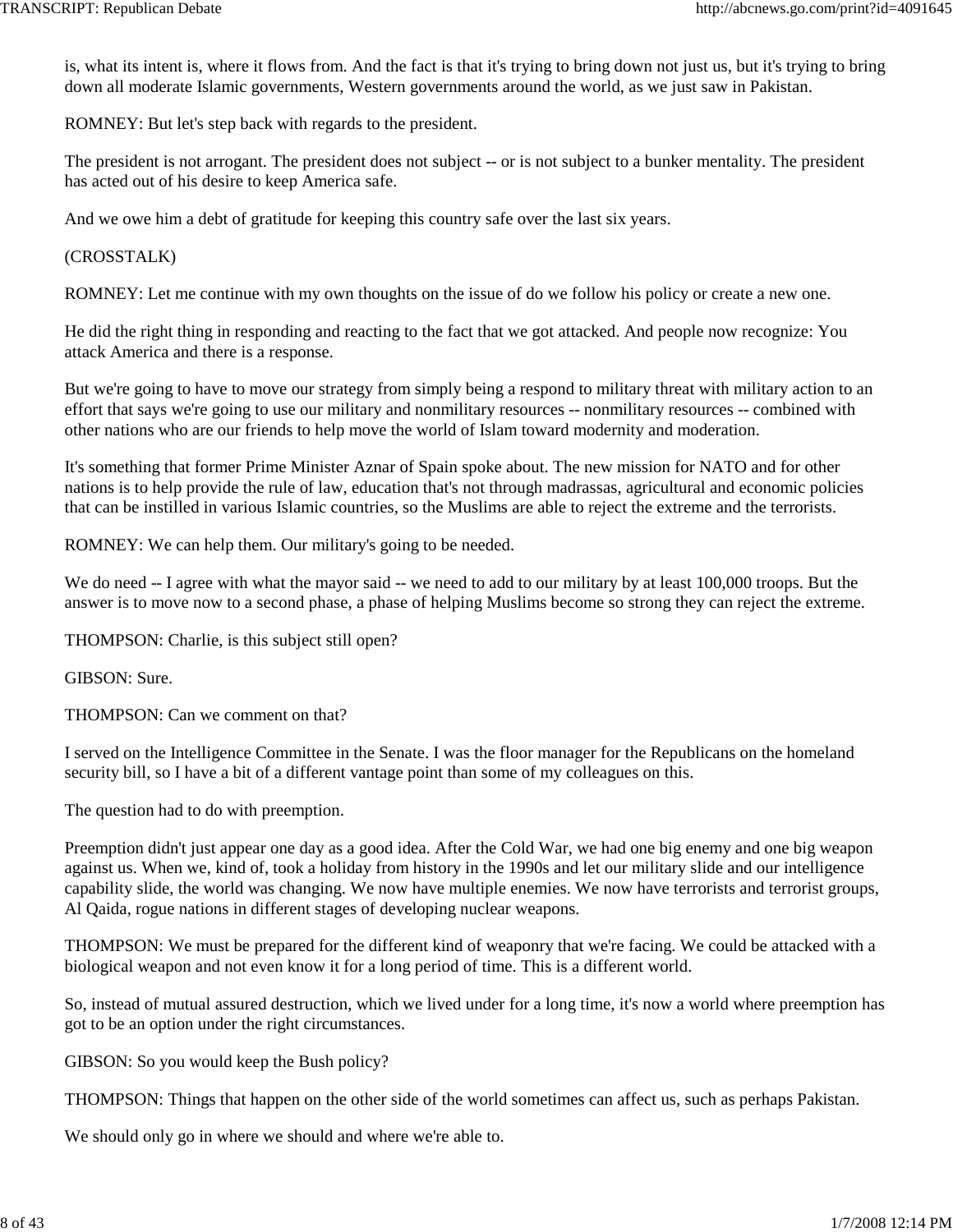GIBSON: Let me...

GIULIANI: Charlie?

GIBSON: Yeah, go ahead.

GIULIANI: Just make one point.

Ron's analysis is really seriously flawed. The idea that the attack took place because of American foreign policy is precisely the reason I handed back a \$10 million check to a Saudi prince who gave me the money at ground zero for the twin towers fund and then put out a press release saying America should change its foreign policy.

GIULIANI: It seems to me, if you don't face this squarely -- there's an Islamic, terrorism threat against us. It's an existential threat. It has nothing to do with our foreign policy. It has to do with their ideas, their theories, the things that they have done and the way they've perverted their religion into a hatred of us.

And what's at stake are the things that are best about us: our freedom of religion, our freedom for women, our right to vote, our free economic system.

Our foreign policy is irrelevant -- totally irrelevant. If you read what they write, if you bother to listen to what they say, this comes out of their own perverted thinking.

PAUL: Charlie?

GIBSON: Go ahead.

PAUL: Let me try to explain so you can understand this better.

Try to visualize how we would react if they did that to us, if a country, say China, came that great distance across the ocean, and they say, "We want you to live like us. We want you to have our economic system. We want bases on your land. We want to protect our oil."

Even if we do that with good intentions -- even if the Chinese did that with good intentions, we would all be together and we'd be furious.

(CROSSTALK)

ROMNEY: Ron, you're reading their propaganda. You're reading their propaganda.

PAUL: What would you do if the Chinese...

(CROSSTALK)

ROMNEY: I'd read their writings.

PAUL: What would you do?

ROMNEY: I'd read what they write to one another. And that's why when someone like Sayyid Qutb lays out the philosophy of radical jihadism and says, "We want to kill..."

PAUL: And what you're saying...

ROMNEY: Let me complete.

Wants to kill Anwar Sadat, when there's the assassination of Anwar Sadat, it has nothing to do with us.

The reason -- why did they kill Madam Bhutto? It has nothing to do with us. This has to do with a battle that is going on within the world of Islam, of radical, violent jihadists trying to bring down all moderate Islamic people and nations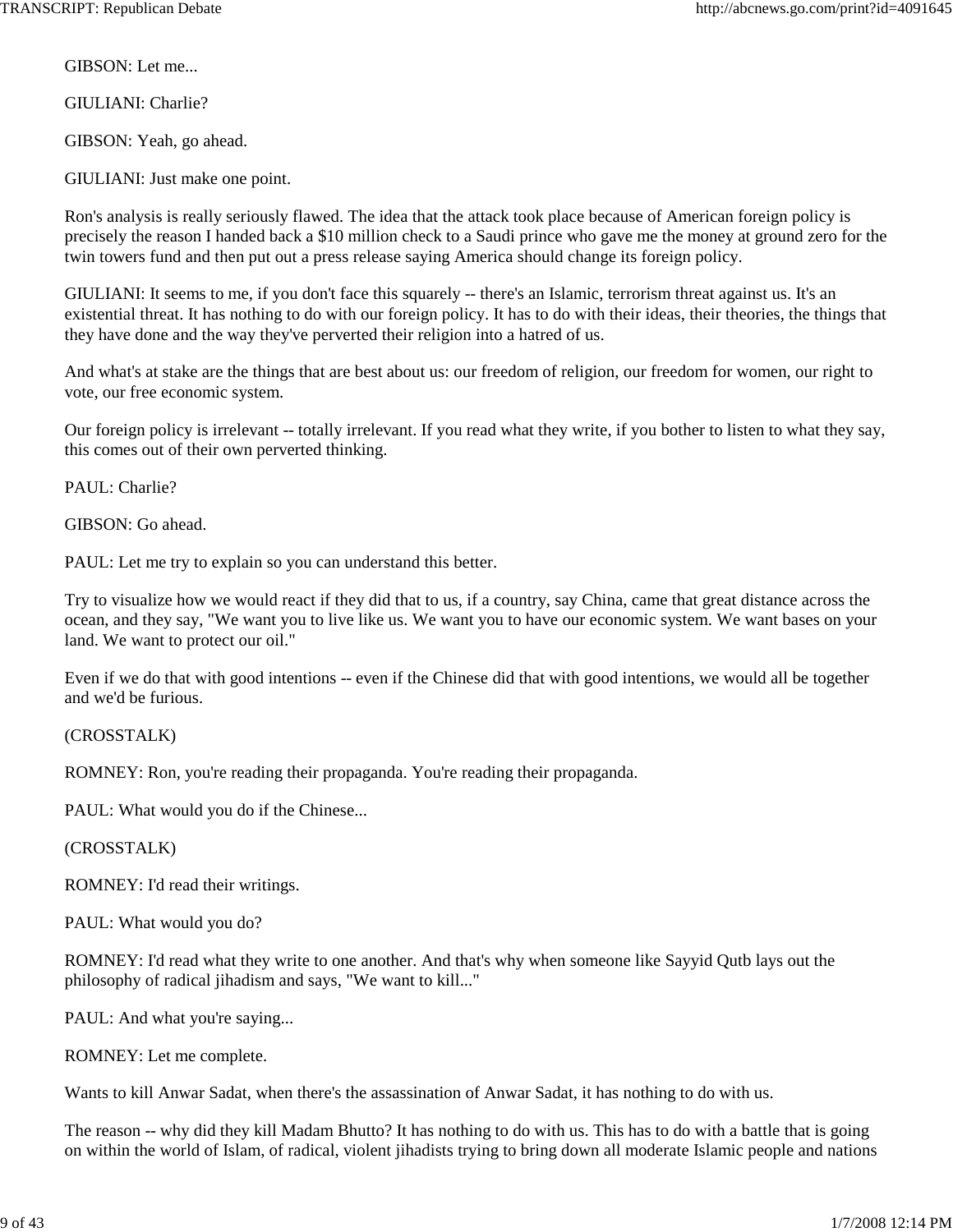and replace them with a religious caliphate.

(CROSSTALK)

ROMNEY: And we are doing our very best to help support the voices of moderation.

They tried it in the Philippines.

THOMPSON: Who have we invaded before 9/11?

PAUL: We were occupying...

THOMPSON: Occupying?

PAUL: We had an air base in Saudi Arabia.

THOMPSON: A base? (CROSSTALK)

PAUL: We have propped up -- how many governments have we propped up?

GIBSON: Just before we -- before we stop, Governor, I owe you a few seconds. Because you -- somebody said, no, Senator Thompson said we're not arrogant, we're not bunker mentality.

## (CROSSTALK)

HUCKABEE: Well, and those words -- first of all, Governor Romney, you, yourself on "60 Minutes" said that we had left Iraq in a mess. You've also said that you weren't going to have this "my way or no way" philosophy.

And I've been attacked for using the words: a policy that had an arrogance and bunker mentality. I didn't say the president was. I supported the president in the war before you did. I supported the surge when you didn't.

I'm not a person who is out there taking cheap shots at the president. I worked really hard to get him elected.

But I'm not running for George Bush's third term. I want to be president of the United States on my own terms.

And I think it's important for us to recognize...

ROMNEY: Charlie, I get to respond to that.

HUCKABEE: Let me finish this. When Congressman...

## (CROSSTALK)

PAUL: ... I get a chance to respond.

## (CROSSTALK)

HUCKABEE: The fact is when there is a serious threat to this country, it is not a threat because we happen to be peace-loving people. It's a threat because in the heart of the radical Islamic faith -- not all Islam, and that's what's very important.

This isn't an Islamic problem. This is a jihadist problem. This is an Islamo-fascism problem.

And if you read the writings of those who most influenced -- and Governor Romney mentioned Sayyid Qutb, executed in Egypt in 1966. He is one of the major philosophers behind this.

And the fact is, there is nothing about our attacking them that prompts this. They are prompted by the fact they believe that they must establish a worldwide caliphate that has nothing to do with us other than we live and breathe and their intention is to destroy us.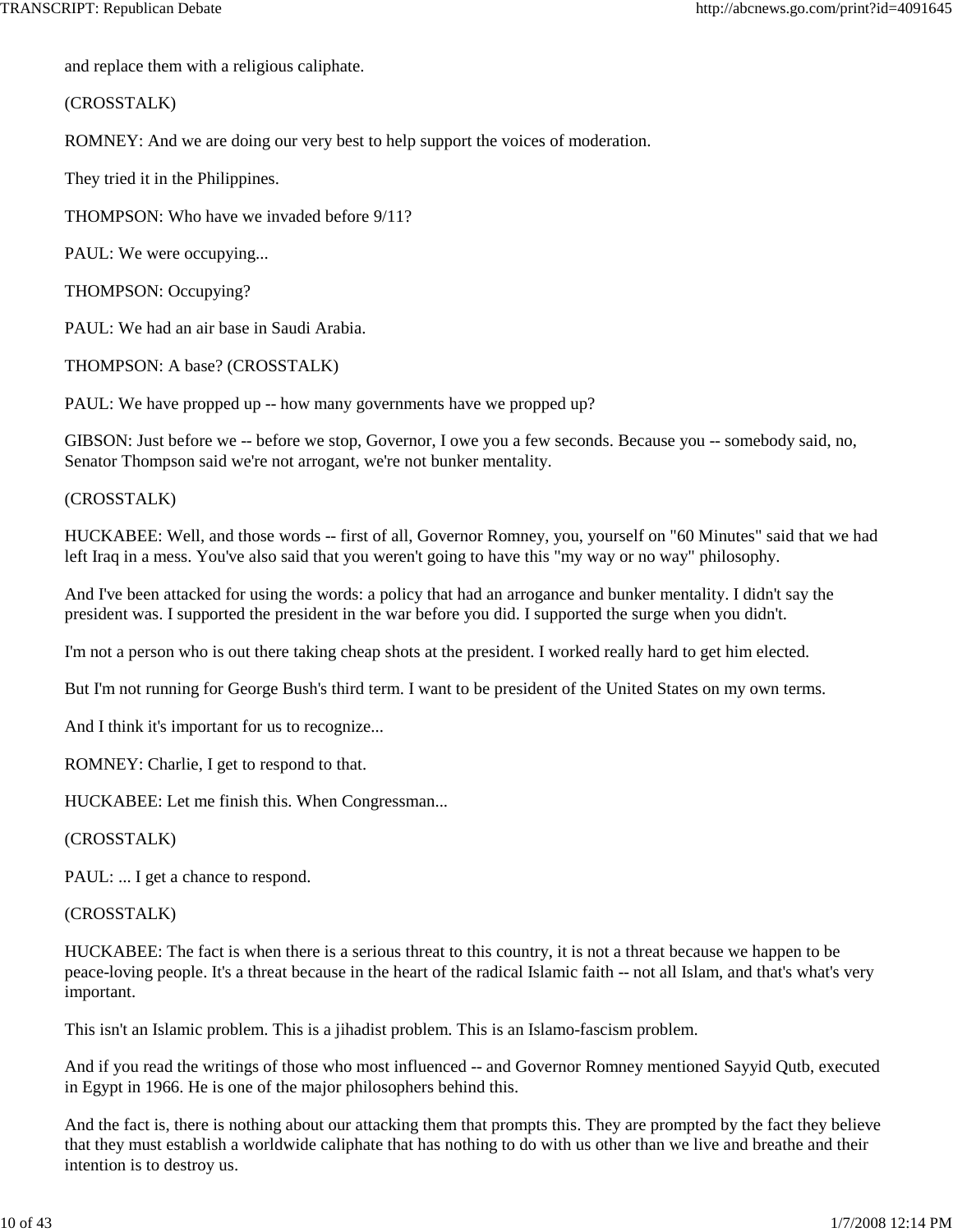GIBSON: Very quickly. You after Governor Romney.

ROMNEY: A number of things.

I disagree with the governor writing in Foreign Affairs magazine that the president's administration suffers from an arrogant bunker mentality.

HUCKABEE: Did you read the article before you commented on it?

ROMNEY: I did read the article, the whole article. I read the entire article and I thought it was -- well, I won't make any further comments. It was not...

(CROSSTALK)

HUCKABEE: Before you commented on it?

ROMNEY: Before -- I got a copy of the article and read the article. And in the headline of the article, it said, "The Bush..."

MCCAIN: Did you read mine?

(LAUGHTER)

(CROSSTALK)

ROMNEY: No, no, hold on.

John, no, I didn't. Sorry. But I read his.

(LAUGHTER)

ROMNEY: And number two...

(UNKNOWN): What about mine?

ROMNEY: Number two -- number two, I did support the surge. It was Senator McCain, of all of us, who was out fighting for the surge. He right on that.

On the same day the president announced the surge, I also, having spoken that day with Fred Kagan, who's one of the brilliant theorists in this regard, I laid out my plan that I thought made sense -- actually even before the president's speech -- calling for additional troops. I called for a different number.

So I also supported the surge from the very beginning.

ROMNEY: But, look, you know, Governor, don't try and characterize my position. Of course, this war...

HUCKABEE: Which one?

(LAUGHTER)

ROMNEY: You know, we're wise to talk about policies and not to make personal attacks.

HUCKABEE: Well, it's not a personal attack, Mitt, because you also supported a timed withdrawal. And Senator Pryor from my state...

ROMNEY: No, that's...

HUCKABEE: ... was praising you for that, and...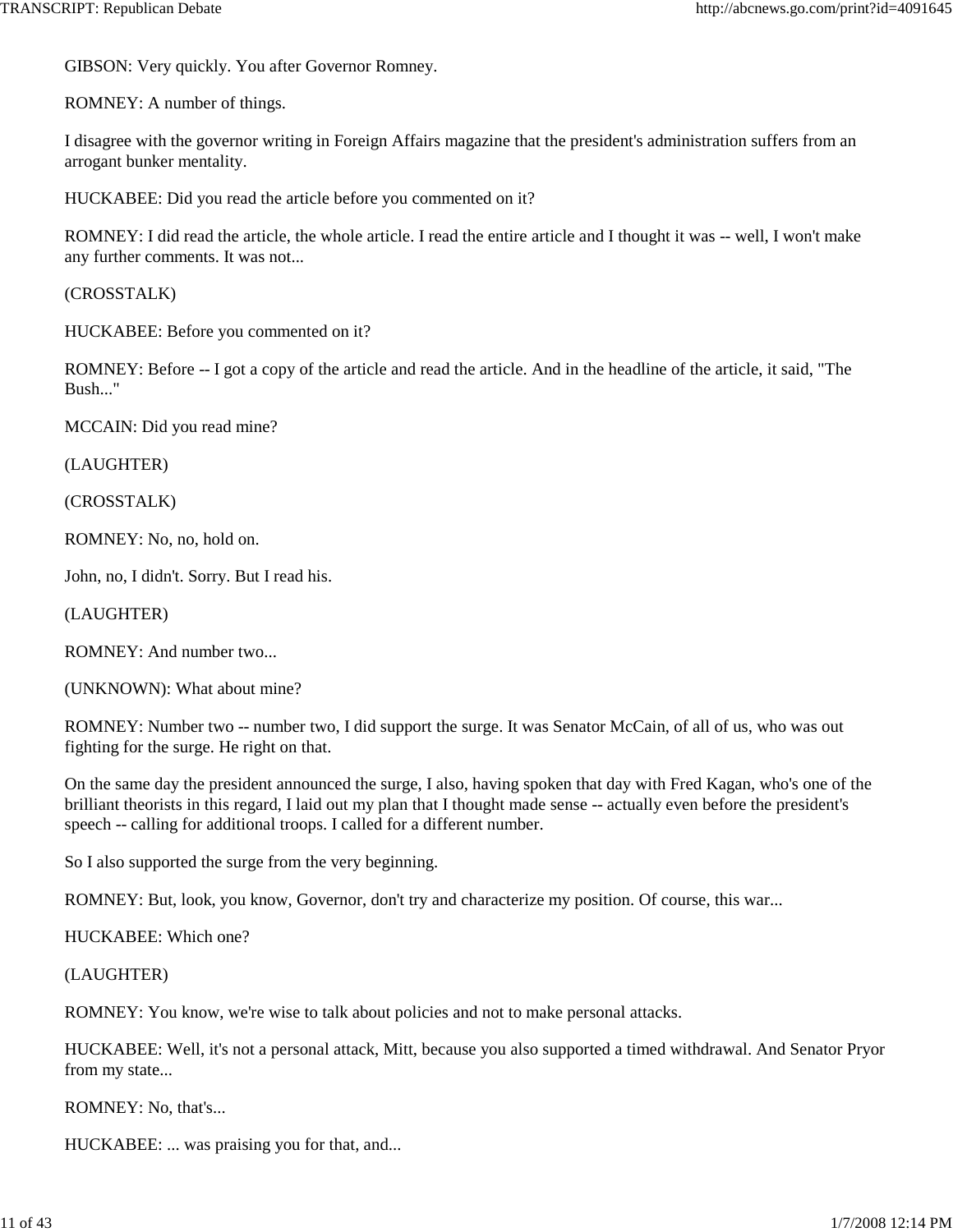ROMNEY: I do not support and have never supported a timed withdrawal, so that's wrong, Governor.

You know, it's really helpful if you talk about your policies and the things you believe, and let me talk about my policies.

And my policy is, I've never talked about a timed withdrawal with a date certain for us to leave. That's not the case. Simply wrong.

I've also supported the troop surge, Governor, and I supported it on the same day the president brought it forward.

And the critical thing here is for us to stand together and to say, "I think we do agree with the troop surge. We believe that the troops surge is going to make an enormous difference for the world and protect us from the establishment of safe havens from which Al Qaida could launch attacks against us."

GIBSON: Very quickly.

PAUL: There's always a radical element in almost all religions. They have to have an incentive. We give them that incentive.

The question that you don't -- aren't willing to ask is, why is it that they attack America? I mean, they don't attack the Canadians. They don't attack the Swiss. If it were merely because they wanted to go into Europe, why do they...

(CROSSTALK) ROMNEY: Is it such a puzzle?

ROMNEY: Is it such a mystery as to why they attack America?

PAUL: It is...

ROMNEY: They're not going after Luxembourg.

(LAUGHTER)

PAUL: It is because we've gone six...

GIULIANI: Ron, Ron...

ROMNEY: We're the strongest nation in the world.

PAUL: We have...

GIULIANI: Ron, it's simply not true.

Islamic terrorists killed over 500 Americans before September 11, 2001, going back to the late 1960s. They have also killed people recently in Bali, in London. They have launched attacks in Germany.

(UNKNOWN): Madrid.

GIULIANI: Where did the attack on the Munich Olympics take place: in the United States, or did it take place in Germany?

GIBSON: All right. Let me stop this...

GIULIANI: I could go on and on. The attack on Leon Klinghoffer.

Islamic terrorists have attacked us...

PAUL: You paint all Islamics...

GIULIANI: ... and our allies all over the world...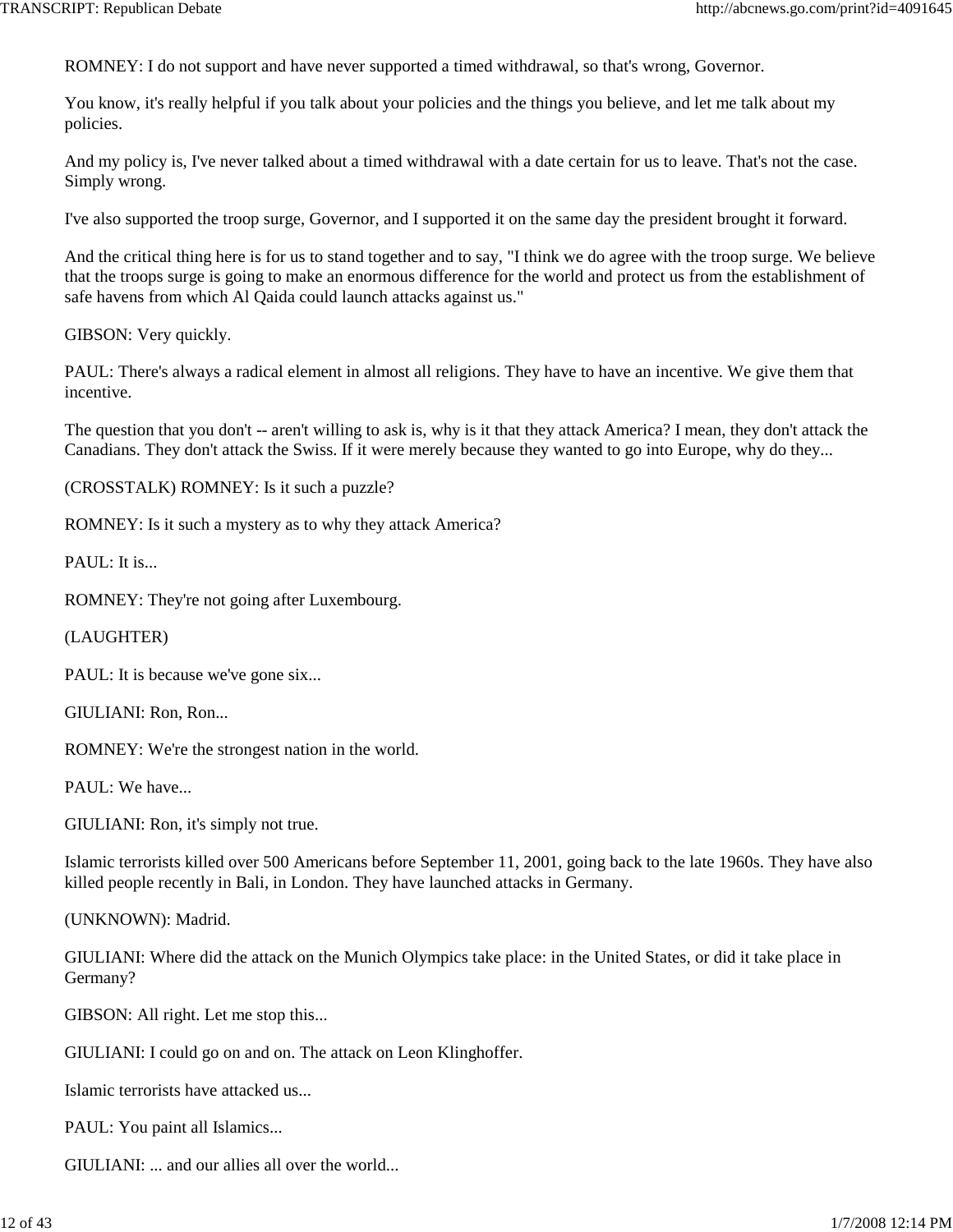PAUL: ... the same way, and this is a dangerous thing...

(CROSSTALK)

ROMNEY: No, of course not.

GIBSON: Gentlemen...

PAUL: What you're doing is damaging our relationship by destroying our relationship with all Muslims. That's what you're doing.

GIULIANI: I do not.

(CROSSTALK)

THOMPSON: Charlie, you started it.

(LAUGHTER)

GIBSON: I did start it. Yes, I did.

GIULIANI: Charlie, you wanted a free-for-all.

It is important to make this point. Just the opposite, Ron. I have great respect for the Islamic religion. I have great respect for the Arab world, for the Middle East.

I think we should be closer to them. I think we should trade more with them. I think we should have cultural exchanges with them.

The overwhelming majority of the Islamic world...

PAUL: Why do we support their dictators, then? Why do we prop up all their dictators?

GIBSON: (inaudible)

GIULIANI: ... and on the evening of September 11, 2001, the day my city was attacked, I got on television, and I said to the people of my city, "We're not going to engage in group blame. This is a small group of people. This does not typify a great religion and a great people."

GIULIANI: I do not accept that criticism.

(CROSSTALK)

GIBSON: I'm going to move on to domestic policy. And I'm going to violate a promise that I made to all of your campaigns.

I promised that we wouldn't do any questions on video tape, questions from somebody outside this room. But I'm going to violate it with a question from the president of the United States, who posed a question that I think is important about all of you, posed a question at his last news conference about what he thought candidates ought to be as they ran.

GIBSON: Take a look.

# (BEGIN VIDEO CLIP)

BUSH: You can't be the president unless you have a firm set of principles to guide you as you sort through all the problems the world faces.

And I would be very hesitant to support somebody who relied upon opinion polls and focus groups to define a way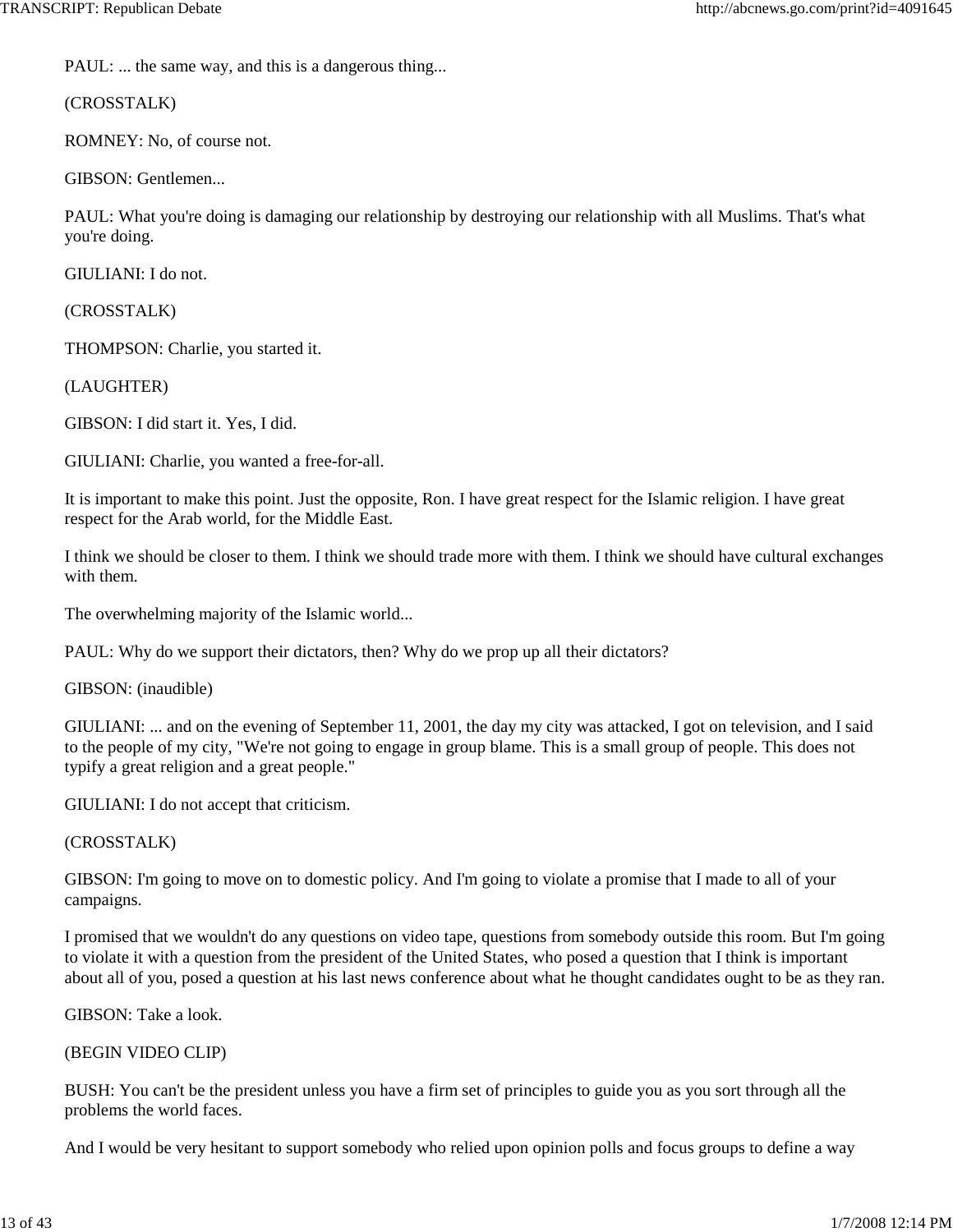forward for a president.

It is -- and so, my question, if I were asking questions to people running for office, what are the principles that you will stand on, in good times and bad times? What would be the underpinning of your decisions?

(END VIDEO CLIP)

GIBSON: What are the principles, and are they constant?

GIBSON: You all have been questioning, as I've watched you campaign, you've all been questioning your opponents.

And I'm going to ask, Senator McCain, you and Governor Romney, because you two have been going at each other, in interviews and in ads about this, of the constancy of your principles or whether or not you look to opinion polls and focus groups to make up your minds.

So let me have the two of you dialogue with each other about this and answer the president's questions, and then I'll bring the other four in and give them equal time.

MCCAIN: The principles and philosophy that I hold, I have held since I raised my hand at age 17 as a midshipman at the United States Naval Academy to uphold this nation's honor; to serve it; call Americans to sacrifice and serve for their nation and defend the greatest nation in the history of the world.

Now we need to restore trust and confidence in government. Now we are in a titanic, transcendent struggle of the 21st century, which we have been discussing earlier.

MCCAIN: I believe that for the last 20 years, I've been engaged in every major national security issue that has affected this nation. And I have been involved in many of the decisions as to how those are handled.

And I again say that I'm glad to know that now everybody supported the surge.

I said at the time that General Petraeus and his strategy must be employed, and I was criticized by Republicans at that time. And that was a low point, but I stuck to it. I didn't change. I didn't say we needed a secret plan for withdrawal.

I said that we can prevail, and as General Petraeus has said, this is the central front in the battle against radical Islamic extremists. We are succeeding.

And I will believe that if we had done what the Democrats had wanted to do, Al Qaida would be trumpeting to the world that they defeated the United States of America.

So my principles and my philosophy are those embodied in those words that we believe that all of us are created equal and endowed by our creator with certain inalienable rights.

MCCAIN: I will defend those. I believe in them. And I believe America's best days are ahead of us.

ROMNEY: Charlie, when I sat down with my family and had the discussion about whether or not to get into this race, we went around the room and each one of my five sons and five daughters-in-law expressed their views. And it's because of them and because of my concern about the future of America that I'm in this race.

I'm convinced that America is the greatest nation on Earth, that we are a good nation and a strong nation. And we are safe and prosperous in part because of our greatness and our strength.

I'm concerned, though, right now, we face challenges of such an unprecedented nature that unless we deal with them honestly and effectively, America will become less of a nation than it needs to be to preserve the peace here and the peace around the world.

ROMNEY: And I believe it's essential for America to stand for principles of an eternal nature.

I think at the heart of our strength is the family. I don't think there's anything more important to the future of America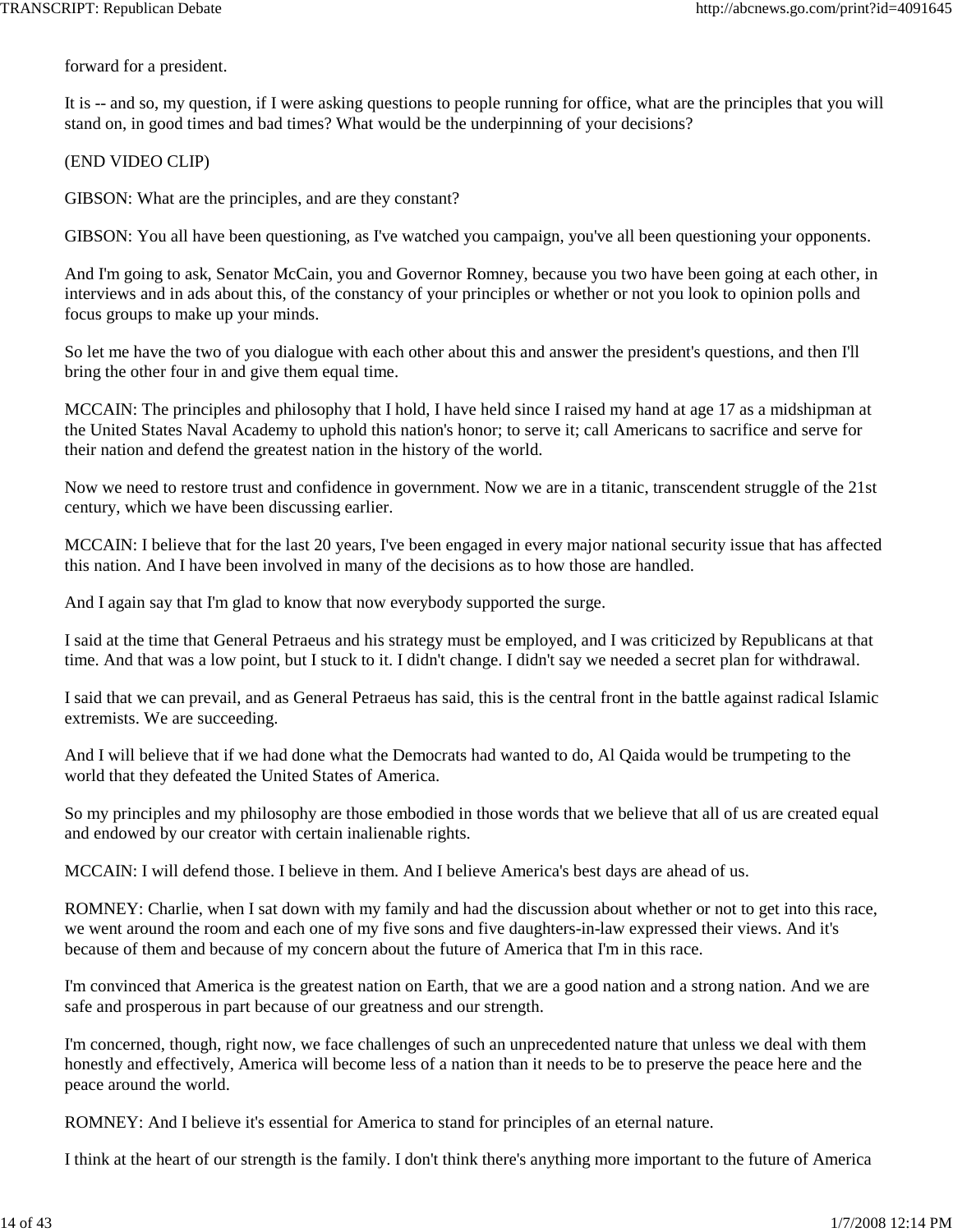than the work that's going on within the four walls of the American home.

I think we have to strengthen America's families. I think we have to have good schools and good health care for them, moms and dads tending to the needs of kids, that we have to have better schools and better health care.

I believe, also, that this nation has to have a strong and vibrant economy. I don't think we can lead the world unless we have the leading economy. And finally a strong military to keep us safe.

So, my overriding principle is keeping America the strongest nation on earth. And there'll be a lot of choices and pulls and tugs in different directions, but keeping America strong through all those elements, through our families and our values, through our economy and its vibrancy, and through our military, is what is essential to me for the future of this land.

GIBSON: All right. Let me turn to Mayor Giuliani.

I must say, you don't sound like two guys who've been sniping at one another over and over in your ads and interviews.

(LAUGHTER)

You sound different.

Mayor Giuliani?

GIULIANI: I think what the president had in mind is that at the core of leadership is knowing what you believe, standing for something.

Ronald Reagan was my hero in that respect. I wrote about it in my book, "Leadership." And I think one of the things President Bush was getting at is that too many people in politics today put their finger up and go with the poll.

You know, you can see it in some of our Democratic colleagues, changing their position...

GIBSON: But let me interrupt you for...

GIULIANI: What do I stand for?

I laid out 12 commitments to the American people. I wrote them out. The first one is the most important: keeping this country on offense in the Islamic terrorist war against us.

The rest of them lay out what I believe this country has to do over the next four years. That would be my guidepost. If I'm elected president, I'll put that card on my desk. And every day I will try to accomplish it.

End illegal immigration. Solve health care through private options. Reduce taxes. Reduce the size of government on the civilian side.

GIULIANI: Expand the military. Appoint strict constructionist judges.

These'll be the beliefs that I have, the way Ronald Reagan got elected to increase the size of the military, to reduce taxes.

GIBSON: Let me interrupt you for just a sec, because, with all due respect, many of your fellows here on this stage have said you'd had to moderate an awful lot of your views to get within the mainstream of the Republican Party, and that you don't believe now what you believed when you were a mayor.

Governor Huckabee, you've been accused of having been a tax-and- spend governor when you were in Arkansas and changing your beliefs now.

Governor Romney, I don't have to go into how many times they've told -- called you a flip-flopper in terms of issues and what you believed as governor of Massachusetts.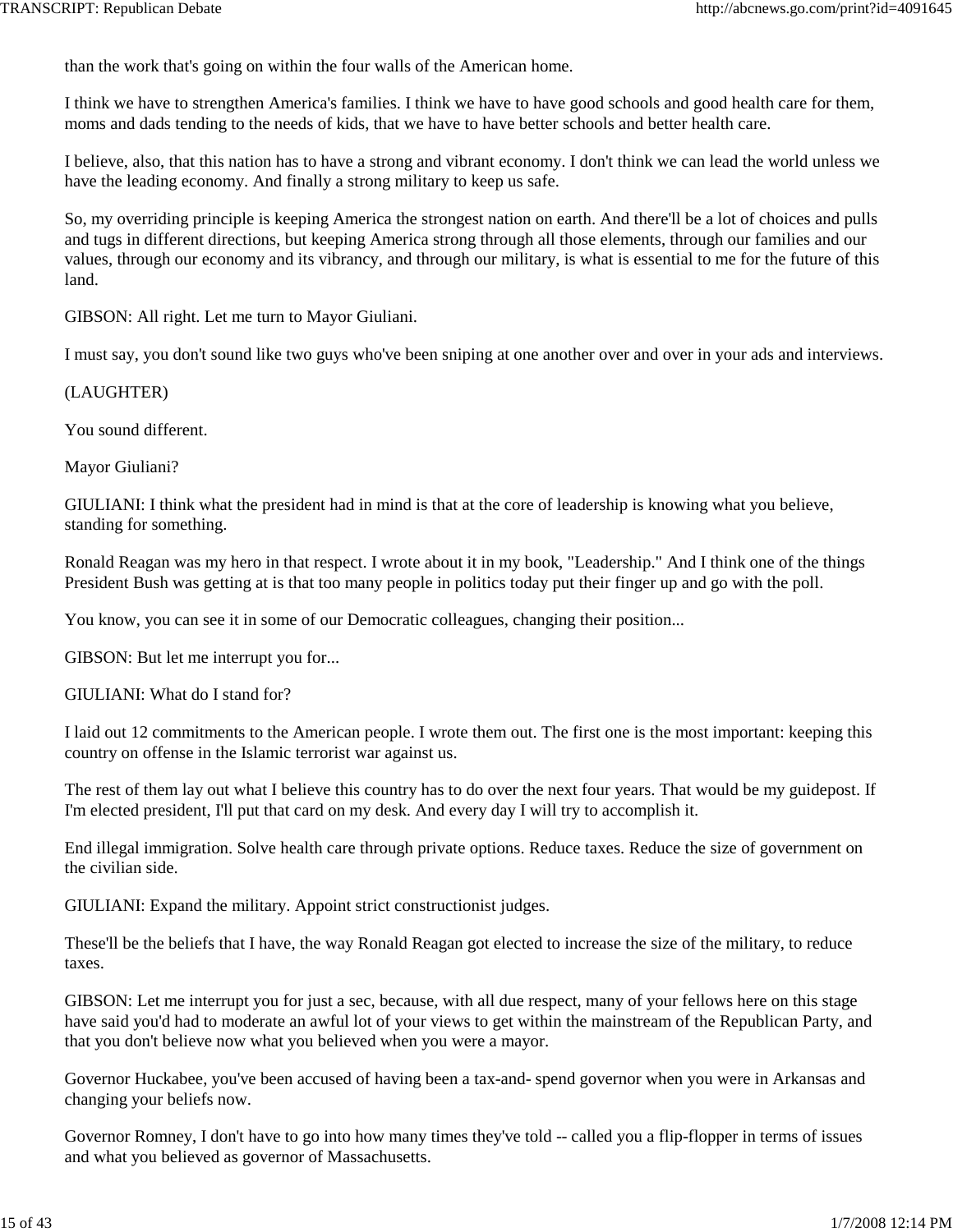Congressman Paul, with respect to you, I don't know that you've changed much, except your party...

# (LAUGHTER)

... because you were a Libertarian when you first ran for president.

Senator Thompson has been accused of running on a more conservative record for president than when he was in the Senate.

And, Senator McCain, you've been accused of moderating your views on the Bush tax policies in order to get into the mainstream of the party and on immigration, to moderate your views.

GIULIANI: Charlie, that's the reason why you lay out the things that you believe in.

GIULIANI: There are beliefs that you have that you're not going to vary from, no matter what the winds of change bring about. There are some that you are going to change.

Look at Ronald Reagan. Ronald Reagan had three prime goals: to increase the size of the military to win the Cold War, to reduce taxes and to reduce the deficit. He accomplished two of the three. The third one he wasn't able to accomplish, probably because the first two, in his view, were more important.

So of course you can't accomplish every single thing that you want. Over a period of time, your views on things are going to change. But if your essential philosophy stays the same, the way it did with Ronald Reagan, the way it did with our great presidents, that's what leadership is about.

# GIBSON: Governor Huckabee?

HUCKABEE: Well, Charlie, I think the question the president was asking was not as much about our policies, because those can change with each generation, with each year, with each circumstances, but the principles -- what is it that's deep inside of us, that guide us, that direct us, that show the framework of what we're going to do?

And I think the simple answer for me is all the way back to the document that gave us birth.

HUCKABEE: And it goes like this: That we hold these truths to be self-evident, that we are endowed by our creator with certain inalienable rights, these being life, liberty, and the pursuit of happiness, that we are created equal.

In that sense of equality, the greatest principle is that every human being and every American is equal to each other. One person is not more equal because of his net worth or because of his I.Q. or because of his ancestry or last name.

That was a radical idea when those 56 signers put their names on that document, knowing that if their experiment in government didn't work, they were going to die for it.

Those are principles. Those are things that you'll live for, you'll die for. That sense that all of us have an essence of equality and that the primary purpose of a government is to recognize that those rights did not come from government, they came from God, they are to be protected, and then defined as the right to a life, the right to liberty -- our freedom -- to live our lives like we want to live them without government telling us how to do it. And ultimately, not to be happy, but to have the pursuit of happiness. That's our principles.

GIBSON: And I take your statement. It is an interesting statement of the basis that we all believe in this country.

GIBSON: But you started by saying: But we can change our policies --- how often did you say?

HUCKABEE: Our policies often reflect what's going on at the time. For example, if the primary thing we are facing is war, then we're going to be talking about military size and military might. If we have a problem with illegal immigration, the number one issue right now might be securing the borders.

I'm not saying we change our positions, but we change the policies in terms of the priority, but those principles don't change. The principles are still to make sure that we recognize the equality of each other and that we recognize where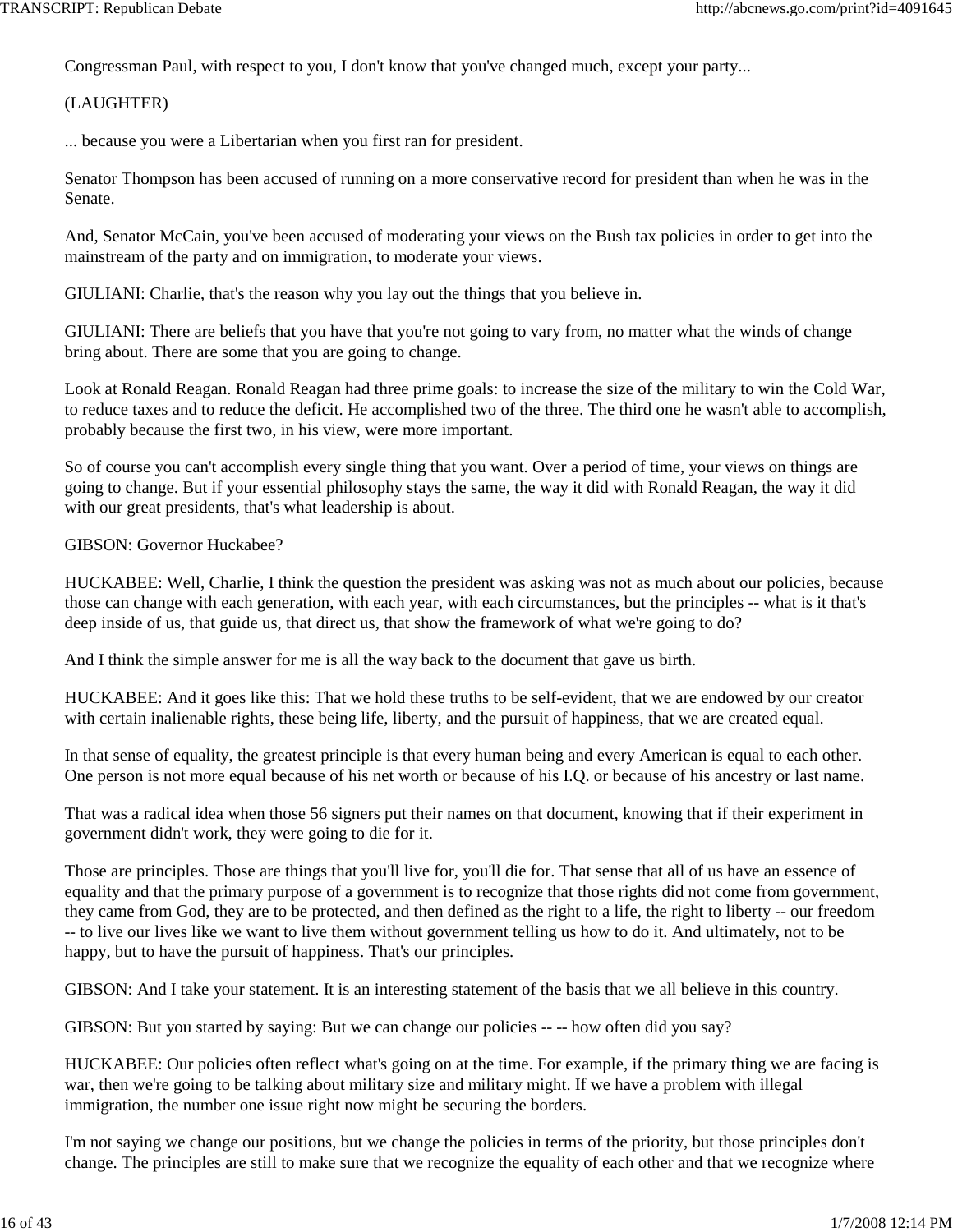those rights come from and what those rights are.

GIBSON: Senator Thompson?

THOMPSON: Everyone has kind of a wish list. I think it's most important, though, that a president of the United States understand that our principles, our first principles are based on the Constitution of the United States -- understanding the nature of our government, the checks and the balances, the separation of powers that our founding fathers set up a long time ago.

THOMPSON: There's a reason for that. They knew about human nature. They learned from the wisdom of the ages.

They set the government up according to that. They set the powers out in the Constitution of the federal government, and they basically said if the powers aren't delineated in this document they don't exist.

And then we got the 10th Amendment that says if they're not delineated they belong to the people and to the states.

That's fundamental to everything else.

And then we grew from that, principles such as a dollar belongs in the pocket of the person that earned it, unless the government can make a case that it can spend it better. You don't spend money that you don't have, and you certainly don't spend your grandchildren's money with debt that they're not at the table when the decision has been made to spend it.

GIBSON: I'm going to run out of time on this, but I want to come back to that point.

Go ahead.

PAUL: The president asks a very important question. And we should all come together and we shouldn't have that many disagreements, because we should be bound -- bound by the Constitution.

But the people in this country think we live in an age of relative ethics, is what they have come to the conclusion of.

Sure, profess to believe in the Constitution, but why have we gone to war since World War II without a declaration of war? Why do we have a monetary system that is not designed by the Constitution? Why do we have a welfare state running out of control, not designed by the Constitution?

You can't pay lip service to the Constitution without obeying it.

And we should have peace and prosperity. That should be our goal.

We, in foreign policy, ought to have a golden rule. We ought to treat others as we would want others to treat us. And we don't treat others so fairly. We treat them like we're the bully, that we're the policeman of the world, and we're going to tell them to behave.

PAUL: If we don't -- if they don't listen to us, we bomb them. If they listen to us, we give them more money. And it's bankrupting this country because we don't live up to our principles, the principles that are embedded in our Constitution.

## (APPLAUSE)

GIBSON: Let me turn for the next few moments to health care.

The Democrats have talked a lot about this, and they have spelled out some pretty specific health care plans.

But what you propose, what you have talked about in terms of health care, in many ways represents a more basic change in the way health insurance would be obtained.

A little background on that, ABC's medical editor, Dr. Tim Johnson.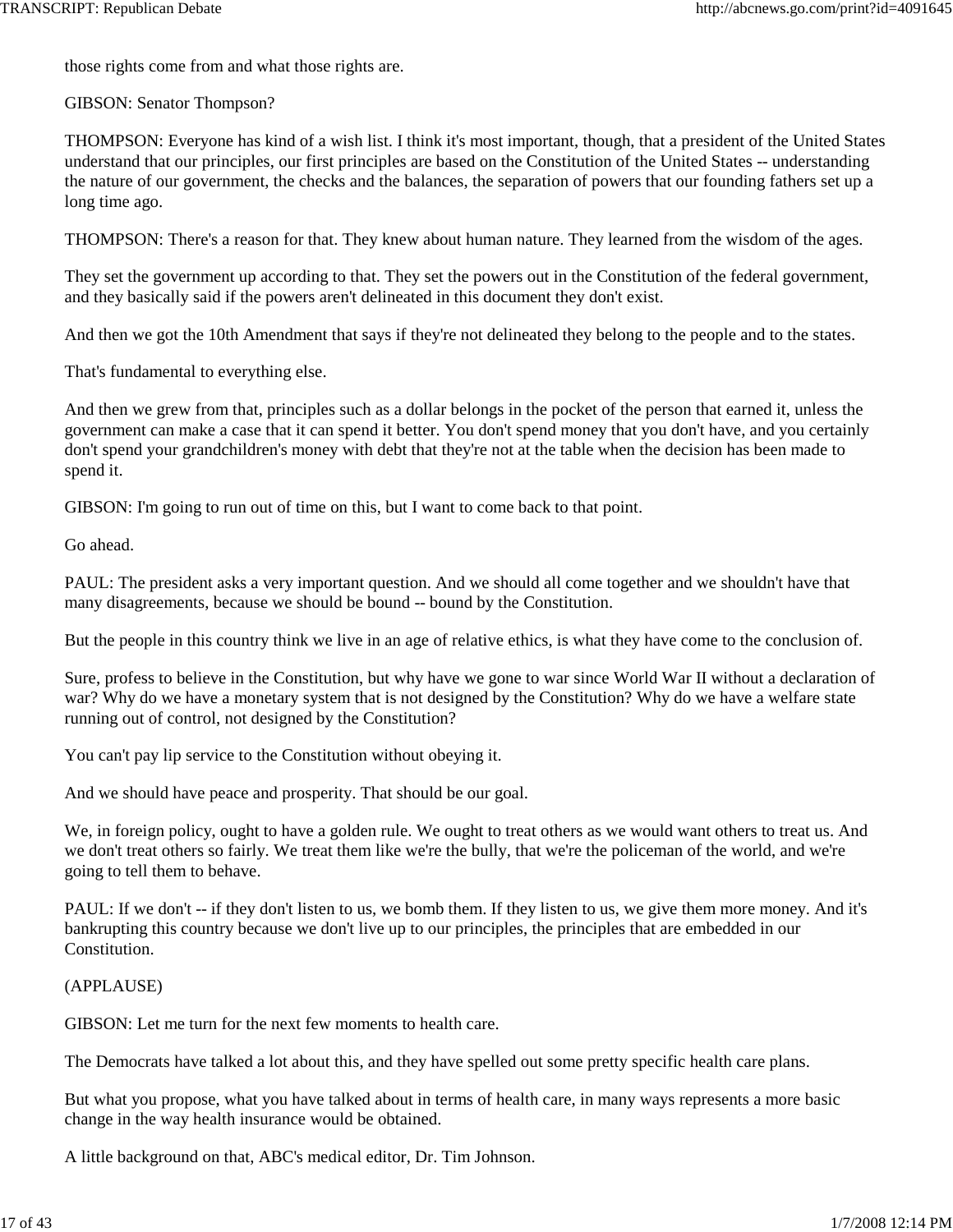# (BEGIN VIDEO CLIP)

DR. TIM JOHNSON, ABC MEDICAL EDITOR: In general, Republicans have criticized Democratic proposals for health care reform as radical expansions of the federal government's role.

But many health care experts say that it is actually the Republicans' emphasis on individuals buying their own policies versus getting their insurance through employers that is a more radical change.

JOHNSON: And it raises concerns. Individual policies can be more expensive for the same coverage because of administrative overhead and sales costs.

Group policies like those provided by employers can bargain with providers for lower costs and do a better job of monitoring quality.

Medical professionals caution that individual insurance may sound good on paper but it usually turns out to be very difficult for people, on their own, to find quality policies at the right cost.

Charlie?

(END VIDEO CLIP)

GIBSON: All right. Dr. Tim Johnson, thanks very much.

We're the only industrialized nation in the world that doesn't insure all of our citizens. If we can afford a trillion-dollar war in Iraq, why can't we afford medical insurance for everybody?

Governor -- Mayor -- Mr. Mayor?

GIULIANI: The reality is that, with all of its infirmities and difficulties, we have the best health care system in the world. And it may be because we have a system that still is, if not wholly, at least in large part still private.

To go in the direction that the Democrats want to go, much more government care, much more government medicine, socialized medicine, is going to mean a deteriorated state of medicine in this country.

GIULIANI: I mean, I said, jokingly, in one debate, if we go in the direction of socialized medicine, where will Canadians come for health care?

(LAUGHTER)

(CROSSTALK)

GIBSON: But do you all agree that we have the best health care system in the world?

MCCAIN: Now, tell me when people get sick where they come to to get health care.

(CROSSTALK)

THOMPSON: We certainly have the best health care in the world.

## (CROSSTALK)

GIULIANI: Charlie, that doesn't mean it shouldn't be improved. And I think that the notion of people buying their own private health insurance is a very good one, so long as a lot of them do it.

Only 17 million Americans right now buy their own health insurance. If 50 million Americans were buying their own health insurance, because it would be just as tax advantageous to do it that way, and we had a health savings account, people -- economists believe there'd be a 30 percent to 50 percent reduction in the cost of health insurance, and quality would come up.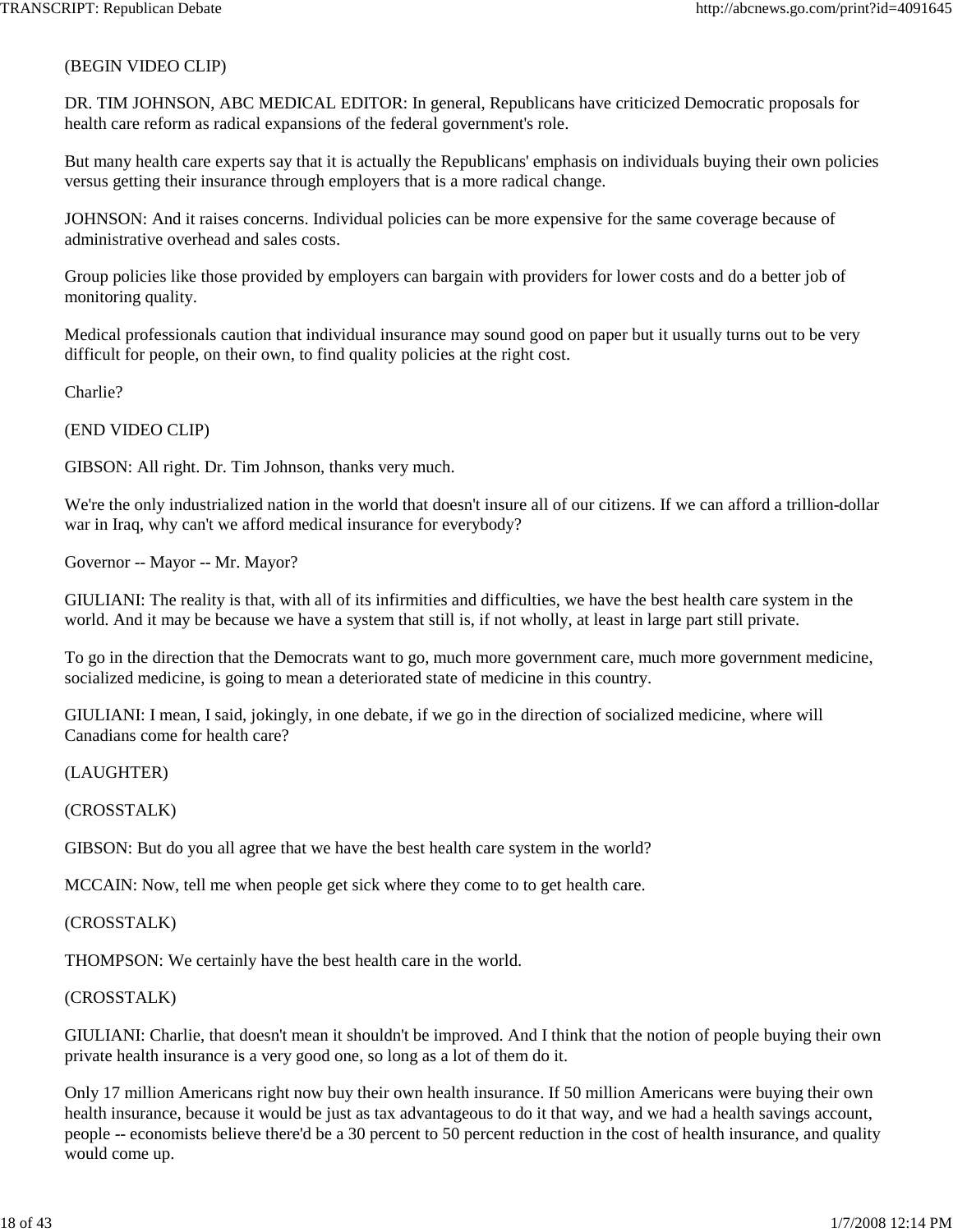The only thing that reduces cost and increases quality is a significant, dramatic, large consumer market, not government control.

GIBSON: You all have proposed free market, consumer-purchased insurance. And you all talk about giving tax deductions for buying insurance.

Let me do a little math. The average family employer-provided insurance, when the company's buying, it's \$13,000 a family.

Now, you talked about a \$15,000 to \$20,000 deduction -- right? -- for people buying their own insurance. If you take a median-income family of \$62,000 in this country, you've just saved them \$3,000 on their taxes. That doesn't come close to buying an insurance policy.

MCCAIN: Sure. And next year, if you continue 10 percent inflation associated with it, it'll be even further away. And the next year after that.

Because the problem with health care in America, it's not the quality. It is the inflation.

And in all due respect to your expert that we just saw, he's talking about the wrong aspect of this issue. The right aspect of this issue is inflation, if we could get it under control and get it reduced so that health care costs are reasonable in America, then those people will be able to afford it.

GIBSON: And to get health care costs...

MCCAIN: And they can -- and they will be able to go out and choose their insurer, anywhere in America, and they will be able to then to get affordable health care in America.

But we have to make the recipient of the health care more responsible. We have to have outcome-based results for health care. We have to emphasize wellness and fitness.

One of the most disturbing things in America is the increase in diabetes, obesity and high blood pressure amongst younger Americans. So we have to award wellness and fitness.

HUCKABEE (?): Charlie, I'm...

MCCAIN: And that way, we'll have a healthier nation and we will have less health care costs.

But, again, you made a statement about European nations, they all get health care. Well, some people here in New Hampshire have been to Canada. I don't think they want that system.

ROMNEY: A lot of people have ideas about health care and improving health care. We took the ideas and actually made them work in our state, as people in New Hampshire know. We put in place a plan that gets every citizen in our state health insurance, and it didn't cost us new money. And it didn't require us to raise taxes.

What we found was, it was less expensive or no more expensive to help individuals who had been uninsured by their own private policy than it had been for us to give out free care at the hospital.

And since we put our plan in place last April, we've now had 300,000 people who were uninsured sign up for this insurance, private insurance.

And where the doctor -- good doctor was wrong is that it's true the insurance companies don't want to sell policies to one person at a time. It's expensive.

We established what we called a connector, a place where individuals could go to buy policies from any company, and that connector would in turn send their premiums on to those companies.

So the economics of scale existed. And as a result of what we did, the premiums for health insurance for an individual buying insurance went from \$350 a month to \$180 a month, with lower deductibles and now with prescription drugs.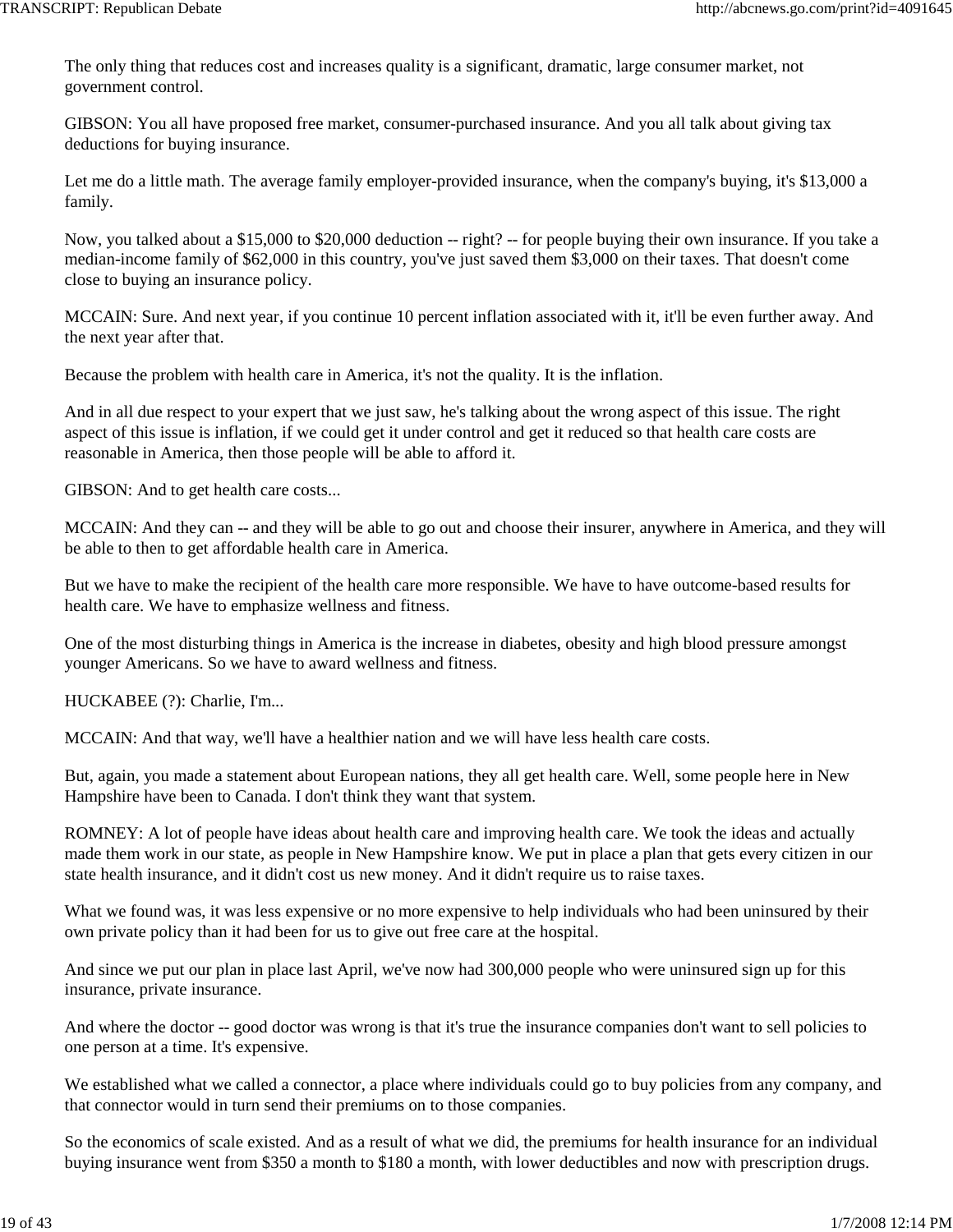ROMNEY: The answer...

GIBSON: Anybody...

ROMNEY: Let me just -- I just -- I want to underline this.

We don't have to have government take over health care to get everybody insured. That's what the Democrats keep on hanging out there.

The truth is, we can get everybody insured in a free market way. We don't need Hillary-care or socialized medicine.

PAUL: Charlie, you really answered the question -- you answered it in your question, because you said, "How can we afford a trillion- dollar war and we can't afford health care?"

Well, that's the reason.

The resources are going overseas. We're fighting a trillion- dollar war and we shouldn't be doing it. Those resources should be spent back here at home.

There is an inflationary factor. We can't afford it. We do have good medical care, but the costs are so high now that our people in this country are actually going to India and getting their heart surgery done.

PAUL: They pay the plane ticket, the hospital and the hotel and they get it for half-price.

So it's inflation, but if you don't understand how inflation comes, we can't solve this problem. It comes from deficit financing with this war-mongering foreign policy we have. We run up the deficits. We tax. We borrow. We borrow from the Chinese. We can't borrow enough.

Then what do we do? We print the money, and then you wonder where the inflation comes. The value of the dollar is down and the prices go up, where the government gets involved in certain things like housing or medical care or education, prices are skyrocketing.

So you have to deal with the monetary issue to solve the problem of the medical issue.

GIBSON: Senator Thompson?

THOMPSON: Ahem.

(LAUGHTER)

PAUL: Don't print anymore money. We don't need anymore money.

THOMPSON: So if we would stop printing so much money, we could get out of the war and provide health care to everybody.

PAUL: Get out of the war, and we wouldn't have to print the money.

THOMPSON: OK. I just wanted to...

(CROSSTALK)

THOMPSON: I wanted to make sure I had this right.

(LAUGHTER)

THOMPSON: Let me break it down a little bit so I can understand it a little bit better.

PAUL (?): Keep trying.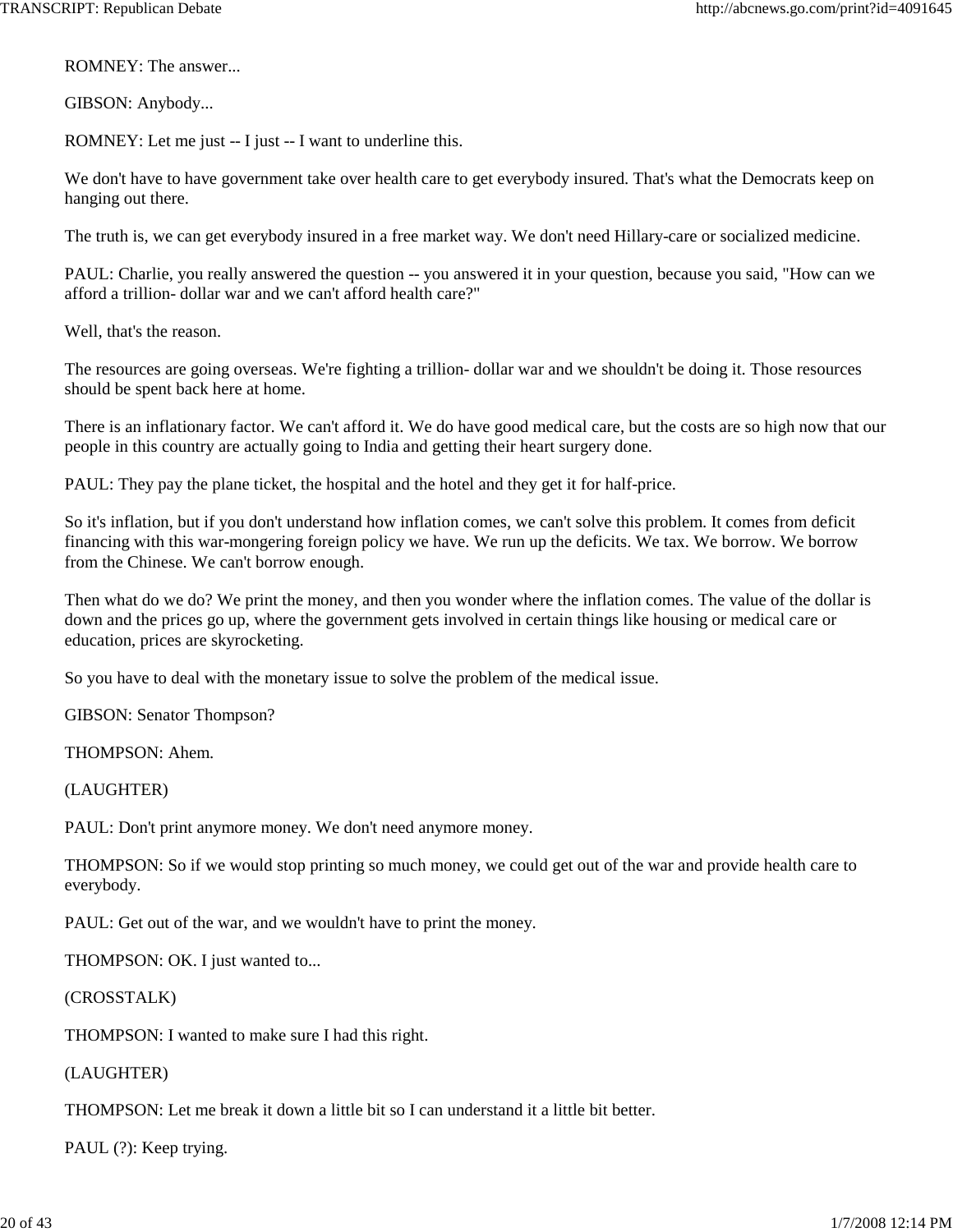THOMPSON: We've got the best health care in the world. It costs more than it should.

We can either go one of two ways.

We can let the government take it over, and that'll lower costs, like they do in other countries. We will also sacrifice care, which nobody wants to do -- we're not going to do, in this country.

Or we can make the markets work more efficiently. There are a lot of components to that. Part of that is not just giving a tax break to the individual. That's part of it. But it's also putting them in a position to get the best prices for the care they're getting.

We do that in every other aspect of our life. That's what keeps prices as low as they are.

THOMPSON: I mean, if the consumer had no concept of what the product was costing and did no shopping for it, when you could get an MRI here for one price or over here for half the price, you don't even know that to make the choice. It wouldn't work at all.

So you can do that. You can open up these markets so a person can buy their insurance from all over the country. We've got various state regulations now, that, as a practical matter, prohibit that. Make the markets work.

But we're never -- let's be honest with the people. We're probably never -- if you lower costs, more people who want insurance will be able to afford it. We're probably never going to achieve total coverage.

A good number of the people who are uninsured can afford it and choose not to do so. A good number of people who are eligible for government assistance, and choose -- can manage and choose not to.

GIBSON: But Government Romney's system has mandates in Massachusetts, although you backed away from mandates on a national basis.

ROMNEY: No, no, I like mandates. The mandates work.

THOMPSON: I beg your pardon? I didn't know you were going to admit that. You like mandates.

ROMNEY: Let me -- let me -- oh, absolutely. Let me tell you what kind of mandates I like, Fred, which is this. If it weren't...

THOMPSON: The ones you come up with.

# (LAUGHTER)

ROMNEY: Here's my view: If somebody -- if somebody can afford insurance and decides not to buy it, and then they get sick, they ought to pay their own way, as opposed to expect the government to pay their way.

ROMNEY: And that's an American principle. That's a principle of personal responsibility.

So, I said this: If you can afford to buy insurance, then buy it. You don't have to, if you don't want to buy it, but then you got to put enough money aside that you can pay your own way, because what we're not going to do is say, as we saw more and more people...

GIBSON: Governor, (inaudible) you imposed tax penalties in Massachusetts (inaudible).

ROMNEY: Yes, we said, look, if people can afford to buy it, either buy the insurance or pay your own way; don't be free-riders and pass on the cost to your health care to everybody else, because right now...

THOMPSON: The government is going to make you buy insurance...

ROMNEY: No, the government is going to stop...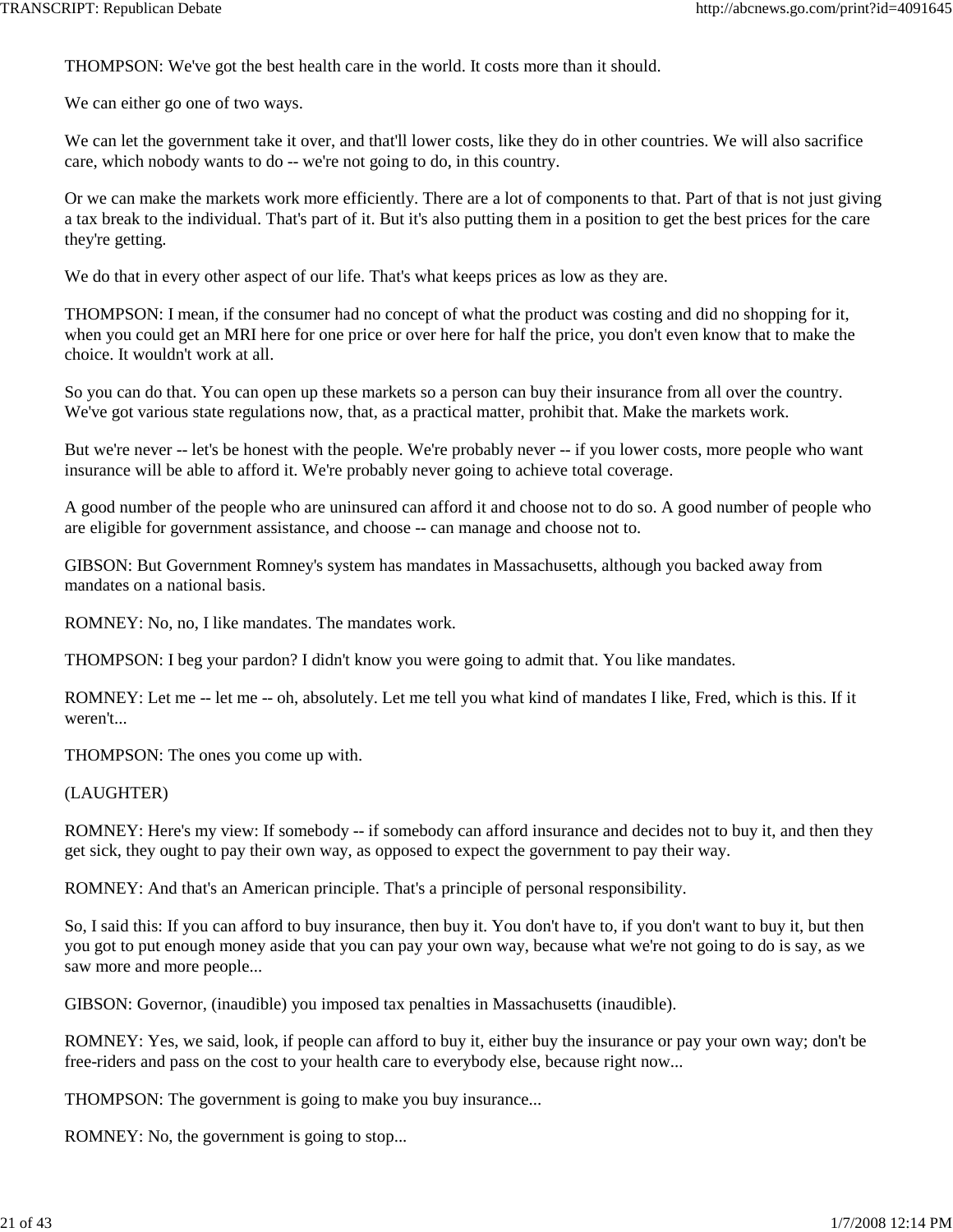THOMPSON: ,.. and make you pay -- I mean, the state -- your state plan, which is, of course, different from your national plan, did require people to make that choice, though. The state required them to do that.

What was the penalty if they refused?

ROMNEY: They refused to pay your -- let's go back, Fred. What's your view? If somebody...

THOMPSON: Well, I asked the question first.

(LAUGHTER)

ROMNEY: OK. Well, I'll answer your question, you answer mine.

ROMNEY: If somebody is making, let's say \$100,000 a year, and doesn't have health insurance, and they show up at the hospital, and they need a \$1,000 repair of some kind for something that's gone wrong. And they say, "Look, I'm not insured, I'm not going to pay." Do you think they should pay or not?

THOMPSON: Did your plan cut people off at \$100,000? Was that the level?

ROMNEY: No, actually...

THOMPSON: Did it only apply to people with \$100,000 income and over?

ROMNEY: It actually applies to people at three-times federal poverty. They pay for their own policy. At less than three-times federal poverty, we help them buy a policy, so everybody is insured, and everybody is able to buy a policy that is affordable for them.

The question is this, again, if someone could afford a policy and they choose not to buy it, should they be responsible for paying for their own care?

Or should they be able to go to the hospital and say, "You know what? I'm not insured. You ought to pay for it."

What we found was, one-quarter of the uninsured in my state were making \$75,000 a year or more. And my view is they should either buy insurance or they should pay their own way with a health savings account or some other savings account.

GIBSON: We have an expression in television: We get in the weeds. We're in the weeds now on this.

## (CROSSTALK)

GIBSON: Let me just -- one point. Yes or no, in your national plan, would you mandate people to get insurance?

ROMNEY: I think my plan is a good plan that should be adopted by other states. I wouldn't tell every state...

GIBSON: In your plan, would you mandate...

ROMNEY: I would not mandate at the federal level that every state do what we do. But what I would say at the federal level is, "We'll keep giving you these special payments we make if you adopt plans that get everybody insured." I want to get everybody insured.

## GIBSON: OK.

ROMNEY: In Governor Schwarzenegger's state, he's got a different plan to get people insured. I wouldn't tell him he has to do it my way.

But I'd say each state needs to get busy on the job of getting all our citizens insured. It does not cost more money.

GIBSON: I want to give Governor Huckabee a little time. Then we've got to go.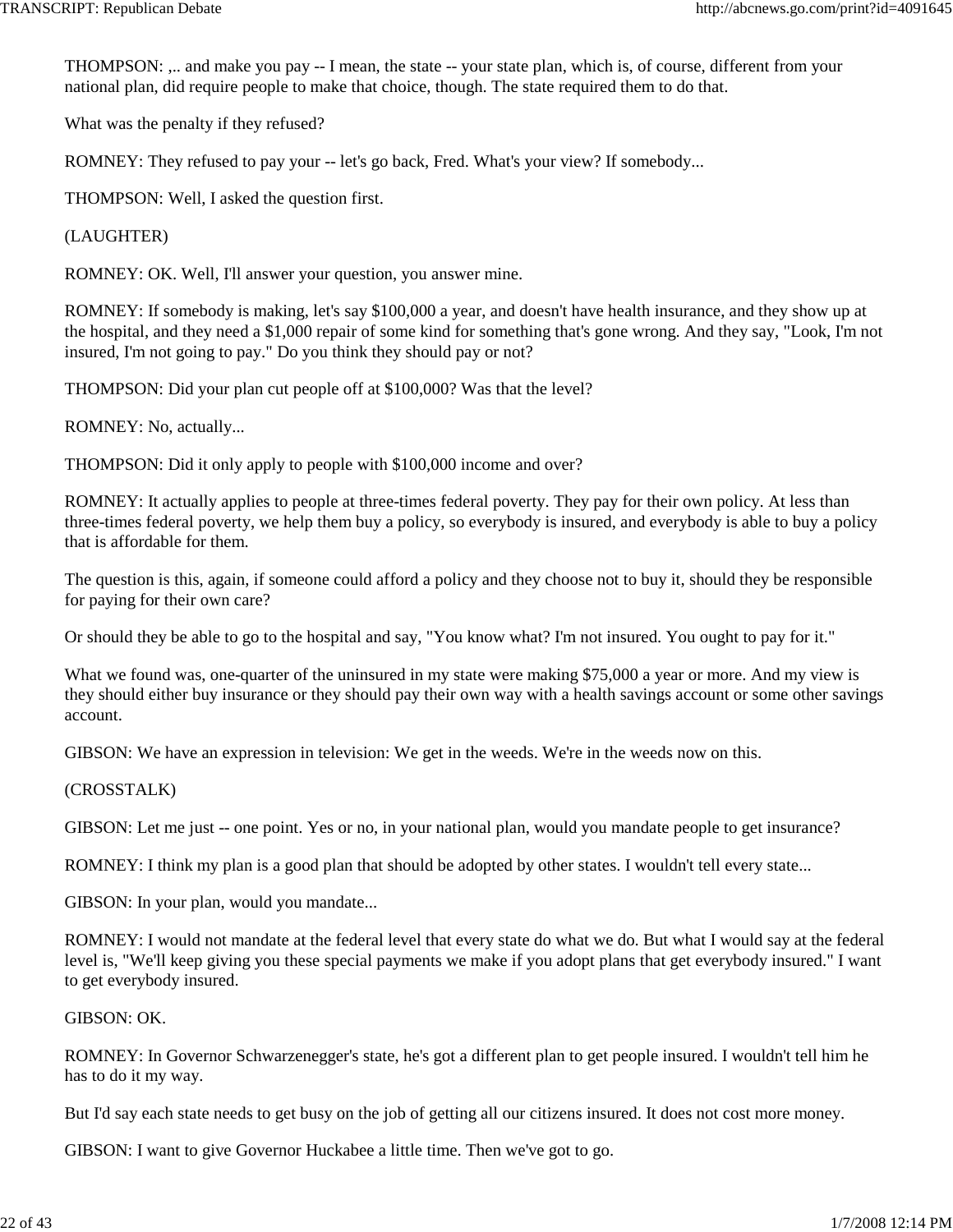# HUCKABEE: OK.

I think it's important to realize that the issue is not just insurance. The issue is that the whole model of our health-care system is upside down.

We really don't have a health-care system. We have a disease- care system. And the insurance model that we use, we act like that if we insured everybody, we've fixed it.

We haven't. Because the real problem is that our model, both in the insurance model and the health-care model, waits until people are catastrophically ill before it intervenes.

HUCKABEE: And we really have to change the concept to a preventive focus rather than an intervention focus.

And that means the entire system starts working on health and wellness, because 80 percent of the \$2 trillion that we spend on health care goes to chronic disease.

We could prevent it or we could cure it, but we don't. So it's not an issue of there's not enough money to cover people.

But if a real health care system exists, it has three components: It has affordability, it has quality, and it has accessibility.

And if it doesn't have those elements, it's not a system; it's a maze. And what we have in America is a health care maze. It's built on the idea that we wait until people are so desperately ill that the cost to try to fix them is catastrophic and out of control.

And no wonder we have a system that needs major, major attention.

And by the way, just out of due respect, you said \$1,000 for a repair.

HUCKABEE: It's about \$1,000 for a Kleenex at a hospital anymore.

## (LAUGHTER)

And that's why we need to have a totally different system that keeps you from going to the hospital in the first place.

## (CROSSTALK)

GIULIANI: Charlie, a health savings account actually helps to accomplish what the governor is talking about.

If somebody can put aside -- and the plans that we've been talking about include a health savings account. You'd have an exemption up to \$15,000. If you could find a policy for \$11,000, you can have a \$4,000 health savings account.

You would be able to buy some of your health care and your prevention yourself. It gives you an incentive over a lifetime to deal with wellness.

## GIBSON: And I've got to go.

But Senator McCain has talked a lot about controlling costs, and you bring up the issue in controlling costs. And all the experts say to me, Look, if you're going to control costs, you got to do three things. You're going to limit access to technology, you're going to limit, in some way, change the reimbursement system for doctors and hospitals, or you're going to have to limit the amount of treatments. That's the only way we can bring costs down.

And that's the third rail of health care. Which of you is going to touch any of that?

HUCKABEE: Charlie, that's not at all the way it is. The fact is, if you had...

## (CROSSTALK)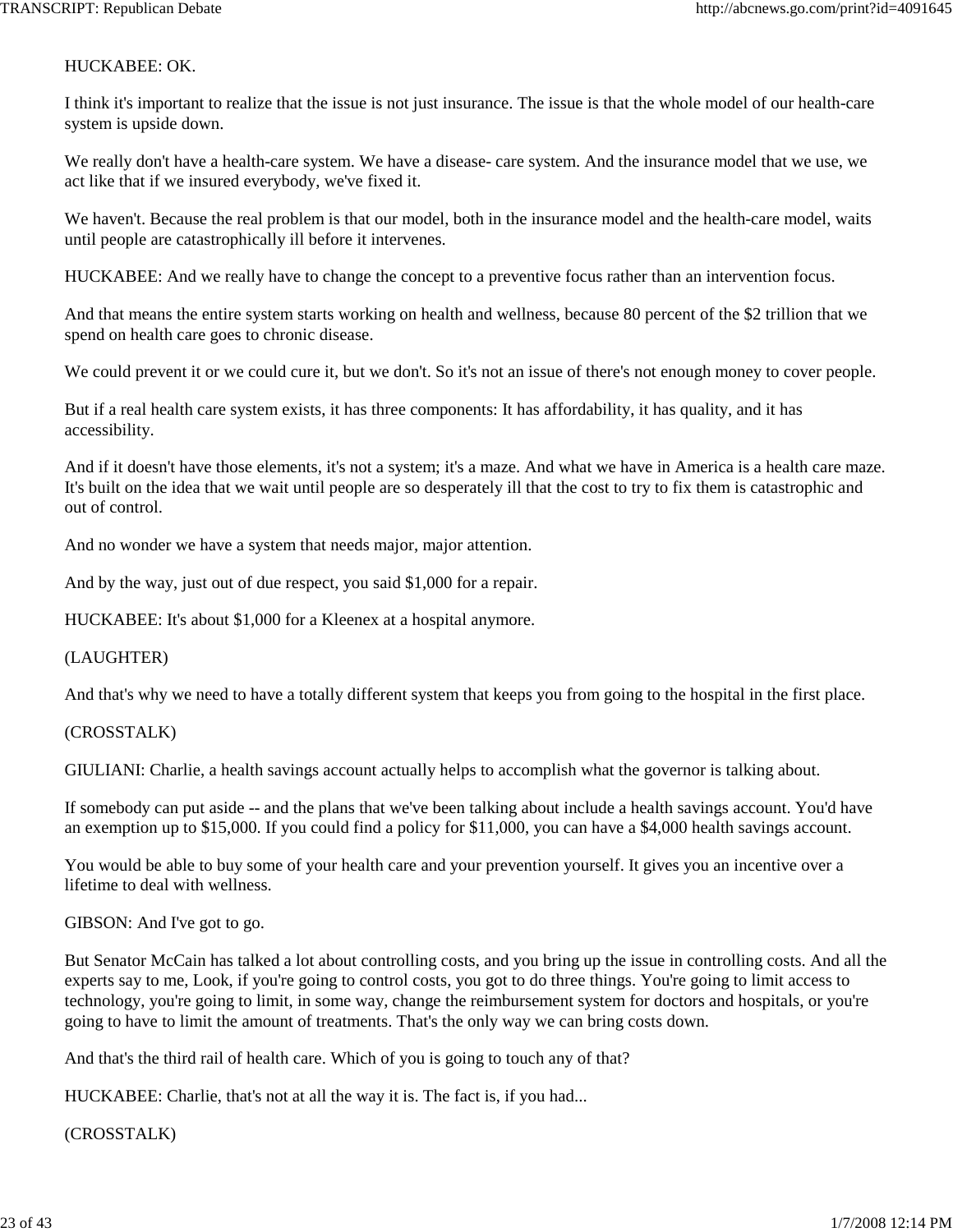GIBSON: Yes, it was directed to you.

# (LAUGHTER)

MCCAIN: I think that there's additional choice here: a choice of having outcome-based treatment.

MCCAIN: There are five major diseases that consume 75 percent of health care costs in America. If someone has diabetes, we should give the health care provider a certain amount of money and say, "Care for that patient. And if, at the end of that period of time, and that patient is well, we'll give you a reward." Rather than every test, every procedure, every MRI.

And we need walk-in clinics, and we need community health care, and we need incentives for home health care as opposed to long-term care.

In my state of Arizona, we adopted a proposal which incentivizes health care providers to keep people in home health care settings -- dramatically less expensive than long-term care.

In Arizona, we have one-half the number, per capita, of people in long-term care facilities as the state of Pennsylvania.

Incentives to keep costs down, Charlie. There are no incentives in the system today.

Could I just mention one other thing? Both the attorney general of South Carolina -- I don't know why I mention South Carolina...

GIBSON: Because there's a primary there.

#### (LAUGHTER)

MCCAIN: ... and the attorney general of Iowa -- and I don't -- well, anyway...

GIBSON: That's too late.

MCCAIN: ... have sued the pharmaceutical companies because of overcharging of millions of dollars of Medicaid costs to their patients.

MCCAIN: How could that happen? How could pharmaceutical companies be able to cover up the cost to the point where nobody knows? Why shouldn't we be able to reimport drugs from Canada?

It's because of the power of the pharmaceutical companies. We should have pharmaceutical companies competing to take care of our Medicare and Medicaid patients.

ROMNEY: OK, don't leave me. Don't send the pharmaceutical companies into the big bad guys.

MCCAIN: Well, they are.

ROMNEY: No, actually they're trying to create products to make us well and make us better, and they're doing the work of the free market.

And are there excesses? I'm sure there are, and we should go after excesses. But they're an important industry to this country.

But let me note something else, and that is the market will work. And the reason health care isn't working like a market right now is you have 47 million people that are saying, "I'm not going to play. I'm just going to get free care paid for by everybody else." That doesn't work.

Number two, the buyer doesn't have information about what the cost or quality is, or different choices they could have. If you take the government out of it to a much greater extent, you'd get it to work like a market and it will rein in cost.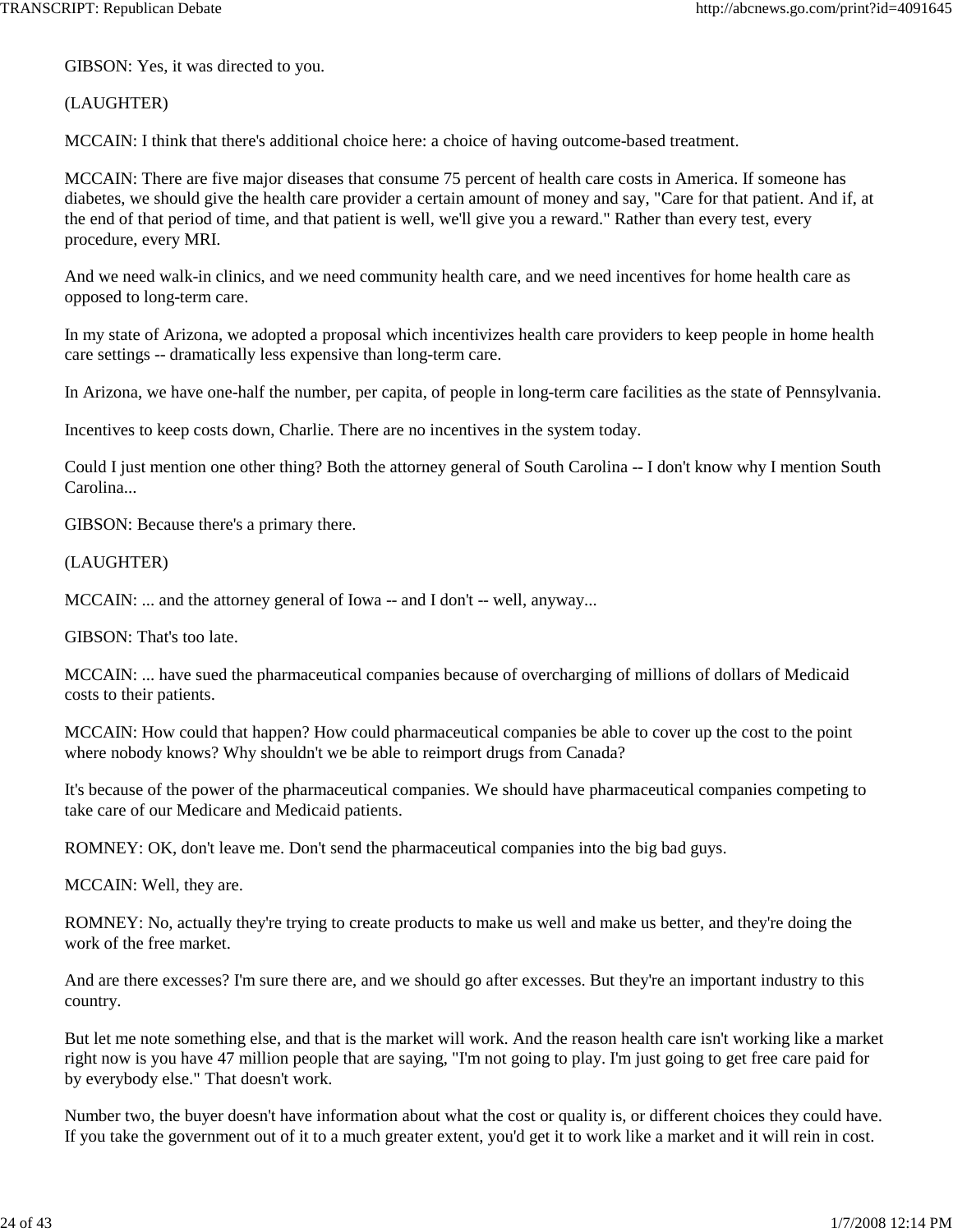GIBSON: I've got to call a halt. We're going to take a commercial break. We'll come back. I'm going to be joined by Scott Spradling from WMUR, and we're going to go to some more direct questions.

Stay with us: The Republican debate continues from Manchester.

# (COMMERCIAL BREAK)

GIBSON: For the second 45 minutes of this debate, I'm going to be joined by Scott Spradling, who is political director of our station, WMUR, here in Manchester, New Hampshire.

And I would say, during that three-minute break, that all of the candidates headed for the wings, and I thought it might just be the two of us here for the last 45 minutes.

(LAUGHTER)

And I'm so relieved...

## (LAUGHTER)

... to say that they all came back: Senator McCain, Senator Thompson, Congressman Paul, Governor Romney, Governor Huckabee, Mayor Giuliani, it's good to have all of you with us.

We're going to do some more direct questions. We've got tally lights this time. We're going to limit you in the length of your answers. And if you want to respond, in these first questions, you're certainly welcome to do so.

Why don't you start, Scott?

SPRADLING: Senator McCain, good evening.

MCCAIN: Good evening, Scott.

SPRADLING: I'm struck by the fact that we're on the St. Anselm campus. And a few months, you took some hits in a debate that you had here with your fellow Republicans on the issue of illegal immigration and your views.

Since that debate...

MCCAIN: I shouldn't have come back.

## (LAUGHTER)

SPRADLING: Since that debate, sir, you've told voters, "I hear you." You've acknowledged some of these complaints.

And there's more talk, I know, from you, about stronger borders. That's a big focus in this debate.

But fundamentally, I'm wondering, don't you still have the same plan for a path to citizenship that you fundamentally held months ago?

MCCAIN: Sure. But the fact is that the American people have lost trust and confidence in government, and we have to secure the borders first.

MCCAIN: I come from a border state. I've very aware of the challenges we face and the impact of illegal immigration. So, we will secure the borders first. As president, I will have the border state governors certify that those borders are secure.

And, of course, in the course of our debates and discussions and -- with Secretary Chertoff, he said that there's 2 million people who are in this country illegally who have committed crimes. Those people have to be deported immediately.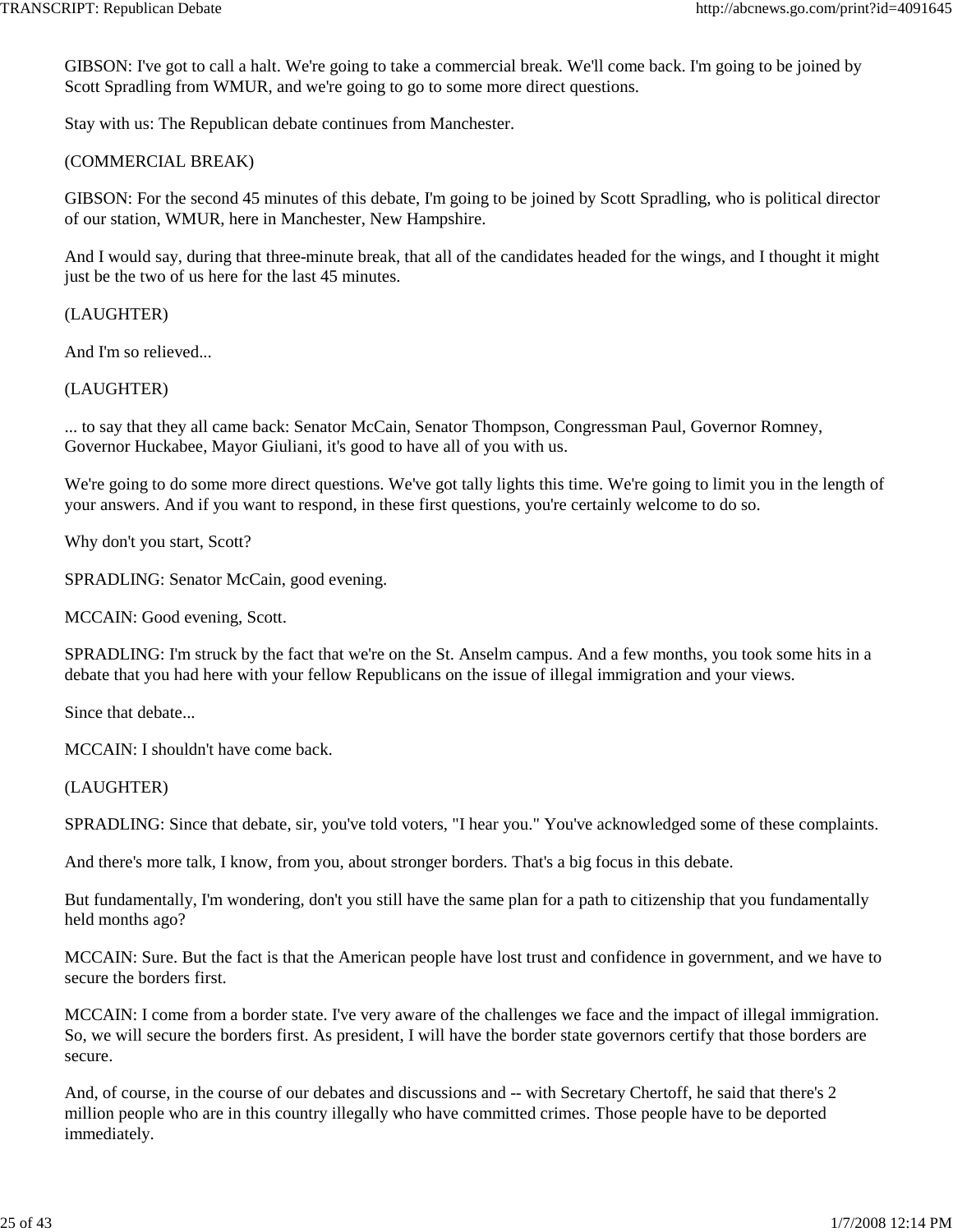And I do believe we need a temporary worker program. One with an employee -- employment -- electronic employment verification system and tamper-proof biometric documents, so that the only document and that system (inaudible) can an employer legally hire somebody, and any employer who employs someone in any other way will be prosecuted to the fullest extent of the law.

MCCAIN: Now, I want to say again, this is a national security issue. We have to secure our borders.

But I want to say again, these are God's children. We have to address it in as humane and compassionate an issue as possible. But we have to respect our nation's security requirements.

So I think that it's time Republican and Democrat sat down together and resolved this issue. Because if you've got broken borders, and if you have 12 million people here illegally, then, obviously, you have de facto amnesty.

It is a federal responsibility. The federal government must act. I will act as president.

GIBSON: We got the tally lights this time.

Governor?

MCCAIN: Oh, I'm sorry. I'm sorry, Charlie.

GIBSON: That's all right.

ROMNEY: I disagree fundamentally with the idea that the 12 million people who've come here illegally should all be allowed to remain in the United States permanently, potentially some of them applying for citizenship and becoming citizens, others just staying permanently.

I think that is a form of amnesty, and that it's not appropriate. We're a nation of laws.

#### (CROSSTALK)

ROMNEY: Our liberty is based upon being a nation of laws. I would welcome those people to get in line with everybody else who wants to come here permanently.

ROMNEY: But there should be no special pathway to permanent residency or citizenship for those that have come here illegally.

I welcome legal immigration. Of course we need to secure the border. We need to have an employment verification system with a card to identify who's here legally and not legally. We need to have employer sanctions that hire people that then don't have the legal card.

But with regards to those already here, it is simply not right and unfair to say they're going to all get to stay, where there are people around the world who've been waiting in line to come to this country. They should have the first chance.

(CROSSTALK)

MCCAIN: Scott, can I respond to that?

SPRADLING: I have a question for both you and the mayor, and I'd like to give it to the mayor first.

Mayor Giuliani, a point of specificity here. Do you believe that the illegals that have been identified in the U.S. need to leave the United States and reapply for citizenship to come back into the country? And if so, for how long?

GIULIANI: What I believe should happen is we should stop illegal immigration at the border, and we should begin doing it now.

GIULIANI: We should erect a fence. We should erect a technological fence. We should expand the Border Patrol. We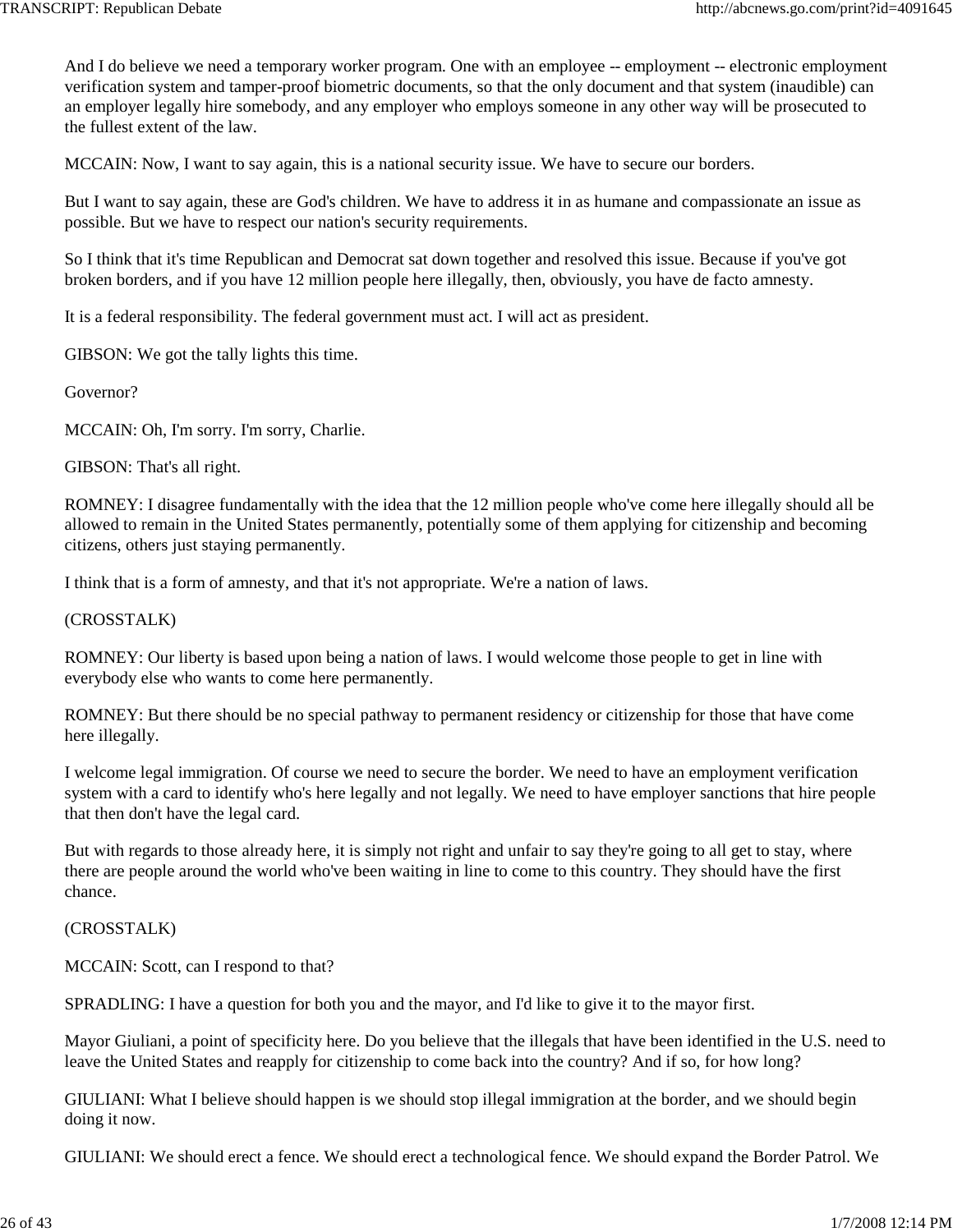should have a BorderStat system. We should have a rule that you cannot come into the United States without identifying yourself, which, after all, is the rule in every other country just about.

And then we should operate that for two, three, four years, change behavior. And then we should take that system, with a tamper- proof I.D. card, which would be used for people coming into this country, and what we should do with the people that are here.

First of all, right now, our priorities should be -- since you can't throw out all 12 million people, whether Governor Romney would like to do that or not or anybody else would, you just can't do it. It's not physically possible to do.

I would focus on the illegal immigrants that are here who have committed crimes. They should be given priority. That's a number we can deal with. That's a number we can throw out.

GIULIANI: Then what I would do with the people that are here, when you had a good system in place -- and I believe my plan is the best plan for doing that, and these are the kinds of things I achieved in the other jobs that I've had in my life, as mayor and associate attorney general -- I think what you would do then is, you would say to the 12 million people that are here, come forward, get a tamper- proof I.D. card, get fingerprinted, get photographed.

If they don't come forward, then you throw them out of the country. The ones who do come forward would have to pay taxes. They'd have to pay fines.

If you pay fines, it is not amnesty. They would not get ahead of anybody else. They'd be at the back of the line. But then they could eventually become citizens, so long as they could read English, write English and speak English.

SPRADLING: Thank you.

MCCAIN: Let me just say, I've never supported amnesty.

A few nights ago, Joe Lieberman and I had a town hall meeting together. It was a rather unusual event. The issue came up. Joe Lieberman said, John McCain has never supported amnesty, and anybody says that he does is a liar, is lying.

Now, no better authority than Governor Romney believed that it's not amnesty because two years ago, he was asked, and he said that my plan was, quote, "reasonable, and was not amnesty."

It's a matter of record.

SPRADLING: Governor, you want to explain your ad?

ROMNEY: Yes, absolutely, which is what he describes is technically true, which is his plan does not provide amnesty because he charges people \$5,000 to be able to stay.

#### MORE7

ROMNEY: And that, technically...

MCCAIN: That's not true. That's not complete response to it.

And, Governor Romney, it was explained to you and you said it was reasonable and not amnesty. You can look it up.

(CROSSTALK)

ROMNEY: Wait, wait, wait, wait, wait, wait. Let me have a chance.

(CROSSTALK)

ROMNEY: Rudy, let me have a chance to finish, OK? Then you'll get your chance.

I saw your plan, along with Senator Cornyn's plan and the Bush plan; I said they were all reasonable. And I said I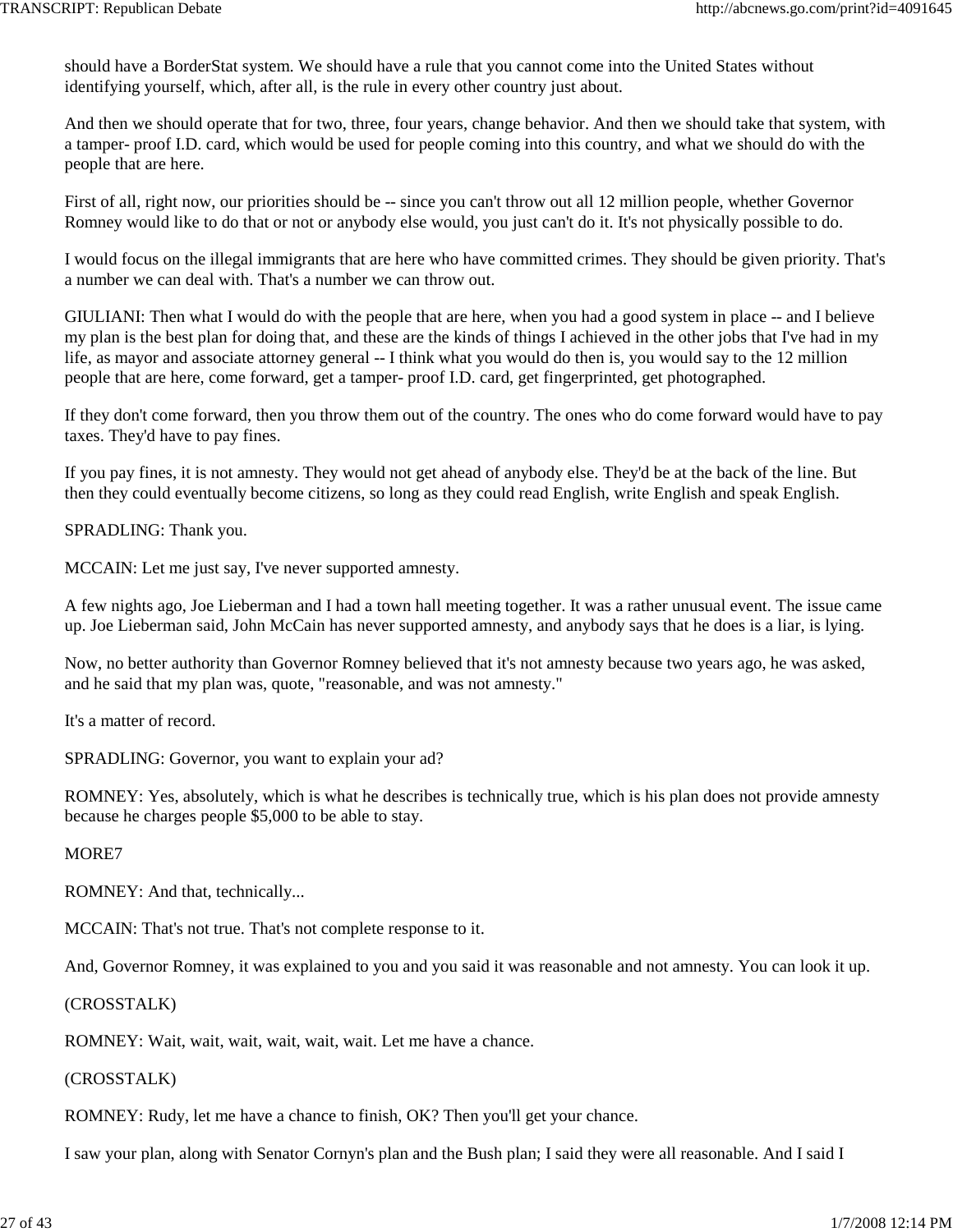would study them and decide which one to endorse, and I endorsed none of them, as you know, Senator.

Number two, your plan, I said, is not technically amnesty because it provides for a penalty for people to be able to stay...

MCCAIN: It provides for more than a penalty.

ROMNEY: OK. Would you describe what else it has, besides a penalty?

MCCAIN: Sure. Fine, learn English, back of the line behind everybody else -- pretty much what Rudy just described.

ROMNEY: OK, great. So it has a...

MCCAIN: So that we can address the issue.

ROMNEY: Fine. Unless you pay \$5,000...

MCCAIN: It's not amnesty. And for you to describe it as you do in the attack ads, my friend, you can spend your whole fortune on these attack ads, but it will won't be true.

(UNKNOWN): May I...

ROMNEY: No, no, no, no. I get a chance to respond to this.

I'm sorry. I'm sorry.

GIBSON: (inaudible)

ROMNEY: I don't describe your plan as amnesty in my ad. I don't call it amnesty.

What I say is -- and you just described what most people would say is a form of amnesty. Yes, they pay \$5,000, their background is checked, they have to learn English.

But your view is everybody who's come here illegally today, other than criminals, would be allowed -- when they speak English and get \$5,000 payment and they get a background check, they're allowed to stay forever.

MCCAIN: Look, I don't...

ROMNEY: That's your plan, and that plan, in my view, is not appropriate.

Those people should be invited to get in line outside the country with everybody else who wants to come here, but they should not be given a special right to stay here...

MCCAIN: There is no special right associated with my plan.

ROMNEY: ... for the rest of their lives.

MCCAIN: I said should they should not be in any way rewarded for illegal behavior.

ROMNEY: Are they sent home?

MCCAIN: They have to get in line behind everybody else.

ROMNEY: Are they sent home? Are they sent home?

MCCAIN: Some of them are, some of them are not depending on their situation.

ROMNEY: The last bill you put forward...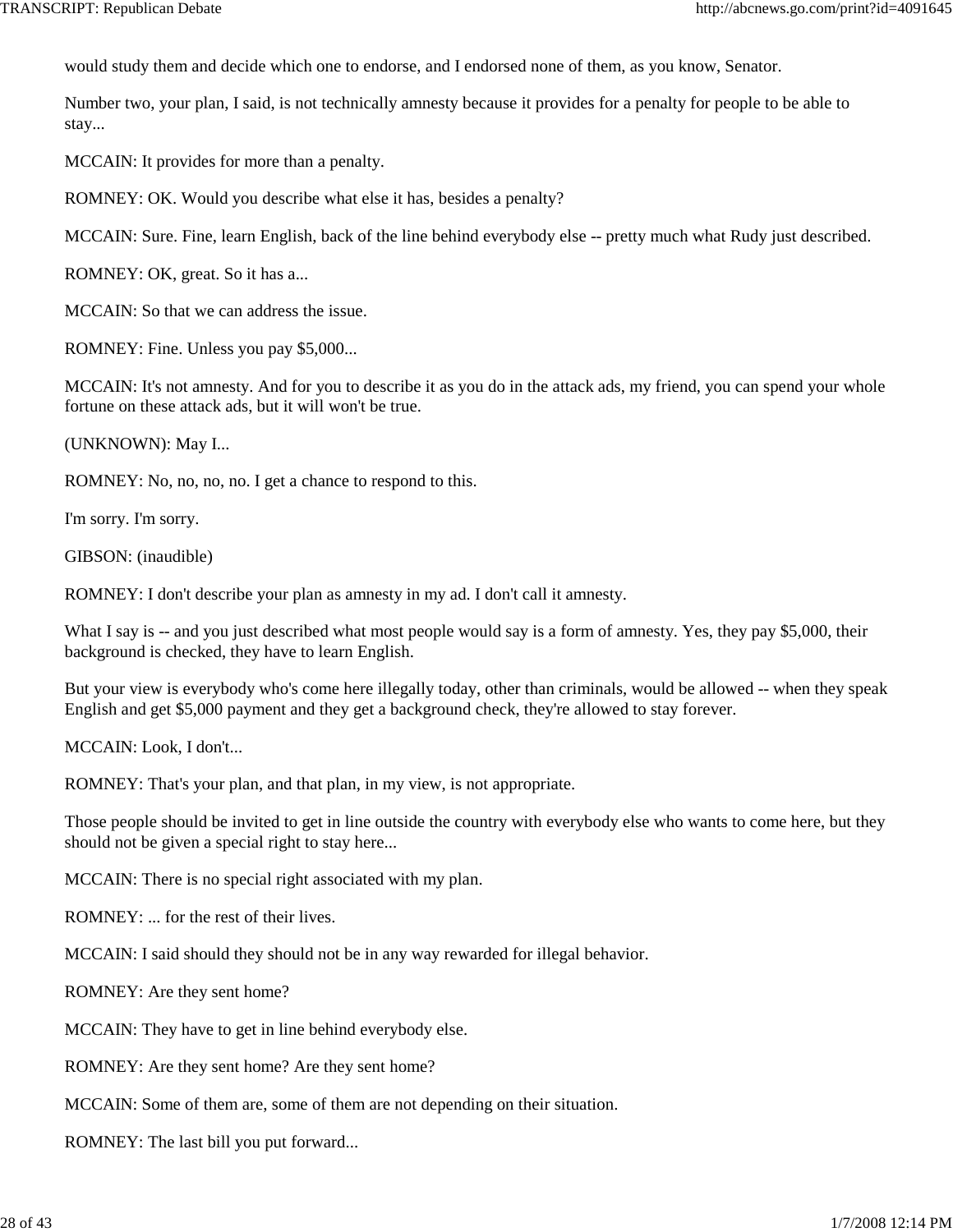MCCAIN: If a woman who has been here for eight years...

ROMNEY: I'm sorry -- the last bill...

MCCAIN: ... and has a son fighting in Iraq...

ROMNEY: Senator, the last bill you put forward...

MCCAIN: ... I'm not interesting in calling her up, calling up her son and telling I'm deporting his grandmother.

This has to be...

(CROSSTALK)

THOMPSON: Didn't you say Republicans were making a terrible mistake if they were separating themselves with President Bush on the illegal immigration issue?

ROMNEY: No, that was quoted in A.P. It happened to be wrong.

Let me -- let me -- let me...

(LAUGHTER)

MCCAIN: You're always misquoted.

ROMNEY: It was -- that does happen from time to time. But let me -- it does actually.

MCCAIN: When you change issues -- positions on issues from time to time, you will get misquoted.

(LAUGHTER)

ROMNEY: Senator, is there a way to have this about issues and not about personal attacks? I hope so, because I think we have some differences in issues.

MCCAIN: I do, too. I do, too.

ROMNEY: And let me tell you, the issue that's at stake here is, do the people who come here illegally, the 12 million - are they allowed to stay in this country the rest of their life?

And the final bill you put forward in the United States Senate was...

MCCAIN: The answer is...

(CROSSTALK)

ROMNEY: Can I complete?

MCCAIN: The answer is, we were still negotiating, we were debating, we were saying that some people have to go back to the country that they came from before they came here...

ROMNEY: I'm sorry, there was a Z visa. The Z visa was given to everybody...

## (CROSSTALK)

MCCAIN: ... that some people have to go back.

First, as Rudy said, we have to round up the 2 million who have committed crimes and deport them immediately.

ROMNEY: Let's not divert.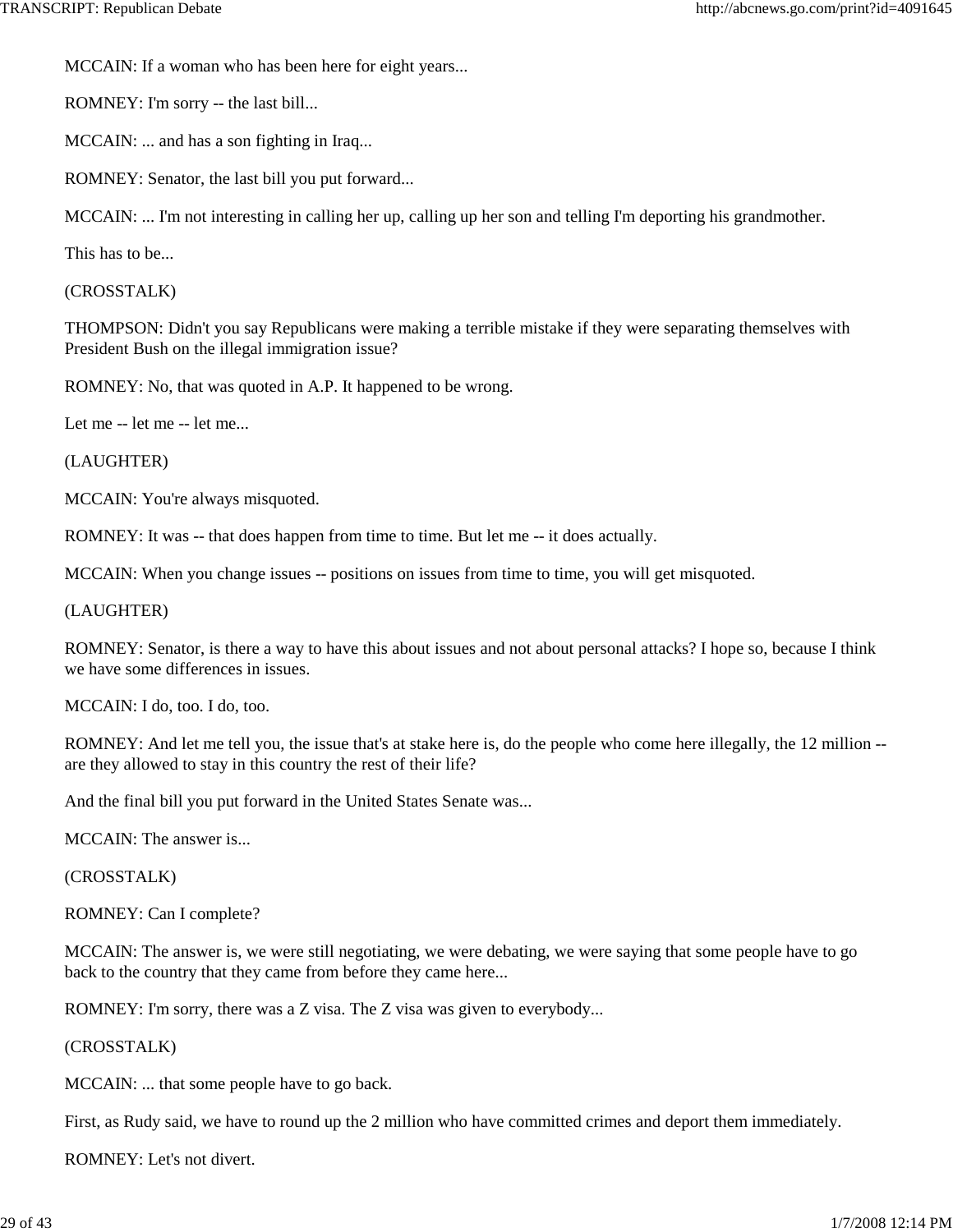MCCAIN: And that is not amnesty for anyone.

GIBSON: Well, I don't want to divert. Let me come back to your plan.

(CROSSTALK)

GIBSON: Is it practical to take 12 million people and send them out of the country? Is it practical?

ROMNEY: The answer is no. The answer is no.

So, here's how my plan works.

One, it says to those 12 million people, they do not have the right, as they would under the final Senate plan, to receive a Z visa, which was renewable indefinitely. That meant these people could stay in the country forever. That was what the plan did, and that's why talk radio and the American people went nuts.

MCCAIN: (inaudible) that's not the plan.

ROMNEY: Senator, you look up your Z visa, it is renewable indefinitely. Every legal -- every illegal alien got to stay in the country forever, other than those that committed crimes.

GIBSON: Go ahead.

GIULIANI: Charlie, if Ronald Reagan were here, who we all invoke, who would grab the microphone, say, "It's my microphone, I paid for it."

GIULIANI: And Ronald Reagan did amnesty. He actually did amnesty. I think he'd be in one of Mitt's negative commercials.

## (LAUGHTER)

And he is the hero of our party.

None of us, none of us has a perfect record on immigration because this is a very complicated problem. The thing that we have to do is we have to decide who has the best plan among all of us for fixing illegal immigration.

You got to stop it at the border. You got to stop it cold at the border. And then you have to have a rational system.

It is not amnesty. If you charge -- I did this more in my life than I did politics, meaning law enforcement -- if you charge fines, if you have impositions of conditions, it is not amnesty.

Ronald Reagan gave amnesty, saying they have to pay a fine, have to get on the back of the line, have a whole bunch of conditions...

(CROSSTALK)

ROMNEY: I thought you said that wasn't amnesty.

GIULIANI: That is not amnesty. That is not amnesty.

If you have a fine, if you have conditions, if you have a whole bunch of steps that people have to go through, it is not amnesty.

Ronald Reagan gave amnesty, straight-out amnesty.

THOMPSON: The question is, are you rewarded for your illegal behavior in any way?

If the answer is yes, it's amnesty.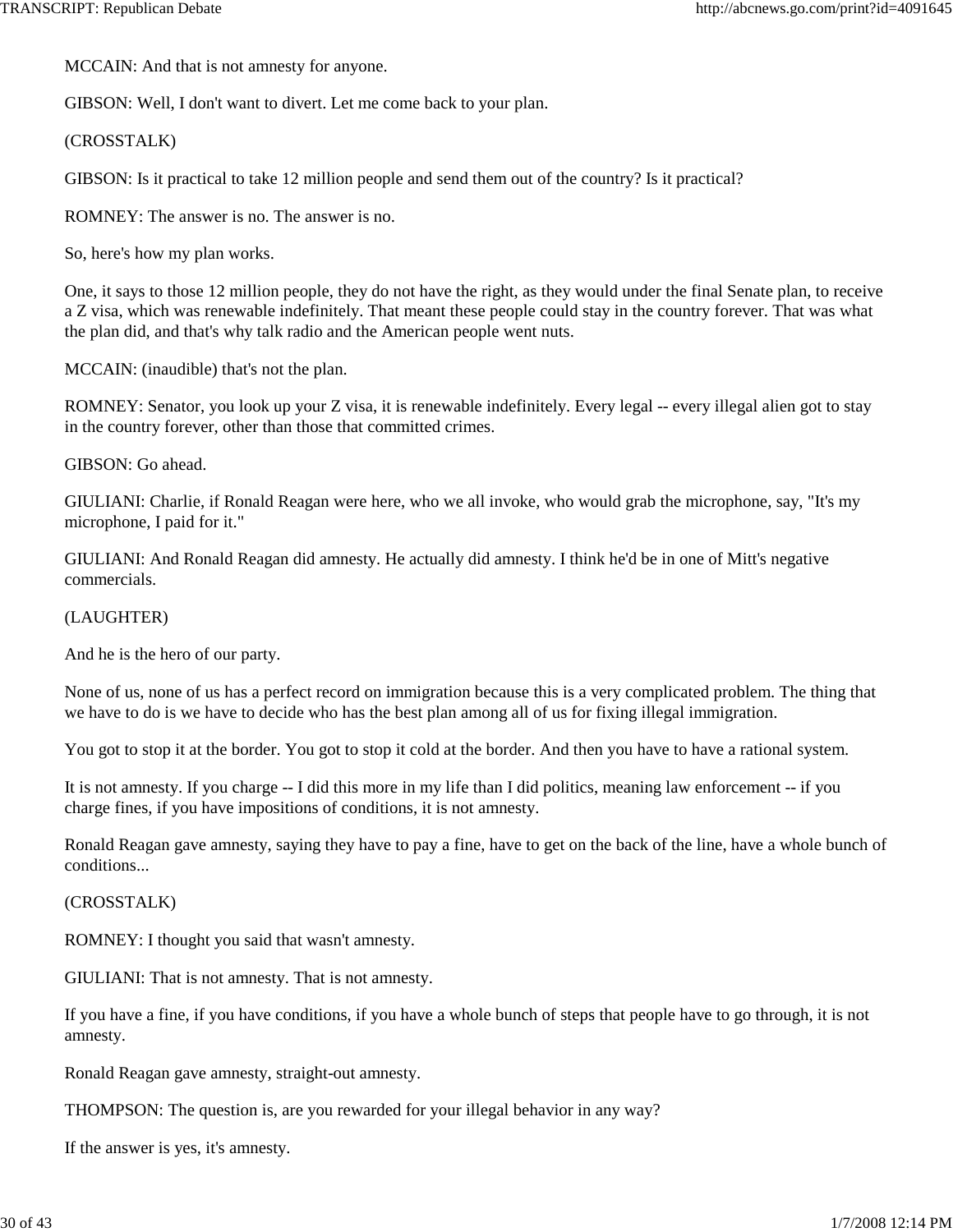GIULIANI: But if you have to pay a penalty for it, it is not. For example...

THOMPSON: Do you get allowed to -- but you can still stay in the country?

GIULIANI: Pay money, have to follow...

THOMPSON: But you can still stay in the country?

GIULIANI: Well, but you have to pay penalties.

THOMPSON: But you can still stay in the country?

GIULIANI: There are all different kinds of penalties.

GIBSON: What would you do, Senator?

GIULIANI: Someone gets amnesty from a crime...

THOMPSON: You can have -- you can have -- you can have enforcement by attrition if you obey the law and you enforce the law that's on the books today.

If we started securing the border, as we are supposed to do -- and we're all in agreement that it must be done now.

THOMPSON: I mean, we arrest thousands, over the years, of people from countries that are state sponsors of terrorism. I mean, it's essentially a national security issue, as well as an issue of fairness, as well as a social issue with regard to what states and communities have to face nowadays, and workers who are in competition with this.

If we enforced the borders so people couldn't go back and forth, if we assisted employers with a system that we now have on the books that 20,000, 30,000 employers now are using, a verification system so you could essentially punch a button, the Homeland Security folks will tell you whether or not this person is illegal on the front end, and if we stop sanctuary cities where we're telling local people that you can't cooperate with federal authorities, and stop inducing people to come here with employment and protection under sanctuary cities, as Mayor Giuliani did when he was mayor of New York, then we would have -- we would have attrition of these numbers and start reversing...

(CROSSTALK)

GIULIANI: I have to answer...

(CROSSTALK)

GIBSON: Our process of limiting these answers is going just to Hades.

GIULIANI: I have to answer that -- I have to answer that question. New York City was not a sanctuary city. New York City turned in the names of every single person who committed a crime or was suspected of a crime.

THOMPSON: What about just being illegal?

GIULIANI: Well, New York City turned in the names of all people that were illegal, with only three exceptions. One exception was for children that were going to school. We had 70,000 children of illegals. I was not going to leave them on the street. I am proud that I continued that policy. It would have been inhumane to do anything else.

THOMPSON: We passed a bill in 1996...

GIULIANI: Let me finish. Let me finish.

Second, we said, "If you come into a hospital and you need treatment for an emergency, you'll be treated." It would have been inhumane to do anything else.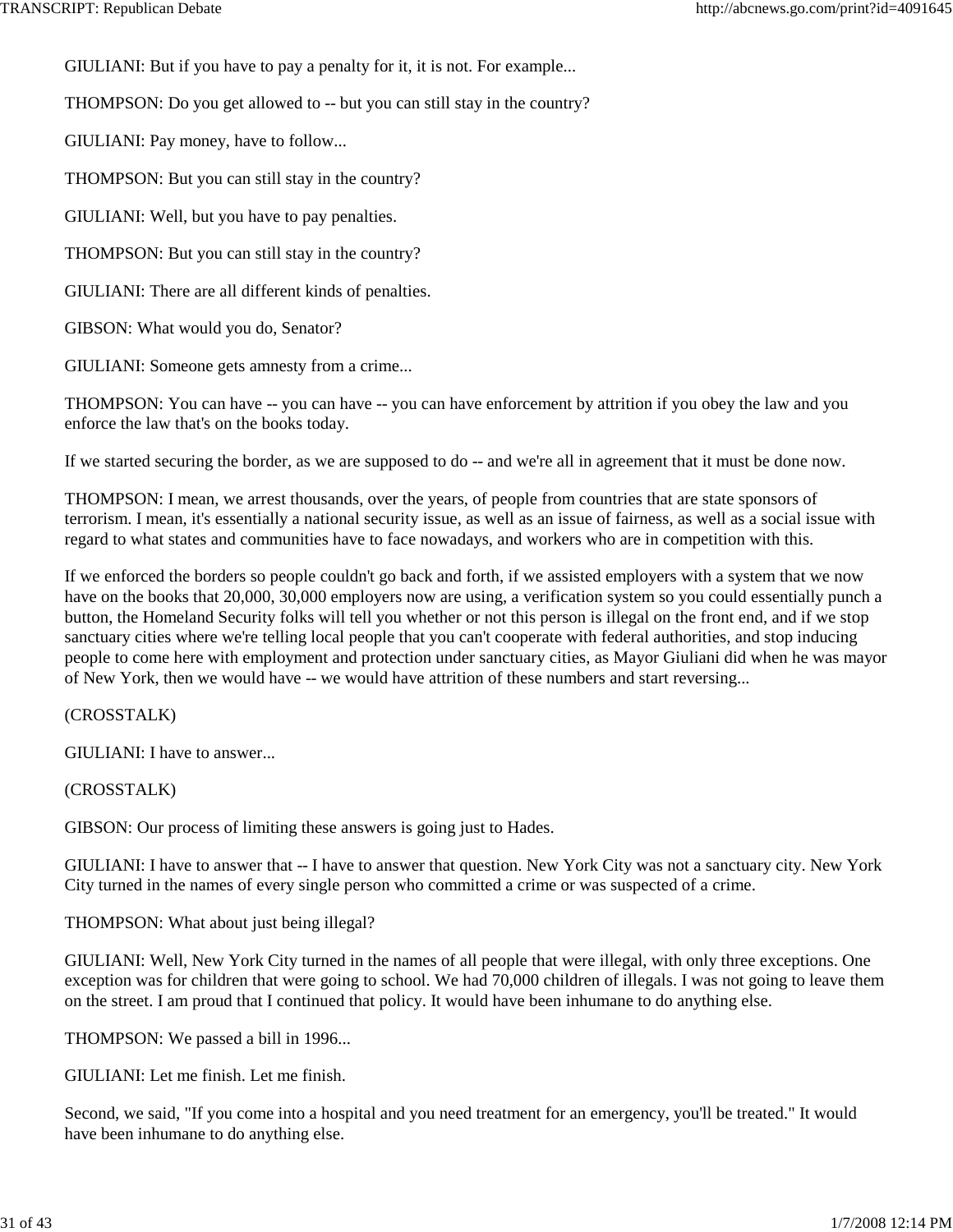And we said, "If you report crimes, we will take those reports." And we wanted those reports of crimes because they helped us to reduce crime...

# (CROSSTALK)

THOMPSON: All right. Go back and look at the record. In 1996, Congress -- the United States Congress, when I was there, when I was in the Senate, we passed a bill outlawing illegal amnesty.

THOMPSON: I'm serious. Rudy went to court and sued to overturn what we'd passed in legislation. We weren't trying to throw children out on the street either. I think if you...

GIULIANI: Those are the three narrow categories that I was objecting to. They all had to do with humane conditions. It was a policy that was...

THOMPSON: We were (inaudible) inhumane conditions.

# (CROSSTALK)

GIBSON: Governor Huckabee is sitting here with a quiet smile, just thinking, "OK, let them fight; I'm going to stay out of this."

So I want to bring you in quickly, and then Congressman Paul, then we will move on.

HUCKABEE: As Abraham Lincoln said, "If it weren't for the honor of it, I'd just as soon pass," when he was run out of town on a rail. But let me join in on this.

# (LAUGHTER)

The fact is, Americans are upset about this issue because they feel like we've violated the rule of law. Every one of us I think agree that you have to secure the border and until that's done, nothing makes sense.

That ought to be done. It ought to be done with American workers, with American products, and it ought to be done immediately. Eighteen months ought to be the outside length of time.

If the Empire State Building can be built in 14 months, if some of the great works of this country can be built in a record period of time, I'm convinced we can secure our borders.

And I agree with Senator Thompson, it's an issue of national security, more than it is anything else. But it's a matter of sealing the borders of our nation in a responsible way.

HUCKABEE: I think we ought to have a period of time in which people then return to their home country and get in the back of the line.

Now, the reason I've come to that conclusion is for a variety of focus, but here's part of it: When people live in the United States, they ought to have their head up. They ought to not live in fear. Every time they see a police car, they shouldn't run and hide. Nobody ought to live like that in this country.

And the only way we're going to fix that is that people do it right. And in order to do it right, they're going to have to go back and get in the back of the line.

It's not an inhumane way; I think it's the only way that makes sense.

And I want to make final point that I think ought to happen: When we say, "Well, we can't round these people up and take them home," we don't have to, Charlie.

You give them the option: If you don't do it the right way and then we catch you, you would be subject to deportation. But if you do it the right way, then you're going to be able to live with your head up and live free in this country, properly. And it won't be that we have this huge problem and the resentment that goes with it.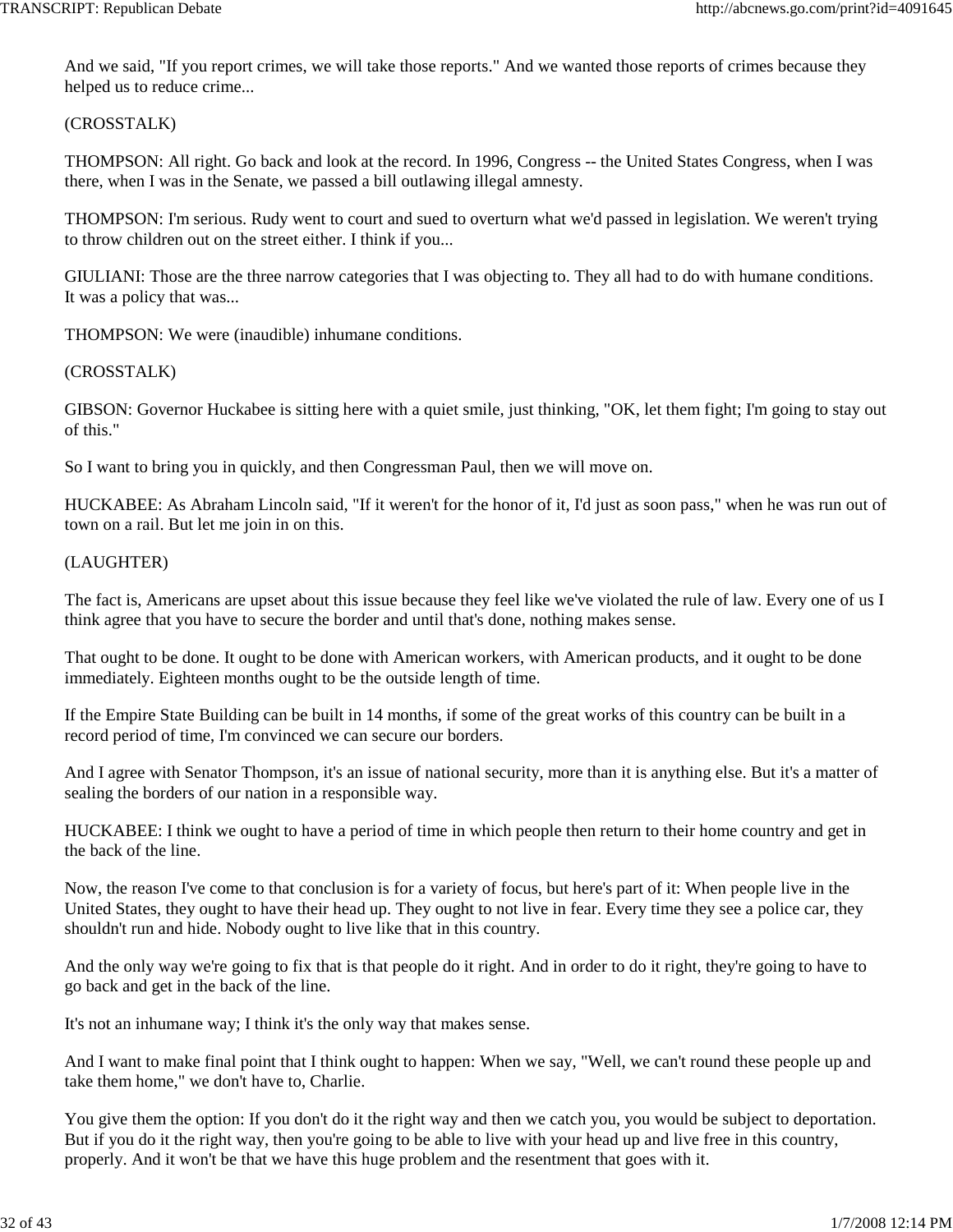HUCKABEE: And the final reason that's important -- I know you want me to finish, and I'm doing it.

The reason that we've got to do that is that when people say we can't get a -- we don't have to, for this simple principle: The government didn't escort them over the border in the first place, so the government doesn't have to take them back. They got here on their own. And people can go back and start the process legally, for their benefit and for everyone else's benefit.

GIBSON: Congressman Paul?

PAUL: I think there is two points I'd like to make.

One, I get a little bit worried when we talk about the tamper- proof I.D. for illegals or immigrants, because how do you do that? Anybody that is an immigrant or looks like an immigrant would have to have an I.D. And then, you can't discriminate, so everybody's going to have the I.D.

I think it's opening the door for the national I.D., and we should be very, careful about that.

But one thing that we haven't talked about here is about the economics of illegal immigration. You can't solve this problem as long as you have the runaway welfare state and excessive spending and the wiping out of the middle class through inflation, because that's what directs the hostility, is people are hurting.

And then, when we have all these mandates on the hospitals and on our schools. And, no wonder. The incentives are there. There's an incentive for a lot of our people not to work, because they can get welfare. And then there's a lot of incentive because they know they're going to get amnesty. We gave it to the illegals in the '80s.

And then, we put mandates on the states to compel them to have medical care. And you say, well, that's compassionate. But what happens if the hospital closes and then the people here in this country don't get medical care?

So you can't divorce it from the economics. You've got to get rid of the incentives. No amnesty. And no forced benefits. Because, obviously, they'll bring their families.

And it just won't work if you try to see this in a vacuum. And you have to deal with it as a whole, as an economic issue as well.

ROMNEY: Charlie, can we just underscore, we're talking about illegal immigration?

GIBSON: Yes.

ROMNEY: And I think every person on this stage wants the community to understand that legal immigration, we value. It's great for the country. We welcome legal immigration, every single one of us. No difference on that.

We get twisted on this outside.

GIBSON: So noted. So noted. So noted.

ROMNEY: We are very much in favor of legal immigration. It's a great source of vitality for our country.

SPRADLING: Governor Romney, I'm going to stay with you. In Charlie's health care dialogue in the first half, you mentioned Hillary-care. This group has aimed a lot of partisan firepower at Hillary Clinton. But I'd like, if you don't mind, to adjust the outcome for a minute and walk down this road with me.

Let's say that Barack Obama is the nominee. He won the Iowa caucus. We have a WMUR poll out just tonight that shows it's tied here in New Hampshire, 33-33. And I'd like to know from you why, against you as the nominee down the line, why not vote for Barack Obama, and not just because he's a Democrat. You're not allowed to say that.

# (LAUGHTER)

I'd like to hear some specifics on why not him.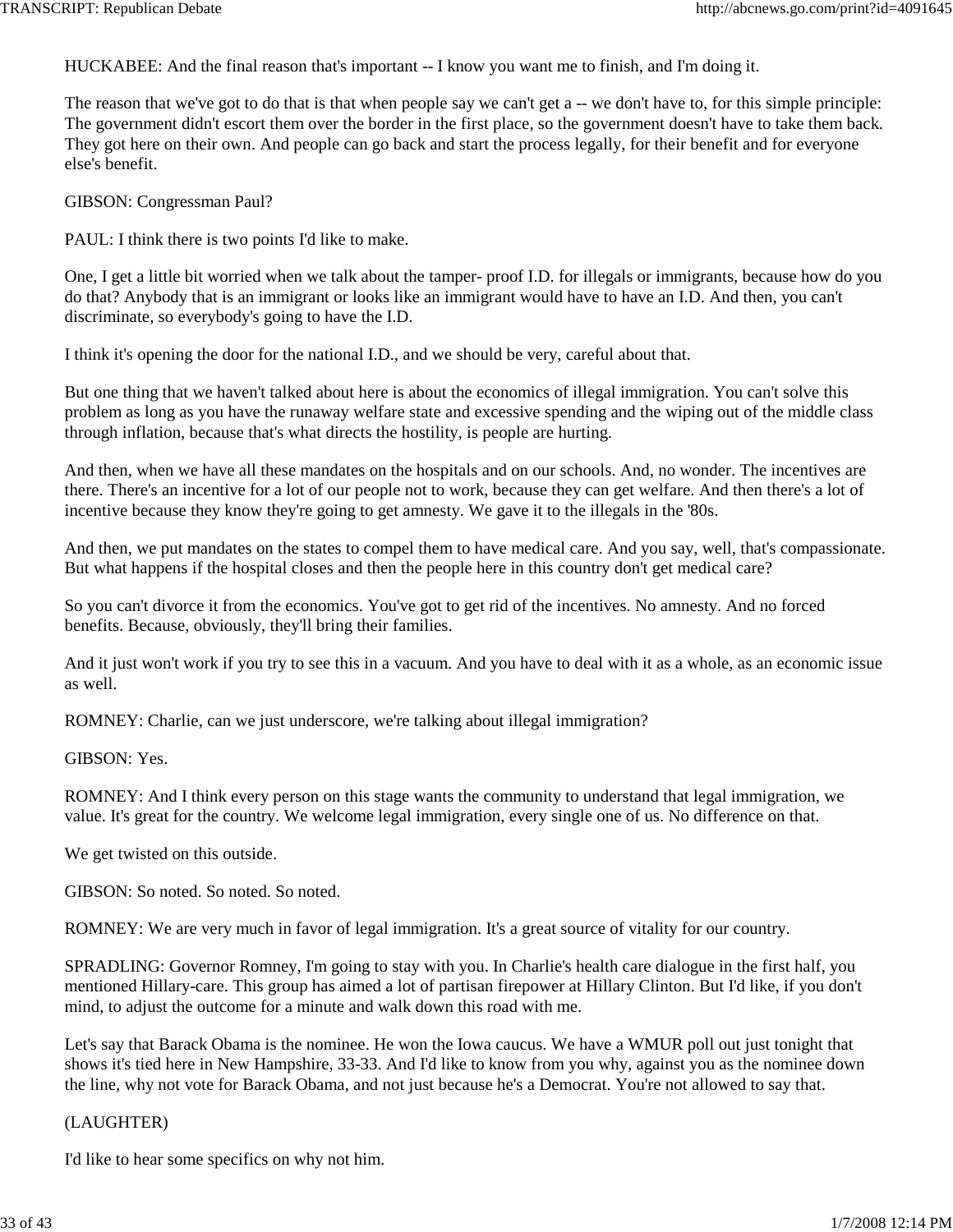ROMNEY: Well, we have very different views on a whole series of issues.

ROMNEY: And I could take you through one by one.

One would be health care, for instance. He wants the government to take over health care, spend hundreds of billions of dollars of new money for health insurance for everyone. That'll be -- that'll break the bank.

If you think -- as the comedian said, P.J. O'Rourke, if you think health care is expensive now, just wait until it's free. All right. So that's not the right direction.

So we can talk about issues. But the biggest difference I think -- and it's going to be true for me and others who talk about it -- is that this is a time when America wants change. Washington is broken. That was the message coming out of Iowa. I've heard it across the country. Washington is broken, not just the White House, not just Congress. Washington can't get the job done on immigration, on lowering taxes, on fixing schools, on getting health care, on overcoming radical jihad. They want change.

Barack Obama looked at several senators steeped in long history in the Senate and completely blew them away in the Iowa caucus.

ROMNEY: It's a message of change.

And when we sit down and talk about change -- Barack Obama and myself at that final debate, as you are positing -- I can say, "Not only can I talk change with you, I've lived it. In the private sector for 25 years, I brought change to company after company. In the Olympics, it was in trouble. I brought change. In Massachusetts, I brought change. I have done it. I have changed things, and that experience is what America is looking for."

You look at that debate with Barack Obama. I'm looking forward to head-to-head.

GIBSON: I'm going to keep us on time. Go ahead.

SPRADLING: Senator Thompson, I'd like to get your take on that: you vs. Senator Barack Obama. Why not him?

THOMPSON: Well, Senator Obama has adopted the position of every liberal interest group in this country as best I can tell; all the major ones, the NEA and everyone who's stepped forth with a position paper on these issues. His positions are very liberal positions.

THOMPSON: His first alternative to all problems, as best I can see, is not only the government, but the federal government.

He's talking in generalities right now. As the time goes on, the process goes on, I think he'll have to be more definitive. But it's clear from what he's said so far that he's taking that position.

And as far as change is concerned, the change we need is to go to constitutional principles, the first principles this country was founded upon, respect for the rule of law, market economies, free people doing free things, and a country that doesn't tax and spend it's people to death, that's doesn't regulate the life blood out of them, doesn't spend money that it doesn't have.

And that's not the direction they want to go in. They want to take us down the road of the welfare state, essentially, and a road that I think would lead us to a weaker position in terms of national security.

SPRADLING: We'll move off-topic in a moment, but, Senator, you served with Mr. Obama.

MCCAIN: I just wanted to say to Governor Romney, we disagree on a lot of issues, but I agree you are the candidate of change.

(LAUGHTER)

But the difference I would have with Senator Obama has got to do with national security.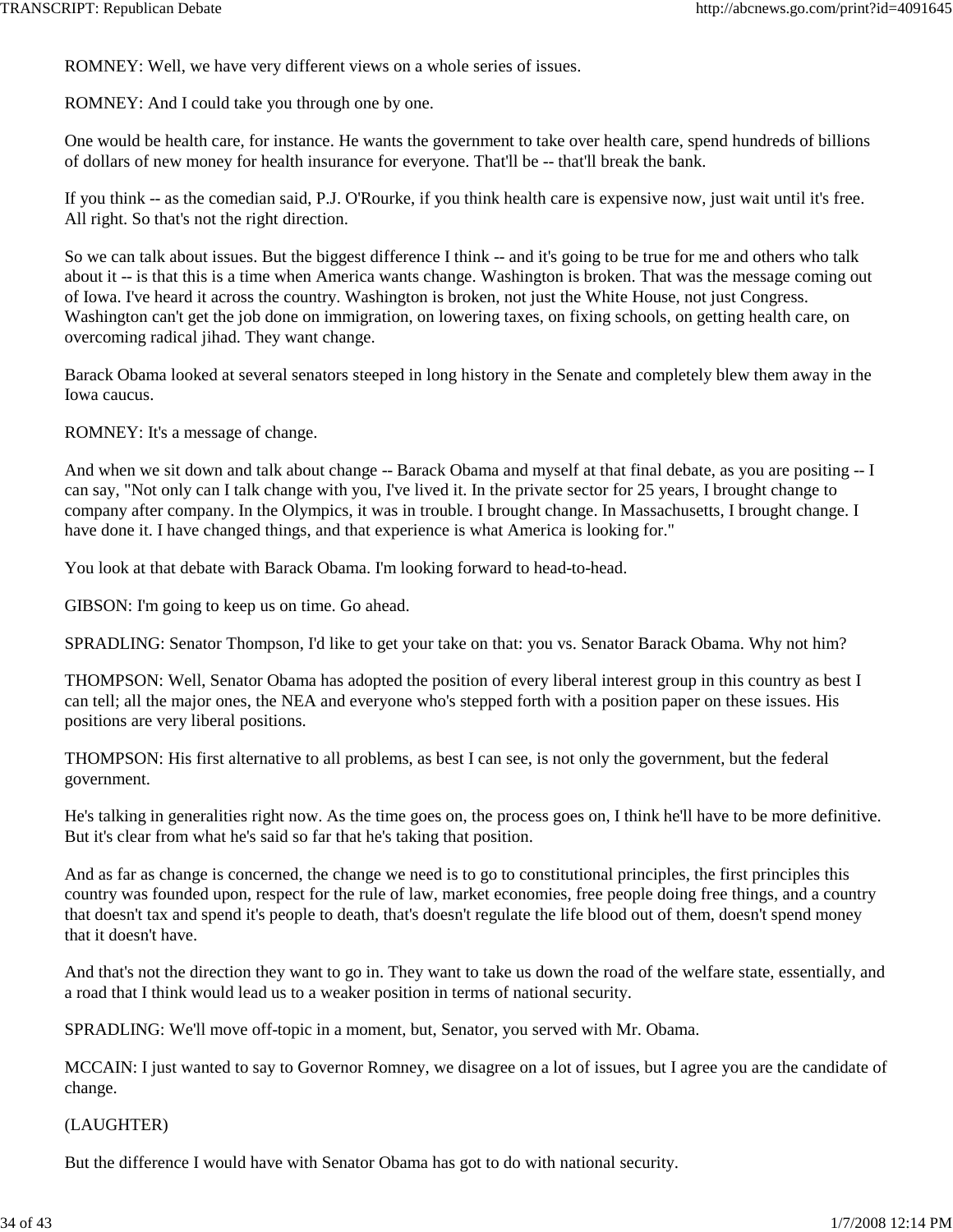I know Senator Obama and I've worked with him many times and I respect him, as I respect Senator Clinton.

Senator Obama does not have the national security experience and background to lead this nation.

We are facing the transcendent challenge of the 21st century. And that is radical Islamic extremism.

In his recent statements on various foreign -- national security issues, I have strongly disagreed.

But I am -- can make it perfectly clear that it requires a lot of knowledge and a lot of experience and a lot of background to have the judgment to address the challenges that our nation faces in the 21st century.

ROMNEY: May I make a comment?

One -- one, it's -- the continued personal barbs are interesting but unnecessary.

ROMNEY: But number three -- number two, Hillary Clinton and Bill Richardson and Senator Dodd and Senator Biden all made that same argument in Iowa. And Barack Obama blew them away.

And if you think making that argument as a Republican, that you have more experience and you've been around longer in the Senate, that that's somehow going to -- and that you know the cloakroom, the Senate cloakroom, better than he does, that's not going to work.

THOMPSON: It was an Iowa Democratic primary (inaudible).

ROMNEY: You're going to have to have -- you're going to have to have a person...

## (LAUGHTER)

MCCAIN: This is an Iowa Democrat primary we're talking about.

ROMNEY: America wants change.

THOMPSON: A lot of independents.

GIBSON: Mr. Mayor?

GIULIANI: I think the problem Barack Obama would have is, first of all, he's never run a city, never run a state, never run a business. I don't think at a time when America's at war, with the major problems that we face, we're going to want someone to get on- the-job experience as the chief executive, never having had that kind of experience.

I do think he's embraced change, but change is a concept. Is it change for good or change for bad?

GIULIANI: Changing, and having higher taxes, in my view, would be very bad for our economy. Changing, and moving toward socialized medicine would be very bad for our health care system.

Changing, by a precipitous withdrawal from Iraq, without considering the consequences -- he voted for giving the enemy a timetable of our retreat in Iraq. Unheard of in a time of war.

So I would say that virtually the same issues that exist between me and, let's say, Hillary Clinton, Barack Obama, John Edwards, they are really issues between Republicans and Democrats.

And in the case of Senator Obama, he really doesn't have the experience, either from the national security point of view or even from just the executive point of view.

#### GIBSON: Governor Huckabee?

HUCKABEE: Well, I think there would be substantial differences on the Second Amendment, on the sanctity of life, on the role of government, on the idea of local versus federal government. I'm still a 10th Amendment guy and believe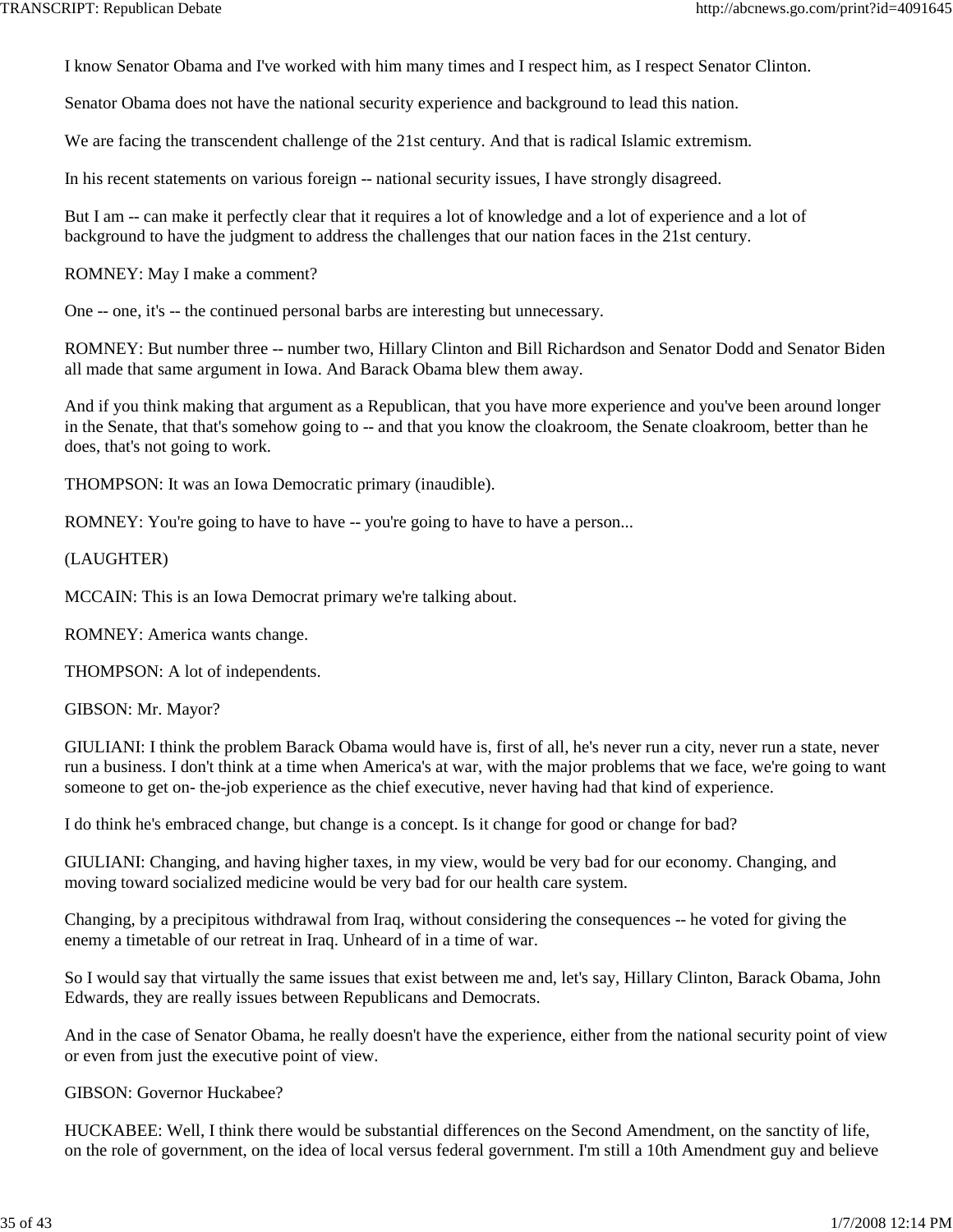that most of these decisions ought to be left to the states.

HUCKABEE: I think there will also be fundamental differences on taxes, whether they ought to go up or down. I think there would be differences on national defense. I think we ought to have the strongest possible military that nobody else on Earth wants to ever even think about engaging in battle.

There would be a number of issues that would be fundamentally different. Probably on same-sex marriage, there would be a difference of opinion between Senator Obama and me.

I mean, I could go through a whole litany of things that would be dramatically different. I think, in fact, it would be fair to say that any one of us would have a very different litany of issues.

But in fairness, since I still have just a little bit of yellow light left, I think we also ought to recognize that what Senator Obama has done is to touch at the core of something Americans want.

They are so tired of everything being horizontal -- left, right, liberal, conservative, Democrat, Republican. They're looking for vertical leadership that leads up, not down.

HUCKABEE: He has excited a lot of voters in this country. Let's pay respect for that. He is a likable person who has excited people about wanting to vote who have not voted in the past.

And we'd better be careful as a party, because if we don't give people something to be for, and only something to be against, we're going to lose that next election, and there are some fundamental issues that we lose with it.

# GIBSON: Congressman Paul?

PAUL: You know, it's interesting that you asked this question, because we have a lot of similarities, matter of fact, Barack Obama and myself, because our campaign is made up of young people. And frequently we will have young people joining us that came from Barack Obama's campaign and we're very pleased.

But Barack spoke out against the war before it started, and he respects civil liberties, and I respect him for that.

But the question is, is why, why would it be? I assume it's because of the similarity in the age of us two candidates that young people are attracted to us.

# (LAUGHTER)

PAUL: But it is. It's the youthfulness of the ideas that bring the young people to us.

But there is a difference between what Barack Obama is talking about, because he does give hope to young people, and that what happens in our campaign.

But I talk a lot more about different kind of economic policies. I talk about personal liberty and the right to people's personal life and getting -- stopping these wars and coming home and having a sensible monetary policy. And young people like this.

But Barack Obama is not going to talk about the goal of getting rid of the income tax and dealing with monetary policy. I mean, he is too much into the welfare state issue, not quite understanding how free market economics is the truly compassionate system.

If we care about the poor and want to help the poor, you have to have free markets. You can't have a welfare state in order to try to take care of people.

GIBSON: Let me move on.

People in this state, and everywhere, are worried about gas prices.

GIBSON: When 2007 began, oil was \$61 a barrel. It was \$100 last week. We haven't even begun to see the demand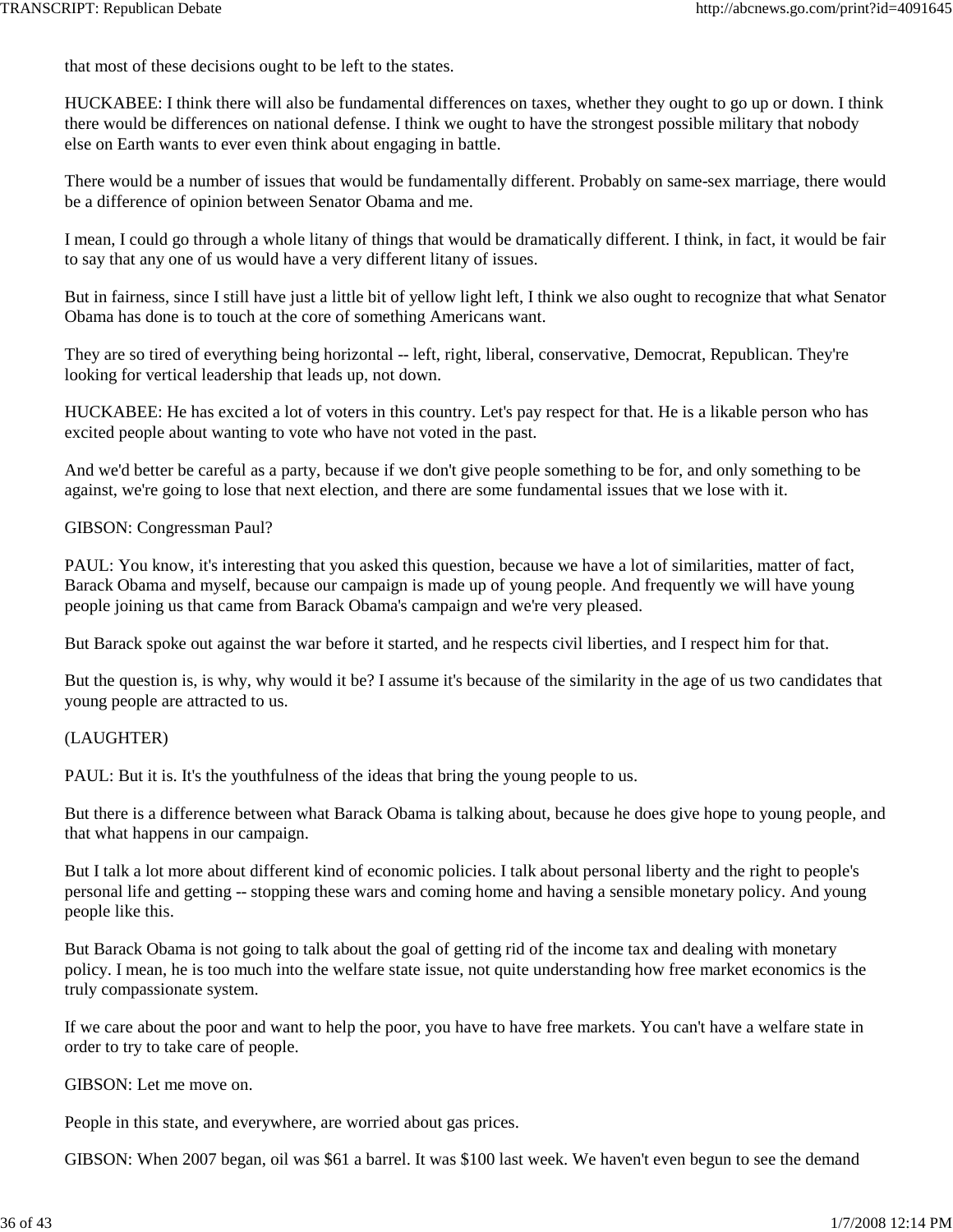that India and China is going to put on the world's oil markets.

Don't you have to, in the end, level with people that gas prices are at this level to stay and, if anything, they're going to go higher?

And isn't not to do so intellectual dishonesty?

Anybody?

PAUL: I'll be glad to answer that question, because it's something I talk about all the time and it's a very important question.

The Wall Street Journal yesterday had a very good chart that explains this. If you look at the price of oil in the last 10 years, if you look at it in terms of dollars, it went up 350 percent.

If you look at it in euros, it went up about 200 percent.

If you look at it in the price of gold, it stayed flat.

It's the inflation, it's the printing of money, it's the destruction of the value of the dollar. Added on to this, the notion that we go to protect our oil.

PAUL: Oil was \$27 when we went over there to get the oil and protect the oil and take the oil from Iraq. There's less - there's less than about half the production now in Iraq right now. And we're threatening Iran. And that pushes prices up. It pushes up the concept of supply and demand.

But you can't deal with the price of oil without dealing with the supply and demand of dollars. When you devalue the dollar -- and the dollar is going down every day. And the further the dollar goes down, the higher the prices of oil are going up. We have to understand that.

GIBSON: Senator?

MCCAIN: At that price of oil, we're going to send \$400 billion a year overseas to oil-producing countries. Some of that money will end up in the hands of terrorist organizations. It will certainly end up in the hands of dictators who do not have our interests or our values, and sometimes want to harm America.

We have to reduce the dependence on foreign oil, and we have to eliminate -- we have to address the issue of greenhouse gas emissions.

MCCAIN: I think it's a nexus of two critical issues facing this country: alternate energy -- nuclear power, wind, solar, tide, hybrids. We have to unleash the technology of America -- and we must reduce and eventually eliminate this dependency on foreign oil, because it has become a national-security issue, and we have to reduce greenhouse gas emissions, because I believe there's enough evidence that we are going to damage this planet beyond repair unless we begin to address that issue.

SPRADLING: Senator Thompson, Americans are also watching the profits of companies here in America that are making a lot of money as these prices per barrel are skyrocketing. They're bothered by it. People in New Hampshire are bothered by this. Aren't you?

THOMPSON: Bothered by the high profits, you say?

SPRADLING: By the profits, yes.

THOMPSON: Yeah.

SPRADLING: Should something not be done?

THOMPSON: Well, I take note of those profits, and I take note of the losses when they've had them.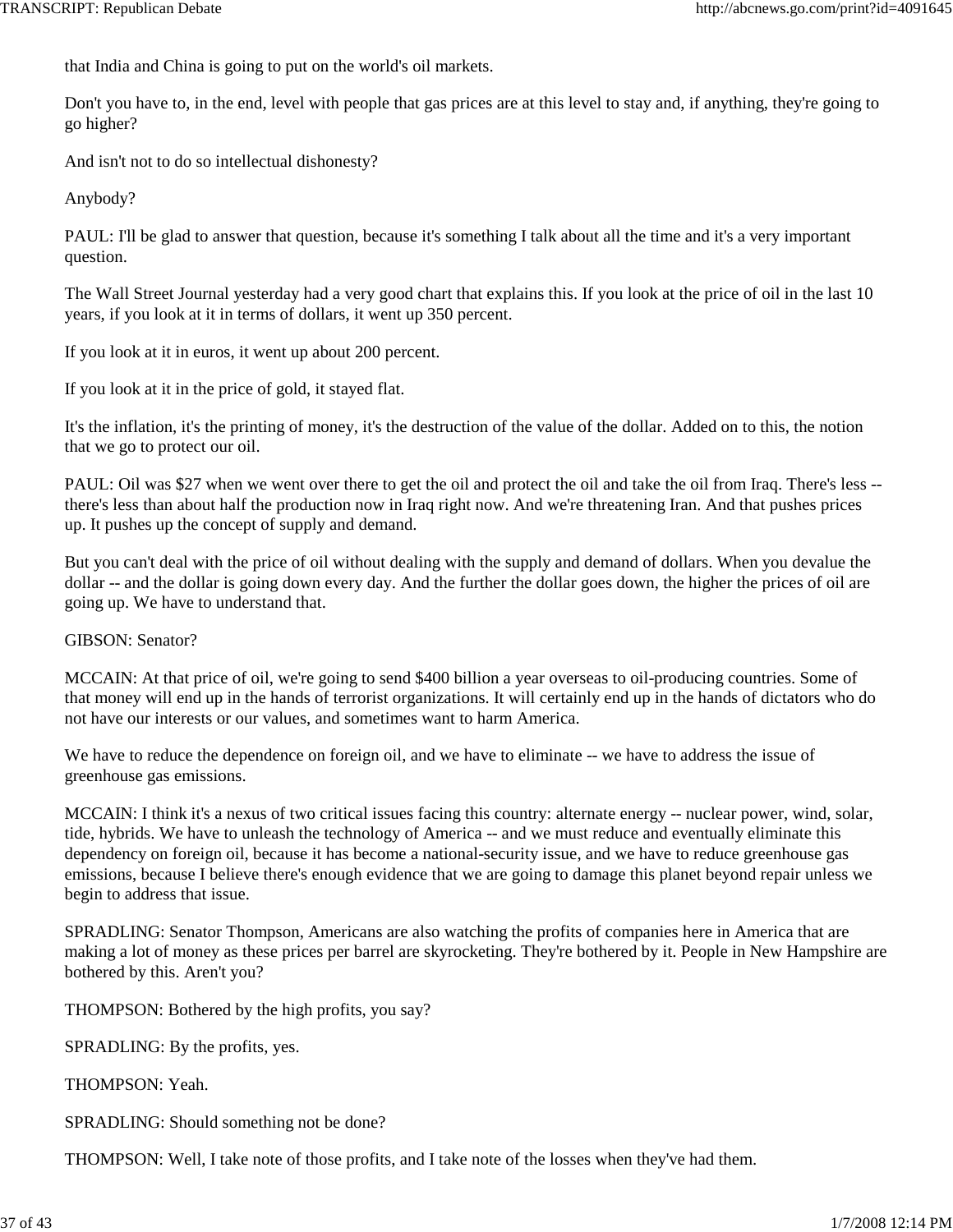SPRADLING: But you wouldn't step in to do anything to change the...

THOMPSON: Such as what?

SPRADLING: Excess profits tax?

THOMPSON: Windfall profits tax? No. No.

You know, the oil price basically is a function or a result of supply and demand.

THOMPSON: Now, we can throw rocks at each other, and we can demagogue the issue and all that. And, of course, there's plenty of it.

But getting back to your original question, Charlie, I mean, nobody knows what the price of oil is going to be in the future. But I think you make a good case that it's going to be -- it's going to be very high. Because it's not just us. The Chinese are demanding more oil, going around the world and making all kinds of deals with dictators and causing all kinds of other problems because of it. India. There are a lot of growing economies out there.

And that's the world we live in for the immediate future. We're not going to be energy independent in a few years.

Now, we have to be more diversified. We're getting too much oil from trouble spots in the world. Everybody knows about the Middle East. Everybody knows about Chavez and Venezuela. And we're just too dependent on the wrong kinds of people.

THOMPSON: And we need to do all the things that John mentioned -- as I recall, the things he mentioned -- plus cleaner coal technology, plus using the oil reserves that we have here in this country and nuclear -- more nuclear.

But, you know, we are not -- you know, we're not a nation that regulates the profits or the losses of our economy. We want people refining that oil and we want people -- and there hasn't been a refinery built here in a long time in this country.

And we want the oil to flow. We need for it to flow right now while we work our way into a more diversified situation.

GIBSON: Any of you, by the...

GIULIANI: Charlie, we really have to take the idea of energy independence and turn it into a program for energy independence. We've been talking about it since Richard Nixon, Jimmy Carter -- never done it. And it has to be done on the scale of putting a man on the moon.

All of the things that they've all talked about, we've talked about it a long time; we just haven't done it.

GIULIANI: We've got to expand nuclear. We've got to do clean coal. We've got to expand the use of hybrid vehicles, wind, solar, hydroelectric, liquid natural gas, natural gas, domestic oil, more refineries.

Senator Thompson is absolutely right: We haven't built a refinery, I think, if 30 years. We haven't licensed a nuclear power plant in 30 years.

France is 80 percent nuclear. We're 20 percent nuclear. China is building 40 nuclear power plants. We're having trouble getting one licensed for the last 30 years.

If we don't make this a major program, led by the president of the United States, the way Eisenhower started the program to put a man on the moon and then Kennedy followed and then Johnson followed and Nixon got it done -- two Republicans, two Democrats -- it should be an American achievement.

GIBSON: Nuclear is a very interesting issue here in the state of New Hampshire.

Governor Huckabee?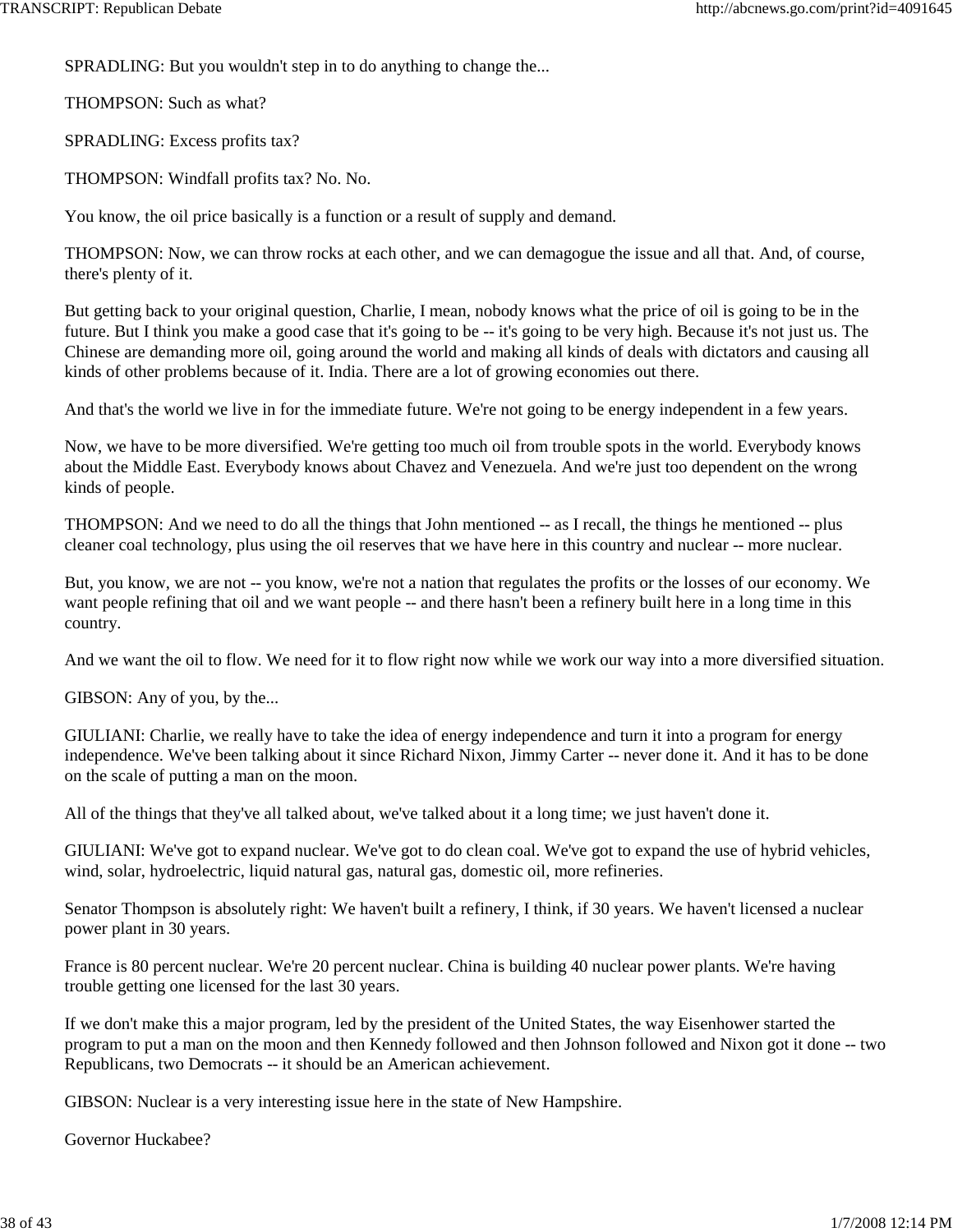HUCKABEE: Well, I think it is possible to get energy independent, and do it within a decade. We're the same country that built an atomic...

GIBSON: In 10 years?

HUCKABEE: I believe we can -- if we want to; if we untax the possibilities of the innovations in technologies; if we also look at the fact that -- put an incentive out there that's just truly something dramatic: a billion-dollar bonus for the first person who can produce a car that can get 100 miles per gallon.

HUCKABEE: In addition to that, look at the alternative forms of energy that we can use. And everybody talked about...

(CROSSTALK)

THOMPSON: There'd be no windfall profit tax on that.

HUCKABEE: There wouldn't be, no.

THOMPSON: I agree.

HUCKABEE: And I don't believe there should, Fred, because I think we ought to un-tax innovation, un-tax income.

Anything -- any time you penalize productivity, it's counterintuitive to an economy. And one of the reasons that we're dependent is because we have allowed the oil companies to dictate not just prices, but policy.

And it's time to say that we're not going to allow dictators, whether it's the Middle East or from Venezuela, to continue to in essence enslave the American people, which is exactly what we've done.

Senator McCain is right. We have an issue now where we're paying for both sides of the war on terror. We pay for it with our tax dollars to fund the military, but every time we swipe our credit card in the gas pump, we might as well be sending a check over to the madrassas that are training the terrorists that eventually are going to come back to us. And that's why it's got to be an urgent matter of utmost priority.

GIBSON: We are just about out of time, but, Governor Romney, you're going to have the final word.

ROMNEY: We're going to have to deal with this in an honest way with the American people, and that is this is not something that's going to get solved in 10 years. We can't become energy independent in 10 years, but we can get ourselves on a track to do that, with all the ways that Senator McCain and Mayor Giuliani and Fred Thompson have described. We can get there.

ROMNEY: It's going to require a far more substantial investment by our nation in energy technology. Right now, we spend about \$4 billion a year on new sources of energy and energy efficiency. We're going to have to increase that dramatically.

And American corporations, last year they spent more money defending tort lawsuits than they spent on research and development. We're upside-down. The future of a great nation like ours depends on leading the world in technology and innovation, in energy in particular.

This has to be our highest domestic economic priority, get ourselves on a track to become energy secure and energy dependent -- independent. We can do that. It's within our grasp. But it's going to take reality rather than just the political rhetoric we've seen over the last 25 years.

GIBSON: And with that, gentlemen, we conclude the Republican debate, and I thank you. And I think you are due a round of applause.

(APPLAUSE)

I just want to take a moment -- and I want the audience to stay in place. We tend in these debates -- and I thank all of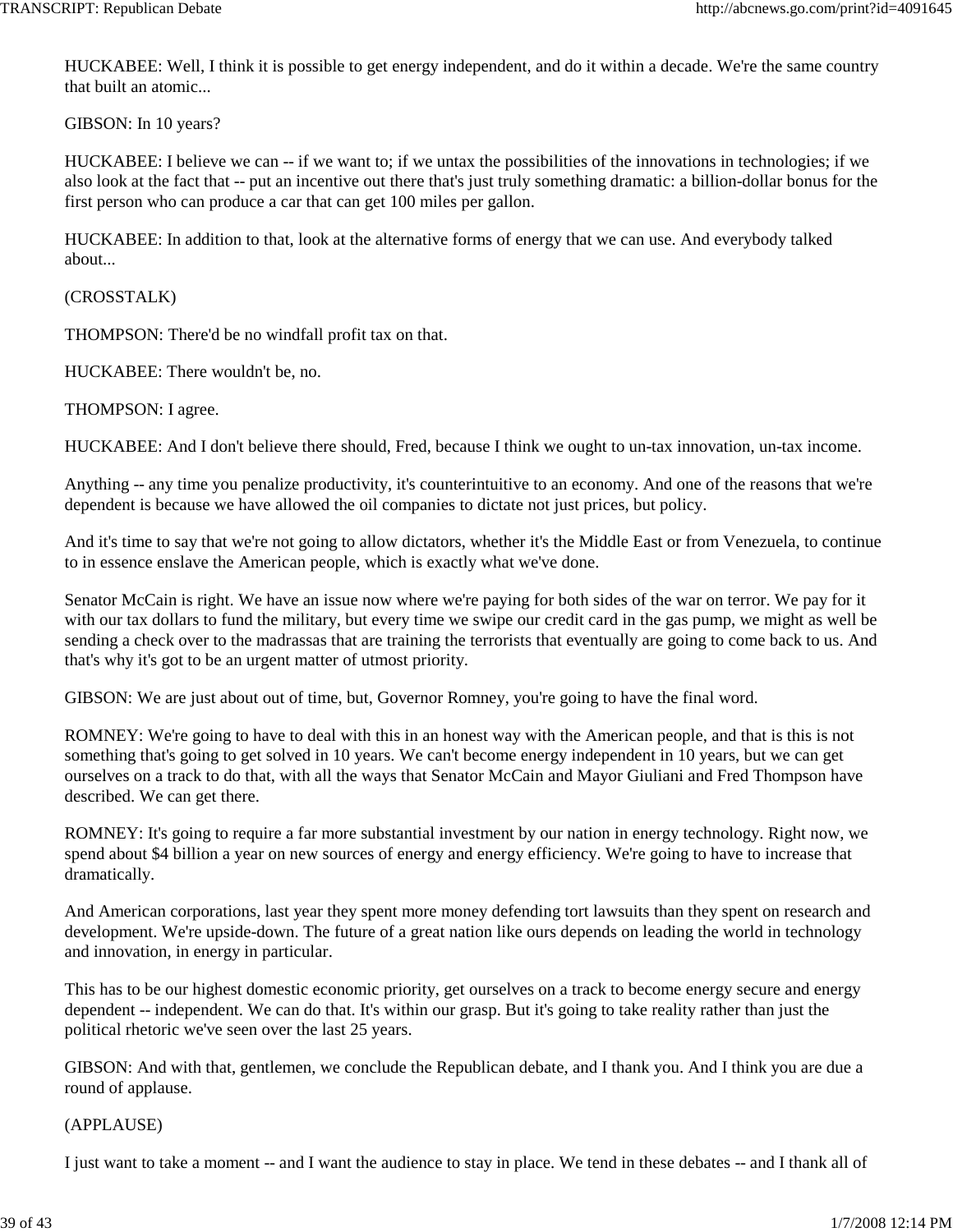them for being here -- to focus on differences.

But I think everyone agrees that what unites us as Americans is greater than what divides us.

And so, since tonight is unique, and since we have candidates of both parties here, I want to ask all of them to share the stage for a moment, just greet one another, as evidence that in one year, we will all come together to support our new president, someone who will be on this stage.

So just for a moment, I'd like to ask Senators Clinton and Edwards, Obama, Governor Richardson to join us on stage.

# (APPLAUSE)

We are going to pause. We are going to pause for a commercial break. We will set for the Democratic debate, which will begin in just a few moments. We hope you'll all stay with us.

We're going to take a commercial break, and when we come back, Diane Sawyer and George Stephanopoulos will join us again.

Stay with us.

# (COMMERCIAL BREAK)

SAWYER: And I'm here with George Stephanopoulos. And just moments ago, the Republican debate inside St. Anselm College in Manchester, New Hampshire, came to a close.

And that signature sight on stage there, George, the Democrats and Republicans not just rubbing elbows. Some embraces here?

STEPHANOPOULOS: And half embraces. Barack Obama striding right out in the middle of the stage, confident and first. You know, a little bit of the tension from these greetings was, who's going to kiss Hillary?

It looked like Mike Huckabee tried for it at one moment. I don't know if we see it there. I think that John McCain and Hillary Clinton, old friends, might have hugged.

SAWYER: It was fairly brief. And then they just passed right across and exited the other side of the stage.

And we'll tell you a little bit about what's happening right now. The audience is actually moving out, and the audience that is inclined to vote Democratic is coming in. The candidates, the Democratic candidates are now getting their mikes checked and going through that entire process.

But George, take a look back now at the Republican debate. What were your key thoughts?

STEPHANOPOULOS: I think the predicate was set early on that Mitt Romney was going to be the center of this debate and on the defensive. And here's one of the moments that mattered very early on. Mitt Romney was talking about his position on the war, and Mike Huckabee interjected.

## (BEGIN VIDEO CLIP)

ROMNEY: Don't try and characterize my position. Of course, this war has...

HUCKABEE: Which one?

## (END VIDEO CLIP)

STEPHANOPOULOS: Clean shot. A very clean shot by Mike Huckabee. And Diane, I counted up. These guys on the stage do not like Mitt Romney. He was attacked by Rudy Giuliani, Fred Thompson, John McCain, Mike Huckabee. He was the center of the debate even though he's not the leader anymore.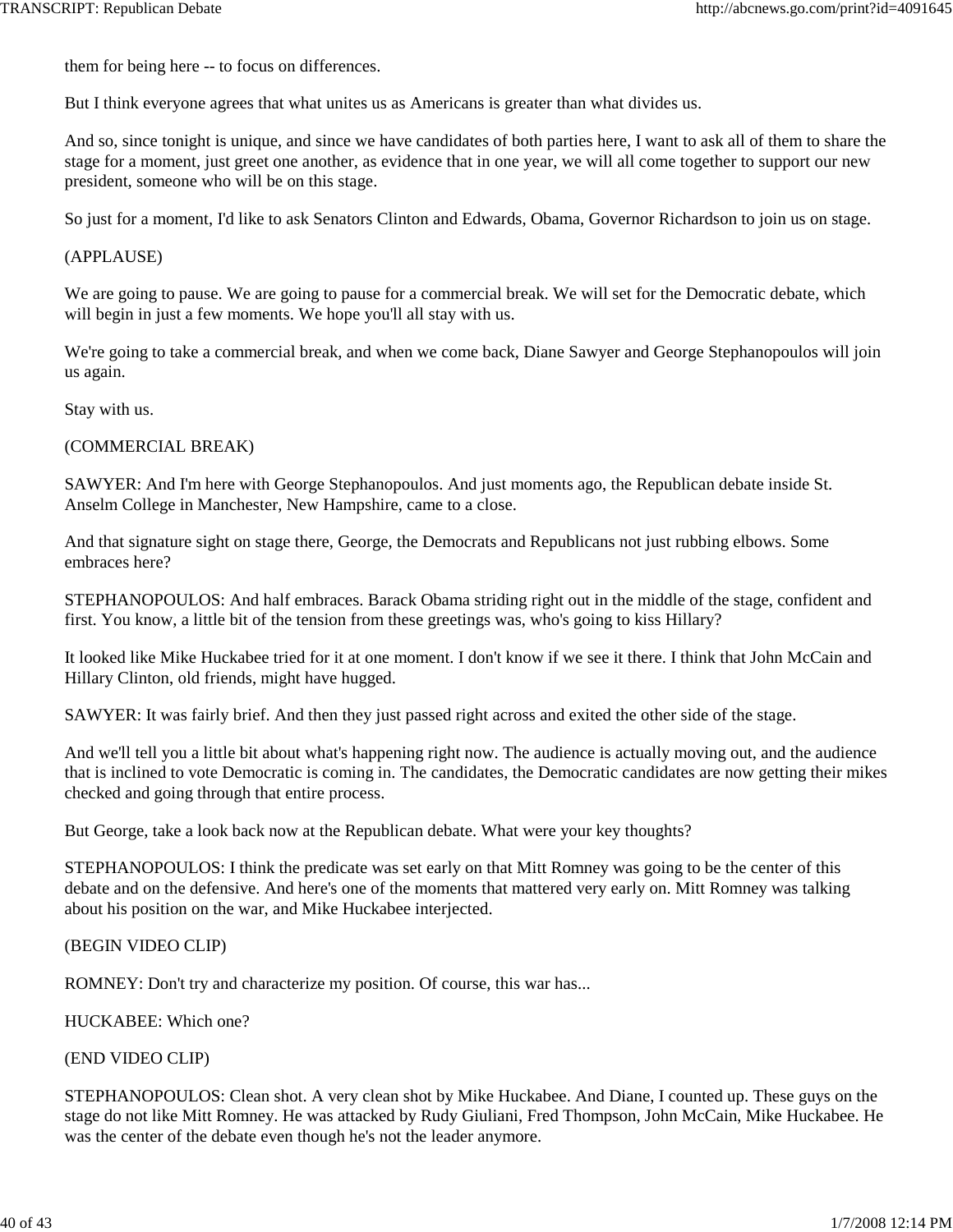SAWYER: But in the politics of it all, can being the center of the debate in itself be a kind of advantage? And he had a chance to address things such as what he did on health care in Massachusetts.

STEPHANOPOULOS: I think that's going to be the question for viewers coming out of this, but he was on the defensive all night long. I think it was a tough night for him.

John McCain stayed out of a lot of the debate, but he was put on the defensive on the issue that's been his Achilles heel, immigration, and whether or not his plan was amnesty. He and Mitt Romney were going at it on that.

(BEGIN VIDEO CLIP)

MCCAIN: ... not amnesty. And for you to describe it as you do in the attack ads, my friend, you can spend your whole -- your whole fortune one these attack ads, but it still won't be true.

GIULIANI: May I make a...

ROMNEY: No, no, no, no. I get a chance to respond to this. I'm sorry. I'm sorry.

# (CROSSTALK)

ROMNEY: I don't describe your plan as amnesty in my ad. I don't call it amnesty. What I say is -- and you just described what most people would say is a form of amnesty.

#### (CROSSTALK)

MCCAIN: There is no special right associated with my plan. I said they should not be in any way rewarded for illegal behavior.

ROMNEY: Are they sent home? Are they sent home?

MCCAIN: They have to get in line behind everybody...

ROMNEY: Are they sent home?

MCCAIN: Some of them are. Some of them are not.

# (CROSSTALK)

STEPHANOPOULOS: Every second spent talking about immigration for John McCain is a bad second. This is the issue that made his campaign collapse last year, and he doesn't want to be talking about it.

I do think, Diane, that Fred Thompson had a terrific night. I mean, this is the Fred Thompson we used to see as an actor on television. He was confident. He was funny. He was well informed. The question is, is it too late to matter?

SAWYER: We were talking earlier about the fact that he's not really campaigning in New Hampshire, so he got to spend a couple of days maybe catching his breath...

STEPHANOPOULOS: That's exactly right.

SAWYER: ... when the others didn't.

OK, let's go right now, because in a few minutes George will handicap the Democratic debate about to begin. But we want to go to our political pros in the spin room, as we said, the room where everyone comes afterwards to try to change the headline in the morning.

And let's begin with senior political correspondent Jake Tapper. He's covering the Huckabee campaign.

Jake?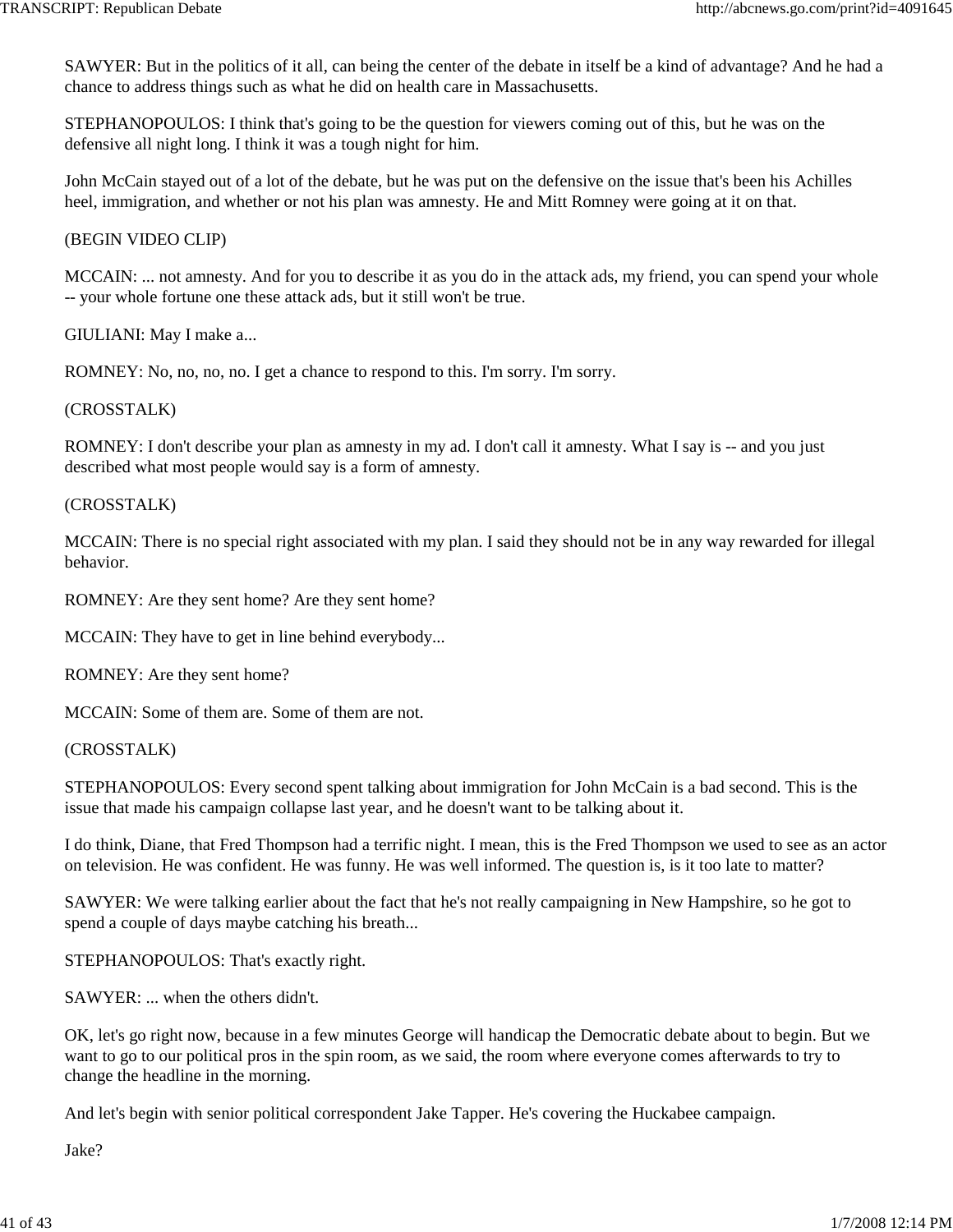# JAKE TAPPER, ABC NEWS SENIOR POLITICAL CORRESPONDENT: Hi, Diane.

Well, the Huckabee campaign is pretty pleased with the fact that they feel their candidate had the best communication skills of the evening, and here's one important point. He was the one who embraced Obama's message of change; differentiated from him on the issues, but embracing the message of change. And also he was one that talked about uniting America, which many Republicans and Democrats feel is an important message for the general election.

SAWYER: OK, let's turn to John Berman.

What about, John Berman, what are you hearing from the Romney campaign?

JOHN BERMAN, ABC NEWS: Well, they saw the same attacks that you both saw, and they say if they're ignoring you, they're not worried about you. They say the attacks by Mike Huckabee and John McCain on Mitt Romney seemed rehearsed.

Remember, this is their spin, and what they're hoping everyone says tomorrow morning is that Mitt Romney engaged in discussions about health care and immigration and tried to stay above the fray, but there was a lot of fray to go around, Diane.

SAWYER: OK, and weekend anchor Kate Snow is next to you there, John.

The Giuliani campaign -- what's the word?

KATE SNOW, ABC ANCHOR: Well, one thing they're saying is they think Romney had a really bad night.

They also think that Giuliani came out strong. They think that he's strong on the issues. He's prepared to tackle big issues. You heard him mention 9/11 several times over. His strength is terrorism, anti-terrorism. He will talk about that as much as he possibly can.

They also think that the more that Romney and McCain go after each other and go negative, the better off Rudy Giuliani is. His strategy is really not one that centers on New Hampshire. He's going for the high-delegate-count states, the states like Florida and California, New York, that vote much later in this process.

So he thinks, if he can, sort of, stay out of the fray right now, he's got a good shot at all those states.

SAWYER: OK. We want to turn to Ron Clayburn (ph).

Ron, I want to remind everybody the latest WMUR poll has McCain, the candidate you're going to talk about, in front, with 33 percent, and Romney in second with 27 percent.

So what are the McCain forces saying?

CLAYBURN (?): Well, a McCain adviser is telling me that the debate showed that John McCain was the adult in the room. He got to talk about health care. He talked about immigration.

Now, he's been attacked by Mitt Romney in a series of ads, over his immigration plans. Their version is that he was able to clean up the controversy over immigration and, in the process, he got in that zinger that you just showed a little while ago, where he said, "You can spend your entire fortune, your whole fortune on attack ads, and it still won't be true."

And John McCain also got in another couple of zingers where he alluded to Mitt Romney changing his positions.

CLAIBORNE: They're saying it was a good night for John McCain.

SAWYER: All right, each of the campaigns taking their best shots there.

Thanks to you all.